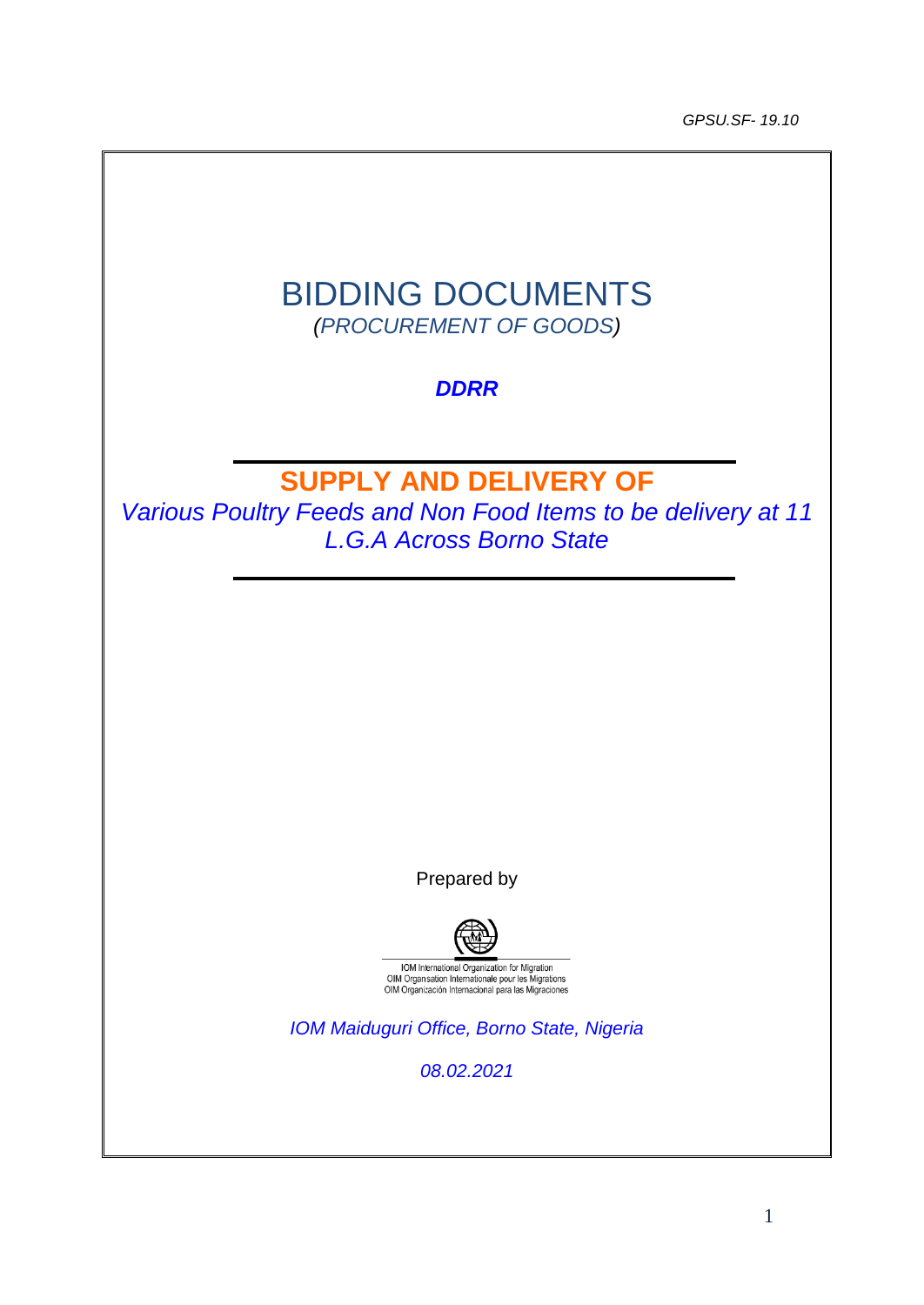| 15. Documents Establishing Goods' Eligibility and Conformity to Bidding Documents  11 |  |
|---------------------------------------------------------------------------------------|--|
|                                                                                       |  |
|                                                                                       |  |
|                                                                                       |  |
|                                                                                       |  |
|                                                                                       |  |
|                                                                                       |  |
|                                                                                       |  |
|                                                                                       |  |
|                                                                                       |  |
|                                                                                       |  |
|                                                                                       |  |
|                                                                                       |  |
|                                                                                       |  |
|                                                                                       |  |
|                                                                                       |  |
|                                                                                       |  |
| 30. Purchaser's Right to Accept any Bid and to Reject any or All Bids17               |  |
|                                                                                       |  |
|                                                                                       |  |
|                                                                                       |  |
|                                                                                       |  |
|                                                                                       |  |
|                                                                                       |  |
|                                                                                       |  |
|                                                                                       |  |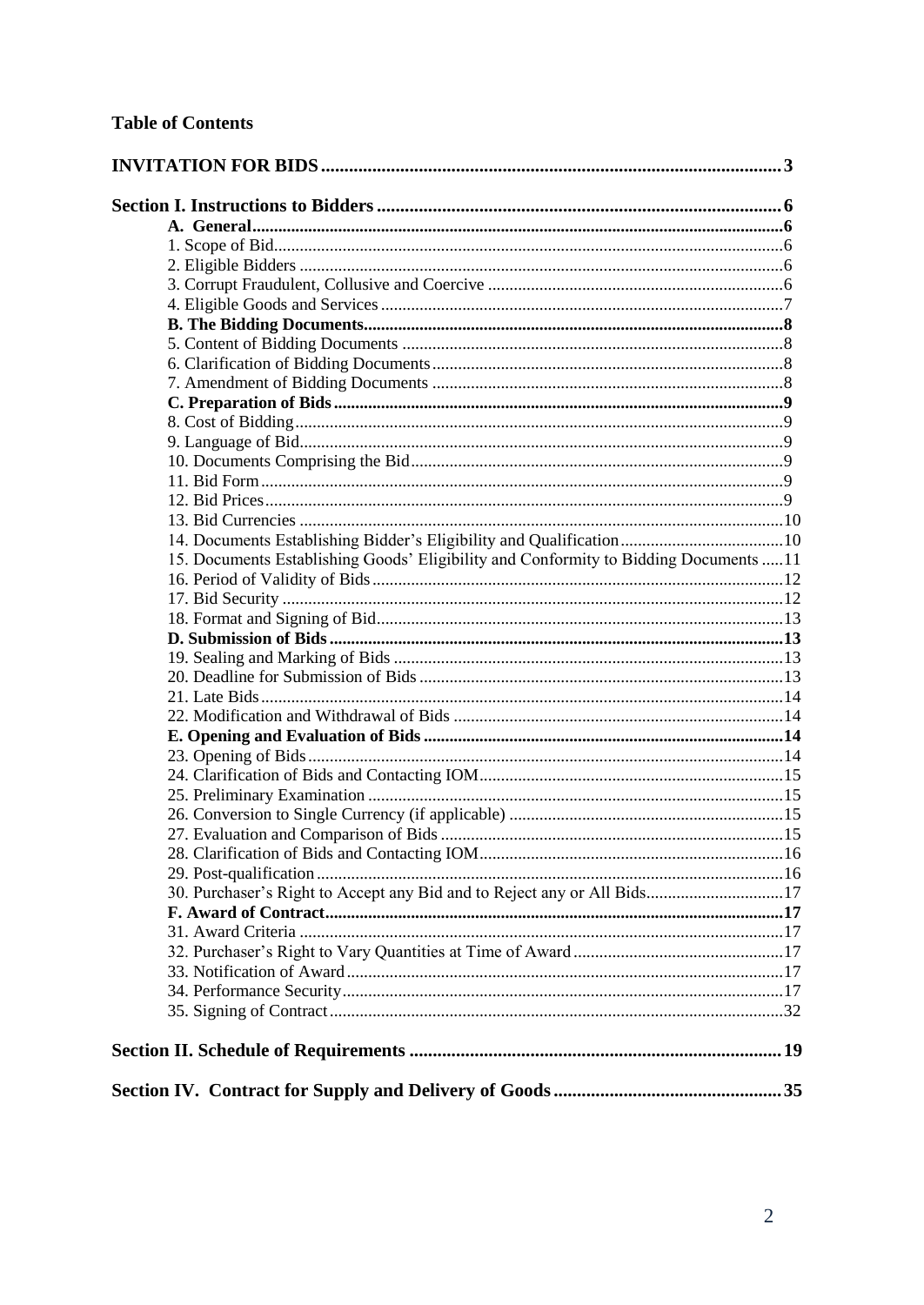

**INVITATION FOR BIDS** 

IFB No. : NG30-21-0092

<span id="page-2-0"></span>Date: 08.02.2021

The International Organization for Migration **(IOM)** is an intergovernmental organization established in 1951 and is committed to the principle that humane and orderly migration benefits both migrants and society.

In the framework of DDRR the IOM Bids Evaluation and Awards Committee ("BEAC") now invites interested Bidders to submit ''Bid" for the supply and delivery of *Various Poultry Feeds and Non Food Items*

| <b>Item</b>    | <b>Item Description</b>                                                                                                                                                                                                                         | Quantity | Unit     |
|----------------|-------------------------------------------------------------------------------------------------------------------------------------------------------------------------------------------------------------------------------------------------|----------|----------|
| No.            |                                                                                                                                                                                                                                                 |          |          |
| 1              | <b>Material for Poultry Cage</b><br>30 pieces of Wood 2by3<br>a.<br>(set). 30 Pieces is one set.<br>Total set needed is 30 set x<br>88<br>b. 15 yards of 25mm mesh<br>wire (each set)<br>Each set is 15 yards. Total<br>yards needed is 15 x 88 | 88       | Each/set |
|                | c. Zinc<br>(one<br>bundle<br>containing 20 sheet/pieces<br>of zinc<br>Total bundle needed is 88<br>bundles<br>d. One box/pack of cap nail<br>Total box/pack needed is<br>88 packs                                                               |          |          |
| $\overline{2}$ | Live Chicken Layers (at the point<br>of laying)                                                                                                                                                                                                 | 3080     | Pieces   |
| 3              | Plastic Egg Tray                                                                                                                                                                                                                                | 176      | Pieces   |
| $\overline{4}$ | Starter Mash 25kg sack                                                                                                                                                                                                                          | 264      | Sack     |
| 5              | Layer Mask 25kg sack                                                                                                                                                                                                                            | 264      | Sack     |
| 6              | <b>Plastic Adult Drinker</b>                                                                                                                                                                                                                    | 176      | Pieces   |
| 7              | Galvanized metal 14<br>diameter<br><b>Adult Feeder</b>                                                                                                                                                                                          | 176      | Pieces   |
| 8              | 10<br>inches<br>portable<br>screen<br>rechargeable solar lamp/light with<br>phone charger                                                                                                                                                       | 176      | Pieces   |
| 9              | Litre<br>Dozen<br>of<br>- 10<br>capacity<br><b>Medium Plastic Bucket</b>                                                                                                                                                                        | 68       | Dozen    |
| 10             | Dozen of 15 Litre capacity Big                                                                                                                                                                                                                  | 68       | Dozen    |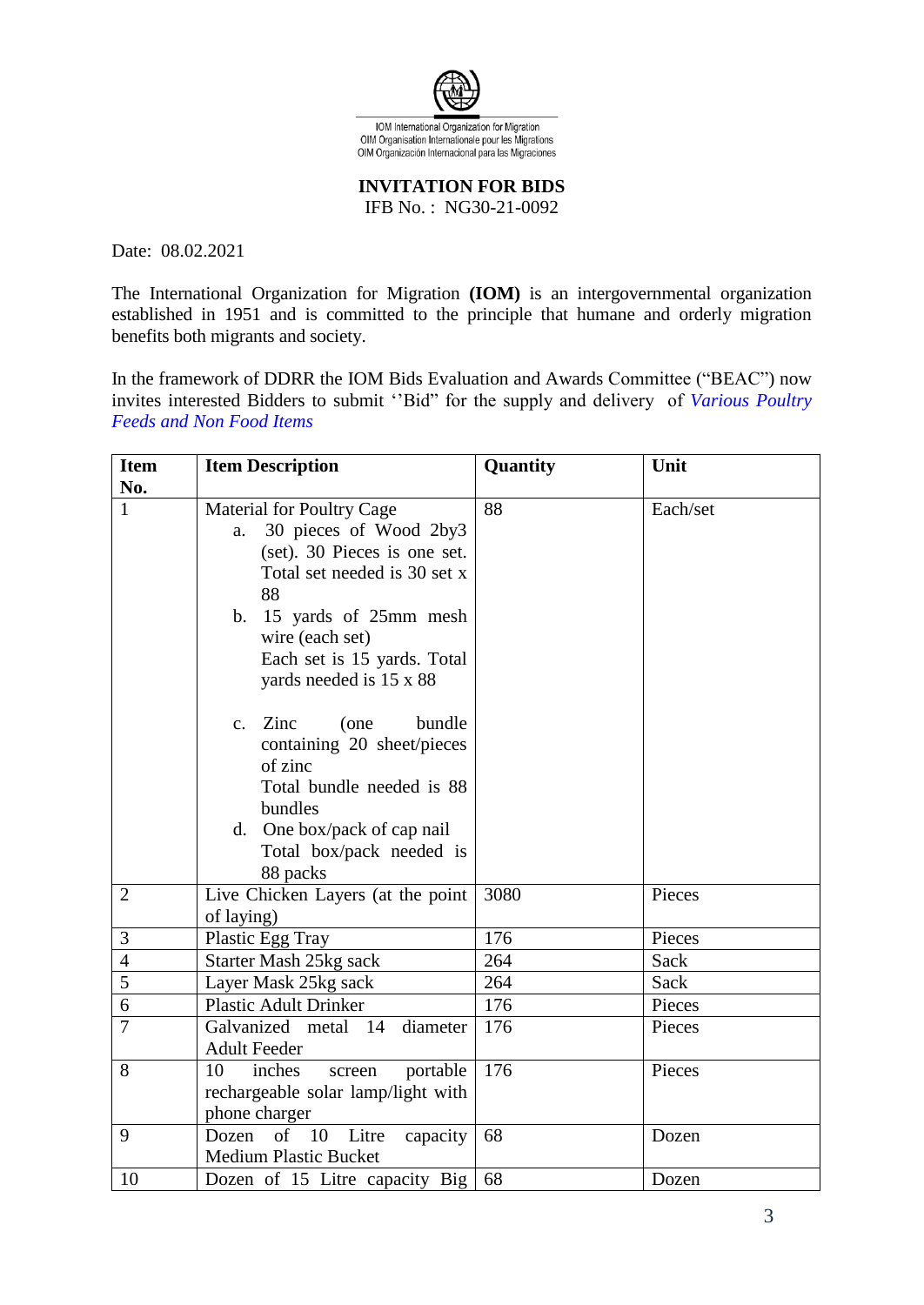|    | <b>Plastic Bucket</b>                                   |     |        |
|----|---------------------------------------------------------|-----|--------|
| 11 | Dozen of Medium Plastic Food                            | 136 | Dozen  |
|    | Plate                                                   |     |        |
| 12 | Dozen of Big Plastic Food Plate                         | 136 | Dozen  |
| 13 | Bag (100 piece) of Medium<br>Styrofoam Take away pack   | 136 | Bag    |
| 14 | Dozen of Regular plastic Take                           | 136 | Dozen  |
|    | away pack                                               |     |        |
| 15 | Dozen of Small Plastic Cups                             | 136 | Dozen  |
| 16 | Dozen of Big Plastic Cups                               | 136 | Dozen  |
| 17 | Dozen of Plastic Kettle with cover                      | 68  | Dozen  |
|    | Size: No.5 (Buta)                                       |     |        |
| 18 | Dozen of Plastic Kettle with cover<br>Size: No.3 (Buta) | 136 | Dozen  |
| 19 | Dozen of Baby Putty<br>Stool                            | 68  | Dozen  |
|    | Container (Medium Size)                                 |     |        |
| 20 | Dozen of Baby Putty Stool<br>Container (Small Size)     | 68  | Dozen  |
| 21 | Dozen of Plastic Waste Packer<br>(standard size)        | 136 | Dozen  |
| 22 | Dozen of 20 Litre Plastic Bowl<br>(container)           | 68  | Dozen  |
| 23 | Dozen of 5 Litre Plastic Bowl                           | 68  | Dozen  |
|    | (container)                                             |     |        |
| 24 | Dozen of Plastic Waste<br><b>Bin</b><br>(Medium Size)   | 68  | Dozen  |
| 25 | Dozen of Regular Plastic Slippers                       | 68  | Dozen  |
|    | $(size 35 - 38)$ Kitted                                 |     |        |
| 26 | Dozen of Rubber Shoe Design                             | 68  | Dozen  |
|    | (Fashion)<br>Rubber<br>Shoe<br>for                      |     |        |
|    | Women) sizes: 35-38 Kitted                              |     |        |
| 27 | Dozen of Rubber Shoe Design                             | 68  | Dozen  |
|    | (Fashion Rubber Shoe for Male                           |     |        |
|    | Children) sizes: 25-30 Kitted                           |     |        |
| 28 | Dozen of Leather Shoe Design for                        | 68  | Dozen  |
|    | Women (sizes: 35 -38) Kitted                            |     |        |
| 29 | Dozen of Rubber Shoe Design for                         | 68  | Dozen  |
|    | Men (sizes: 38 -43) Kitted                              |     |        |
| 30 | Dozen of Rubber Shoe Design                             | 68  | Dozen  |
|    | (Fashion Rubber Shoe for Female)<br>sizes: 25-27 Kitted |     |        |
| 31 | KUSKUS. 5mm metal angle truck                           | 68  | Pieces |
|    | with 3 feet metal overhead hangers                      |     |        |
|    | for plastic product businesses with                     |     |        |
|    | new tyre and tube coupled ready to                      |     |        |
|    | use                                                     |     |        |
| 32 | Buck (Male Goat) in healthy                             | 217 | Pieces |
|    | condition between $25 \pm 2 \text{kg}$ (young           |     |        |
|    | adult)                                                  |     |        |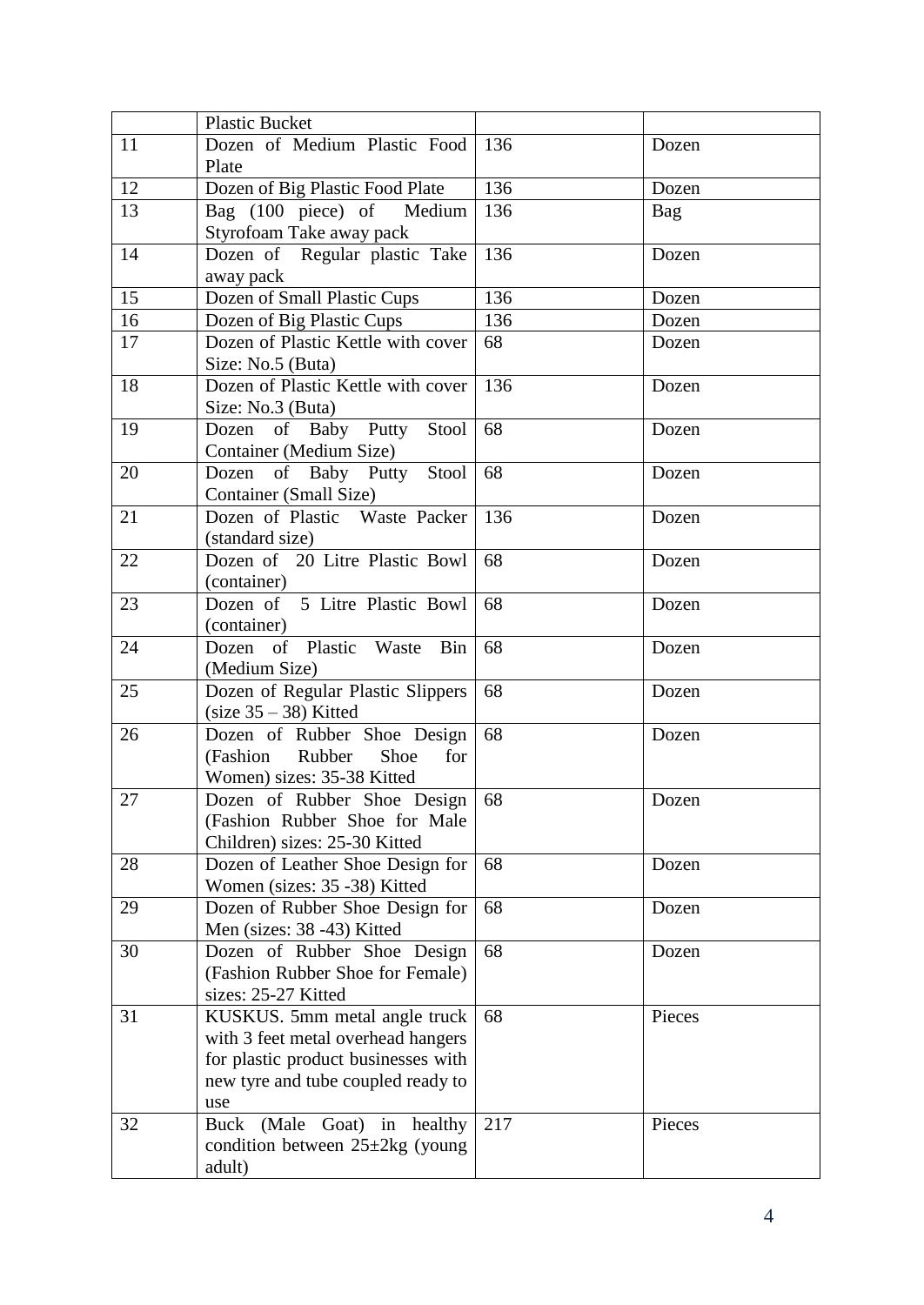| 33 | Doe (Female Goat) in healthy<br>condition between $25\pm 2\text{kg}$ (young<br>adult) | 868 | Pieces |
|----|---------------------------------------------------------------------------------------|-----|--------|
| 34 | Metal Animal Feeder/Container<br>50kg Capacity                                        | 434 | Pieces |
| 35 | Sack of Animal Hay – Dry<br>Groundnut Hay 80kg                                        | 217 | Sack   |
| 36 | Sack of Wheat Mash Factory<br>Mash 80kg                                               | 434 | Sack   |
| 37 | Sack of Local Mixed Mash 80kg                                                         | 217 | Sack   |
| 38 | Sack of Local Beans Mash (Kowa)<br>80 <sub>kg</sub>                                   | 217 | Sack   |

### *Please refer to Section II of this bid document for further detailed of the requirement*

Bids shall be valid for a period of *forty five calendar days (45cd)]* after submission of Bids and *must be accompanied by a Bid Security* equivalent to not less than 2 *%* of the Bidders Total Bid Price in the form of *original certified bank cheque, or bank guarantee or letter of credit from a reputable commercial banking or insurance institution* and shall be delivered in a sealed envelope together with the complete bid document submission to

The International Organization for Migration No 5 Gambole Street, GRA, Along Giwa Barrack, Maiduguri, Borno State.

By Monday 22nd February 2021 at 12hrs West African Time

### *Any submission without a bid security or original bank cheque or letter of credit from a reputable commercial banking institution or insurance institution will not be evaluated*

Any questions related to this bid should be addressed to [iommaiduguritenders@iom.int](mailto:iommaiduguritenders@iom.int) & [iabdullahi@iom.int](mailto:iabdullahi@iom.int) & [twardere@iom.int](mailto:twardere@iom.int) 

IOM reserves the right to accept or reject any bids, and to cancel the procurement process and reject all bids at any time prior to award of Contract, without obligation to inform the affected Bidder/s of the ground for IOM action.

### **Report any solicitation or suspected fraud to [OIGIntake@iom.int](mailto:OIGIntake@iom.int) or go to <https://weareallin.iom.int/reports>**

IOM is encouraging companies to use recycled materials or materials coming from sustainable resources or produced using a technology that has lower ecological footprints.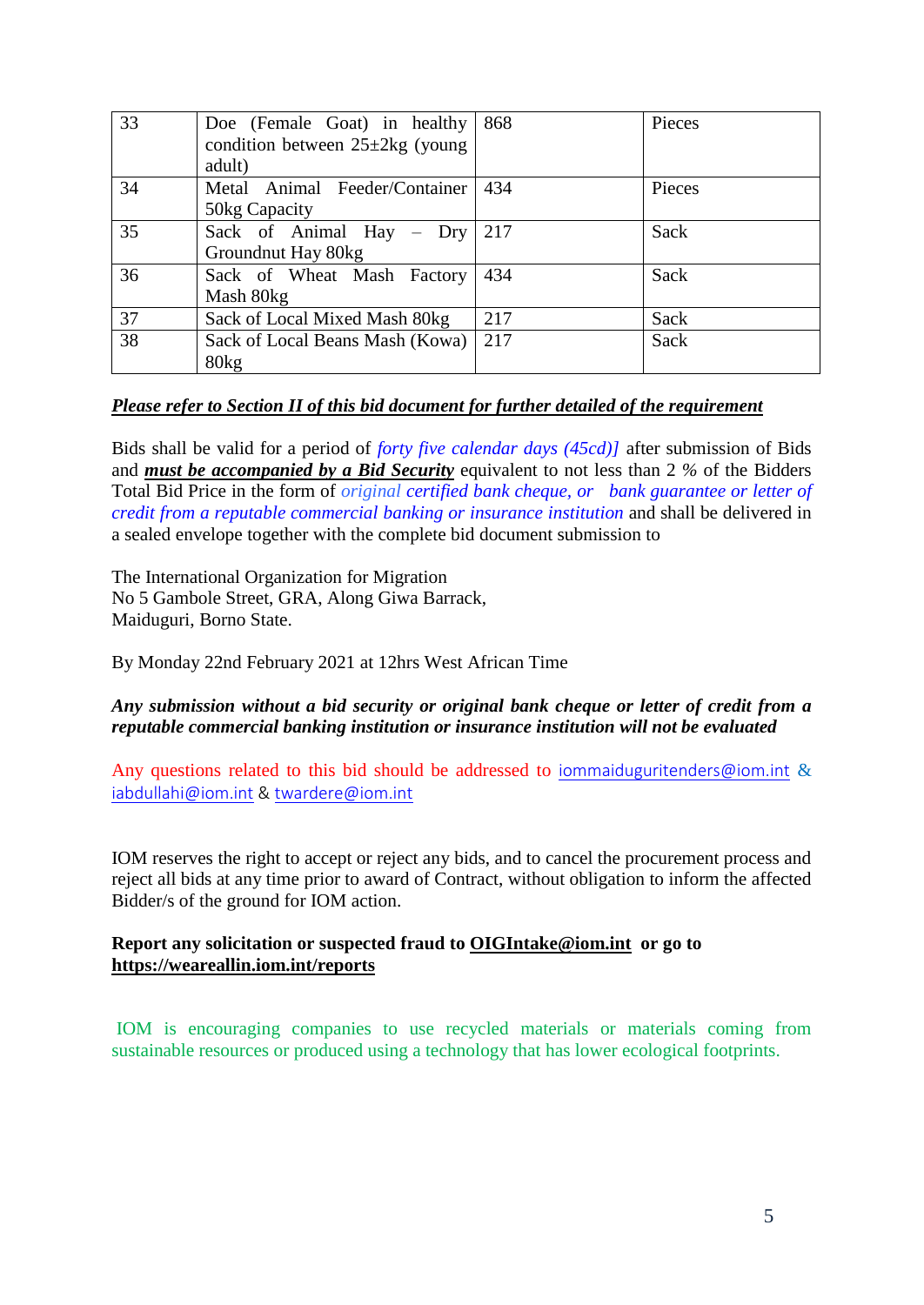# <span id="page-5-0"></span>**Section I. Instructions to Bidders**

# **Instructions to Bidders**

# <span id="page-5-1"></span>**A. General**

### <span id="page-5-2"></span>**1. Scope of Bid**

1.1IOM invites bids for the supply and delivery of *Various Poultry Feeds and Non Food Items to 11 LGA across Borno State* hereto referred as Goods. The Goods is specified in greater details in the Sub Section of the Bid Documents.

1.2 The successful Bidder is expected to complete the delivery by the Intended Completion Date which is *30 days]* after signature of Contract.

### <span id="page-5-3"></span>**2. Eligible Bidders**

2.1 This Invitation for Bids is open to all eligible Bidders

2.2 Bidders should not be associated, or have been associated in the past, directly or indirectly, with a firm or any of its affiliates which have been engaged by IOM to provide consulting services for the preparation of the design, specifications, and other documents to be used for the procurement of the goods to be purchased under this Invitation for Bids.

2.3 Bidders shall not be under a declaration of ineligibility for corrupt, fraudulent and coercive practices issued by IOM in accordance with ITB Clause 3

2.4 Bidders shall not be involved in terrorist act/criminal activities or associated with individuals and/or entities associated with terrorist act/criminal activities. For this purpose, Bidders shall not be included in the proscribed list of individuals and/or entities as contained in the 1267 Committee of the UN Security Council Counter Terrorism Committee (CTC)

### <span id="page-5-4"></span>**3. Corrupt Fraudulent, Collusive and Coercive Practices**

3.1 IOM requires that all IOM Staff, Bidders, Manufacturers, suppliers or distributors, observe the highest standard of ethics during procurement and execution of all contracts. IOM shall reject any Bids put forward by Bidders or where applicable terminate their contract, if it is determined that they have engaged in corrupt, fraudulent, collusive or coercive practices. In pursuance of this policy, IOM :

(a) defines, for the purposes of this provision, the terms set forth below as follows: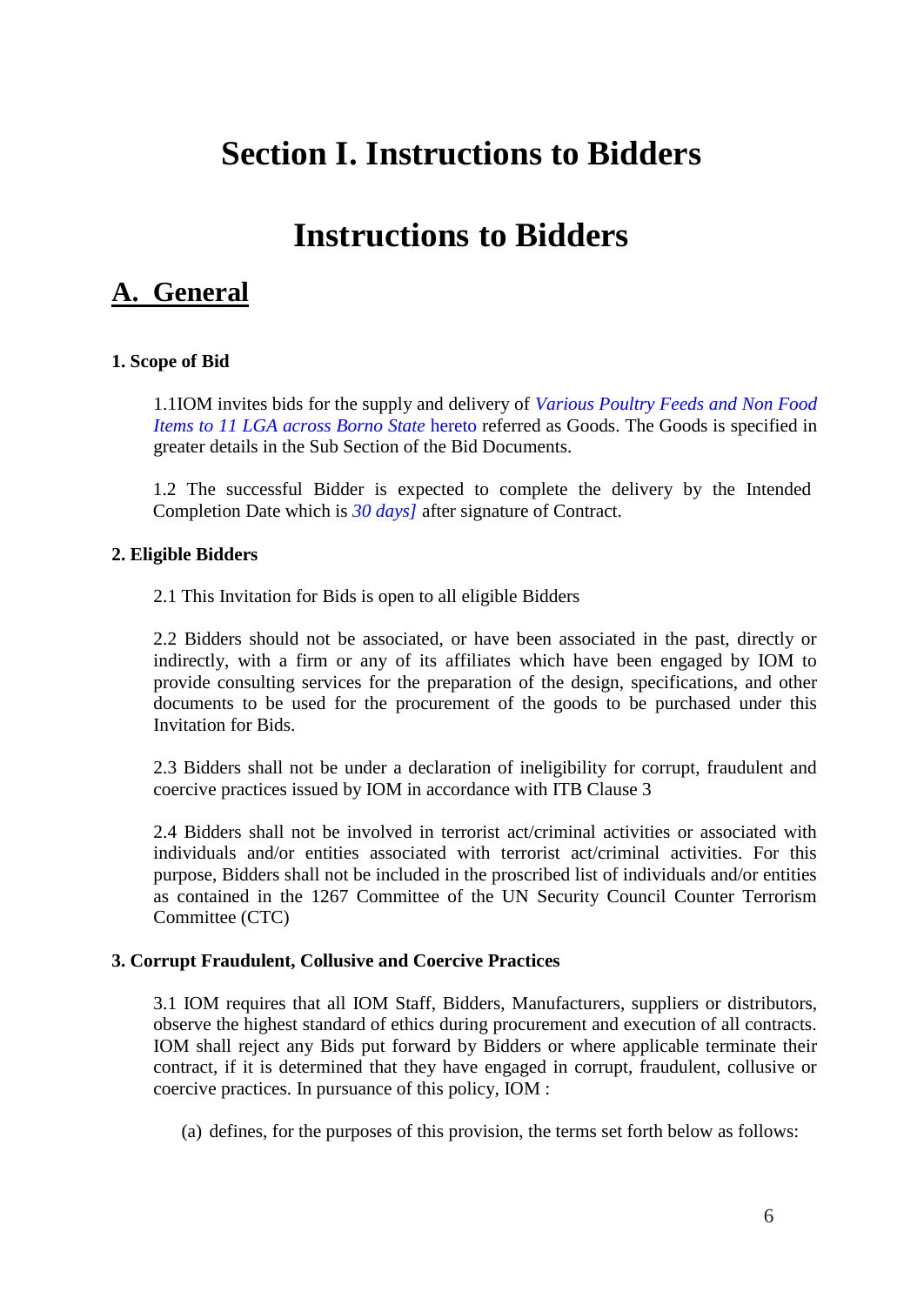(i) "corrupt practice" means the offering, giving, receiving or soliciting directly or indirectly anything of value to influence the action of the Procuring/Contracting Entity in the procurement process or in contract execution;

(ii) "fraudulent practice" is any acts or omission, including a misrepresentation, that knowingly or recklessly misleads, or attempts to mislead, the Procuring/Contracting Entity in the procurement process or the execution of a contract, to obtain a financial gain or other benefit to avoid an obligation;

(iii) "collusive practice" is an undisclosed arrangement between two or more Bidders designed to artificially alter the results of the tender procedure to obtain a financial gain or benefit;

(iv) "coercive practice" is impairing or harming, or threatening to impair or harm, directly or indirectly, any participant in the tender process to influence improperly its activities in a procurement process, or after the execution of a contract.

- (b) will reject a proposal for award if it determines that the Bidder recommended for award has engaged in corrupt, fraudulent, collusive or coercive practices in competing for the contract in question;
- (c) will declare a firm ineligible, either indefinitely or for a stated period of time, to be awarded an IOM financed contract if it at any time determines that the firm has engaged in corrupt, fraudulent, collusive or coercive practices in competing for, or in executing, an IOM financed contract.

### <span id="page-6-0"></span>**4. Eligible Goods and Services**

4.1 All goods and related services to be supplied under the contract shall have their origin in eligible source countries, and all expenditures made under the contract will be limited to such goods and services.

4.2 For purposes of this clause, "origin" means the place where the goods are mined, grown, or produced, or the place from which the related services are supplied. Goods are produced when, through manufacturing, processing, or substantial and major assembly of components, a commercially recognized product results that is substantially different in basic characteristics or in purpose or utility from its components.

4.3 The origin of goods and services is distinct from the nationality of the Bidder.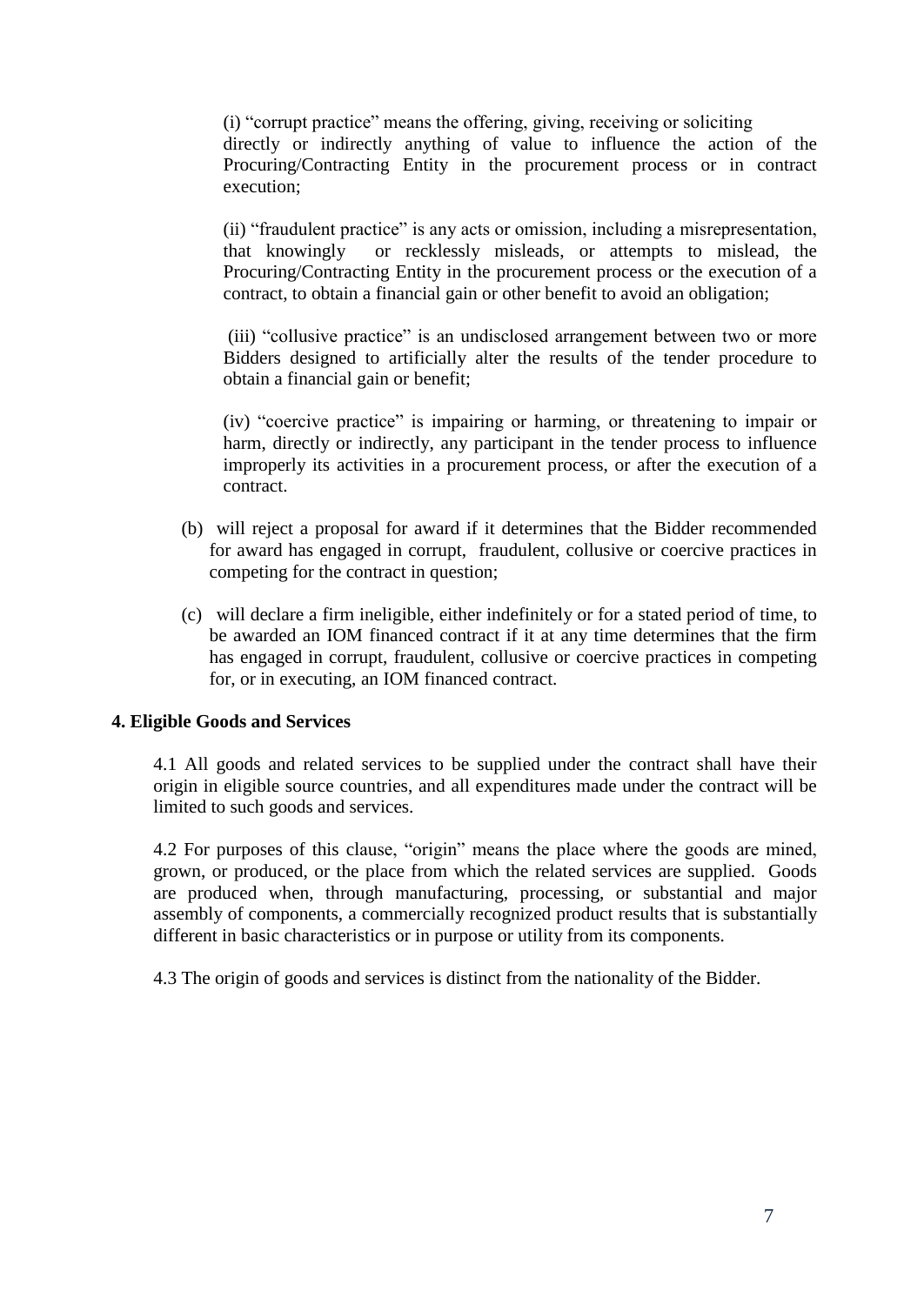# <span id="page-7-0"></span>**B. The Bidding Documents**

### <span id="page-7-1"></span>**5. Content of Bidding Documents**

5.1 The goods required, bidding procedures, and contract terms are prescribed in the bidding documents. In addition to the Invitation for Bids, the bidding documents include:

- a) Instructions to Bidders (ITB)
- b) Schedule of Requirements
- c) Contract for Supply and Delivery of Goods

5.2 The Bidder is expected to examine all instructions, forms, terms, and specifications in the bidding documents. Failure to furnish all information required in the bidding documents or to submit a bid not substantially responsive to the bidding documents in every respect will be at the Bidder's risk and may result in the rejection of its bid.

### <span id="page-7-2"></span>**6. Clarification of Bidding Documents**

6.1 A prospective Bidder requiring any clarification of the bidding documents may notify IOM in writing at IOM's address indicated in ITB Clause 19.2a. IOM will respond in writing to any request for clarification of the bidding documents, which it receives no later than *3 days* prior to the deadline for the submission of bids. Written copies of IOM's response (including an explanation of the query but without identifying the source of inquiry) will be sent to all prospective bidders that have received the bidding documents.

### <span id="page-7-3"></span>**7. Amendment of Bidding Documents**

7.1 At any time prior to the deadline for submission of bids, IOM, for any reason, whether at its own initiative or in response to a clarification requested by a prospective Bidder, may modify the bidding documents by amendment.

7.2 All prospective bidders that have received the bidding documents will be notified of the amendment in writing and will be binding on them.

7.3 In order to allow prospective bidders reasonable time in which to take the amendment into account in preparing their bids, IOM, at its discretion, may extend the deadline for the submission of bids.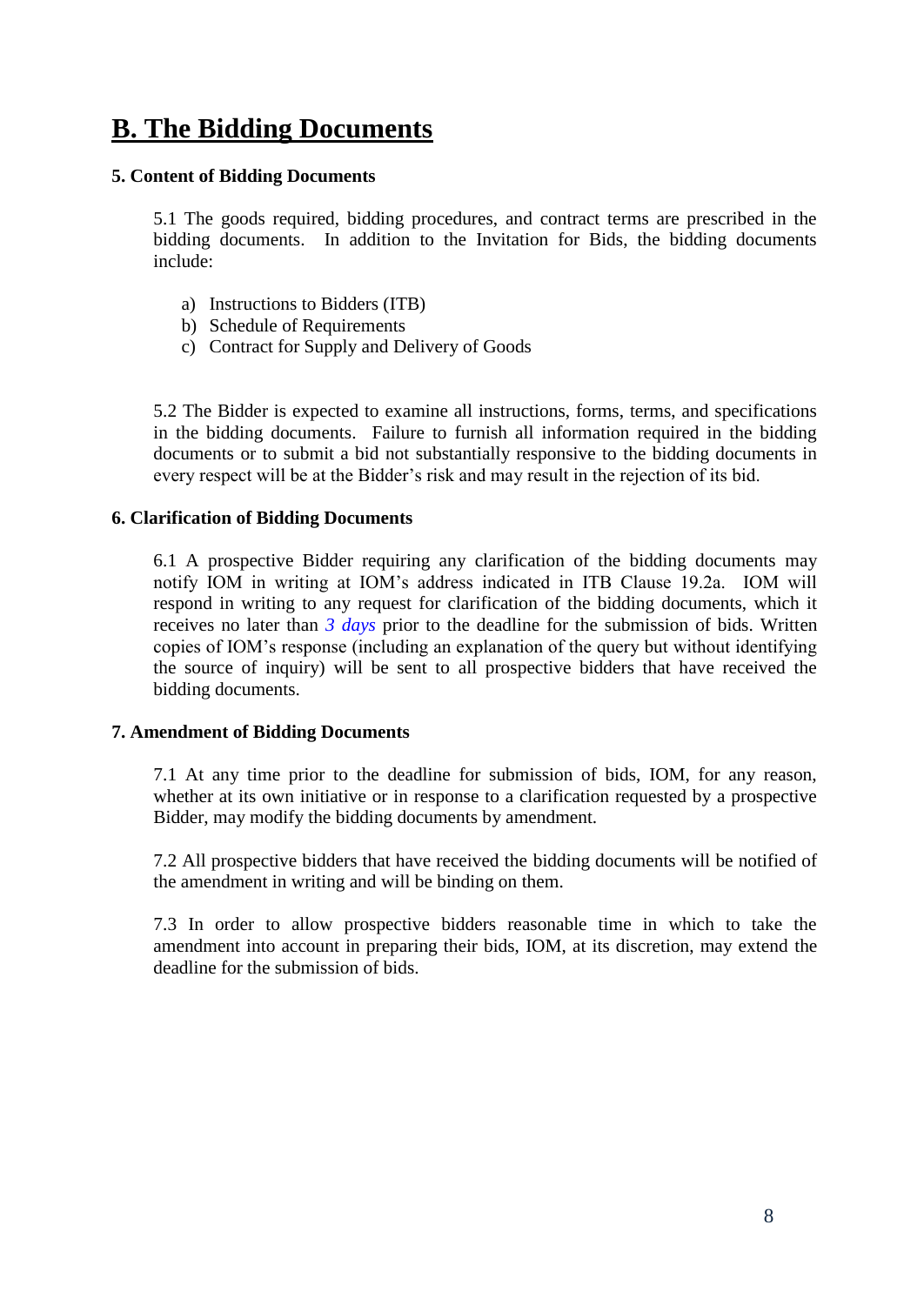# <span id="page-8-0"></span>**C. Preparation of Bids**

### <span id="page-8-1"></span>**8. Cost of Bidding**

8.1 The Bidder shall bear all costs associated with the preparation and submission of its bid, and IOM will in no case be responsible or liable for those costs, regardless of the conduct or outcome of the bidding process.

### <span id="page-8-2"></span>**9. Language of Bid**

9.1 The bid prepared by the Bidder, as well as all correspondence and documents relating to the bid exchanged by the Bidder and IOM, shall be written in *English* language. Supporting documents and printed literature furnished by the Bidder may be in another language provided they are accompanied by an accurate translation of the relevant passages in the required language, in which case, for purposes of interpretation of the Bid, the translation shall govern.

### <span id="page-8-3"></span>**10. Documents Comprising the Bid**

- 10.1 The bid prepared by the Bidder shall comprise the following components:
	- (a) a Bid Form and a Price Schedule completed in accordance with ITB Clauses 11, 12, and 13;
	- (b) documentary evidence established in accordance with ITB Clause 14 that the Bidder is eligible to bid and is qualified to perform the contract if its bid is accepted;
	- (c) documentary evidence established in accordance with ITB Clause 15 that the goods and ancillary services to be supplied by the Bidder are eligible goods and services and conform to the bidding documents; and
	- (d) bid security furnished in accordance with ITB Clause 17.

### <span id="page-8-4"></span>**11. Bid Form**

11.1 The Bidder shall complete the Bid Form and the appropriate Price Schedule furnished in the bidding documents, indicating the goods to be supplied, a brief description of the goods, and their country of origin, quantity, and prices.

### <span id="page-8-5"></span>**12. Bid Prices**

12.1 The Bidder shall indicate on the appropriate Price Schedule the unit prices and total bid price of the goods it proposes to supply under the contract.

12.2 Prices indicated on the Price Schedule shall be entered separately in the following manner:

(a) For goods offered from within IOM'S Mission country: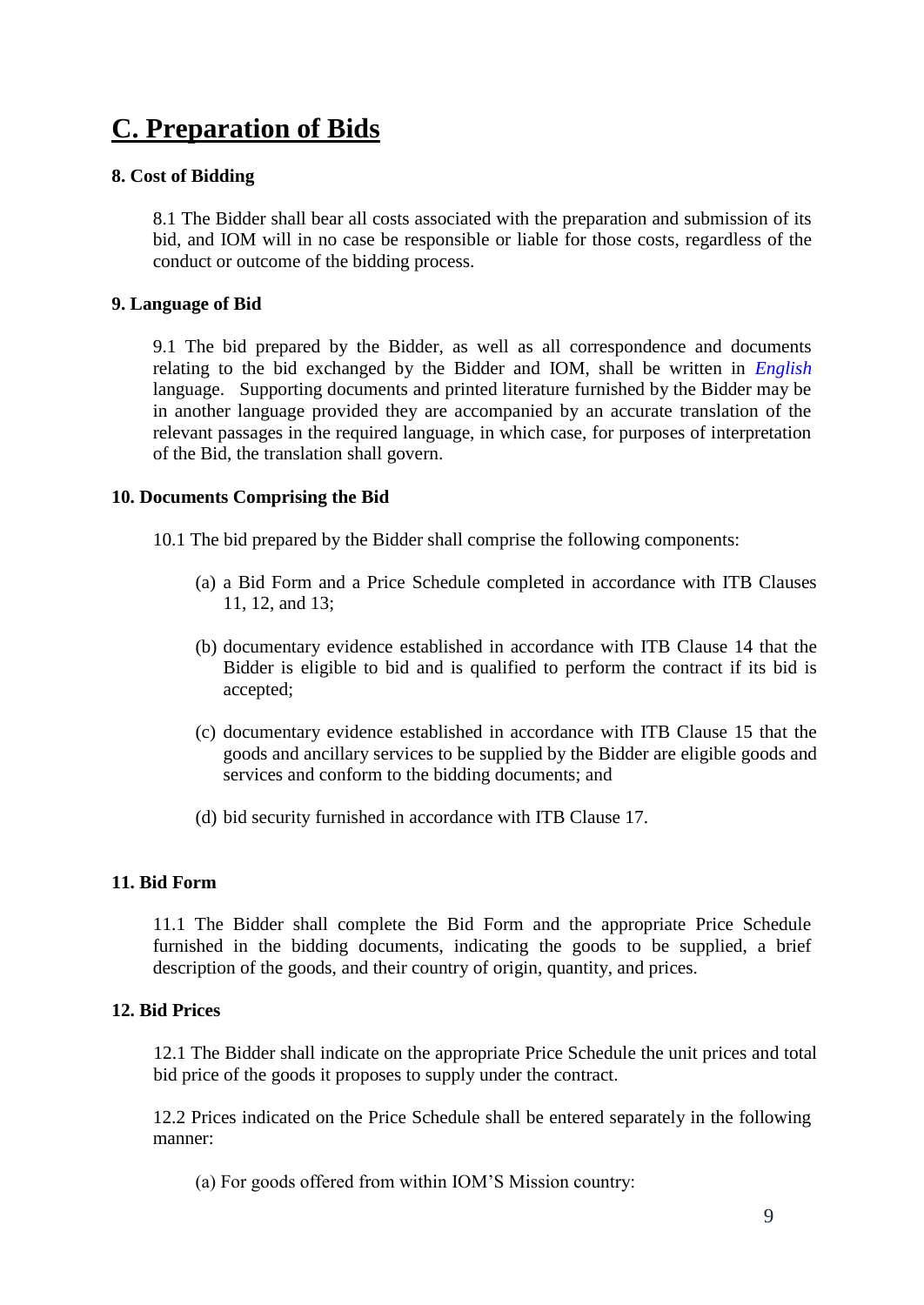**(i)** the price of the goods quoted EXW (ex works, ex factory, ex warehouse, ex showroom, or off-the shelf, as applicable), including all customs duties and sales and other taxes already paid or payable:

 a. on the components and raw material used in the manufacture or assembly of goods quoted ex works or ex factory;

**or**

 b. on the previously imported goods of foreign origin quoted ex warehouse, ex showroom, or off-the-shelf

 (iii) the price for packing, inland transportation, insurance and other local costs incidental to delivery of the goods to their final destination

### **12.3 The Bidder's separation of price components in accordance with ITB Clause 12.2 above will be solely for the purpose of facilitating the comparison of bids by IOM and will not in any way limit IOM's right to contract on any of the terms offered.**

12.4 Prices quoted by the Bidder shall be fixed during the Bidder's performance of the contract and not subject to variation on any account, unless otherwise specified. A bid submitted with an adjustable price quotation will be treated as non-responsive and will be rejected, pursuant to ITB Clause 25. If, however, specified in these instructions, prices quoted by the Bidder shall be subject to adjustment during the performance of the contract, a bid submitted with a fixed price quotation will not be rejected, but the price adjustment would be treated as zero.

### <span id="page-9-0"></span>**13. Bid Currencies**

13.1 Prices shall be quoted in the following currencies:

For goods and services that the Bidder will supply from within or outside IOM's Mission country, the prices shall be quoted in *NGN (Nigeria Naira)* currency.

### <span id="page-9-1"></span>**14. Documents Establishing Bidder's Eligibility and Qualification**

14.1 Pursuant to ITB Clause 10.1b, the Bidder shall furnish, as part of its bid, documents establishing the Bidder's eligibility to bid and its qualifications to perform the contract if its bid is accepted. The *IOM Vendor Information Sheet (VIS) can be used for this purpose* 

14.2 The documentary evidence of the Bidder's eligibility to bid shall establish to IOM's satisfaction that the Bidder, at the time of submission of its bid, is from an eligible country as defined under ITB Clause 4.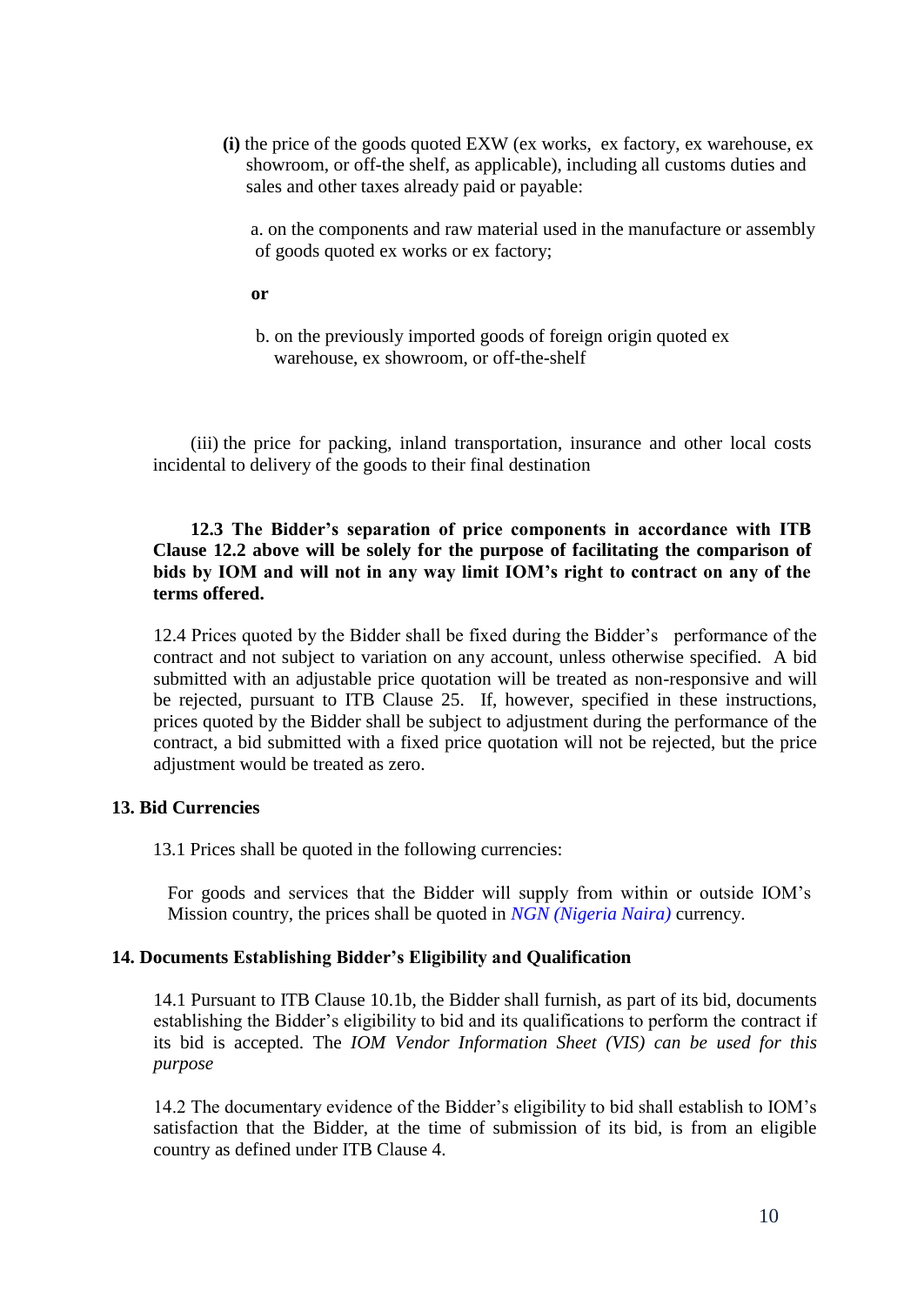14.3 The documentary evidence of the Bidder's qualifications to perform the contract if its bid is accepted shall establish to IOM's satisfaction:

- (a) that, in the case of a Bidder offering to supply goods under the contract which the Bidder did not manufacture or otherwise produce, the Bidder has been duly authorized by the goods' Manufacturer or producer to supply the goods in IOM's Mission country;
- (b) that the Bidder has the financial, technical, and production capability necessary to perform the contract;
- (c) that, in the case of a Bidder not doing business within IOM's Mission country, the Bidder is or will be (if awarded the contract) represented by an Agent in that Mission country equipped, and able to carry out the Supplier's maintenance, repair, and spare parts-stocking obligations prescribed in the Conditions of Contract and/or Technical Specifications

14.4 If the Bidder wishes to use the existing VIS or Company Profile on file to establish their eligibility, the Bidders should submit with their bids any information updating their original VIS or company profile on file or, alternatively, confirm in their bids that the originally submitted information remains essentially correct as of the date of bid submission.

### <span id="page-10-0"></span>**15. Documents Establishing Goods' Eligibility and Conformity to Bidding Documents**

15.1 Pursuant to ITB Clause 10, the Bidder shall furnish, as part of its bid, documents establishing the eligibility and conformity to the bidding documents of all goods and services, which the Bidder proposes to supply under the contract.

15.2 The documentary evidence of the eligibility of the goods and services shall consist of a statement in the Price Schedule of the country of origin of the goods and services offered, which shall be confirmed by a certificate of origin issued at the time of shipment.

15.3 The documentary evidence of conformity of the goods and services to the bidding documents may be in the form of literature, drawings, and data, and shall consist of:

- (a) a detailed description of the essential technical and performance characteristics of the goods;
- (b) a list giving full particulars, including available sources and current prices of spare parts, special tools, etc., necessary for the proper and continuing functioning of the goods for a period *1 year* , following

commencement of the use of the goods by IOM; and

 (c) an item-by-item commentary on IOM's Technical Specifications demonstrating substantial responsiveness of the goods and services to those specifications, or a statement of deviations and exceptions to the provisions of the Technical Specifications.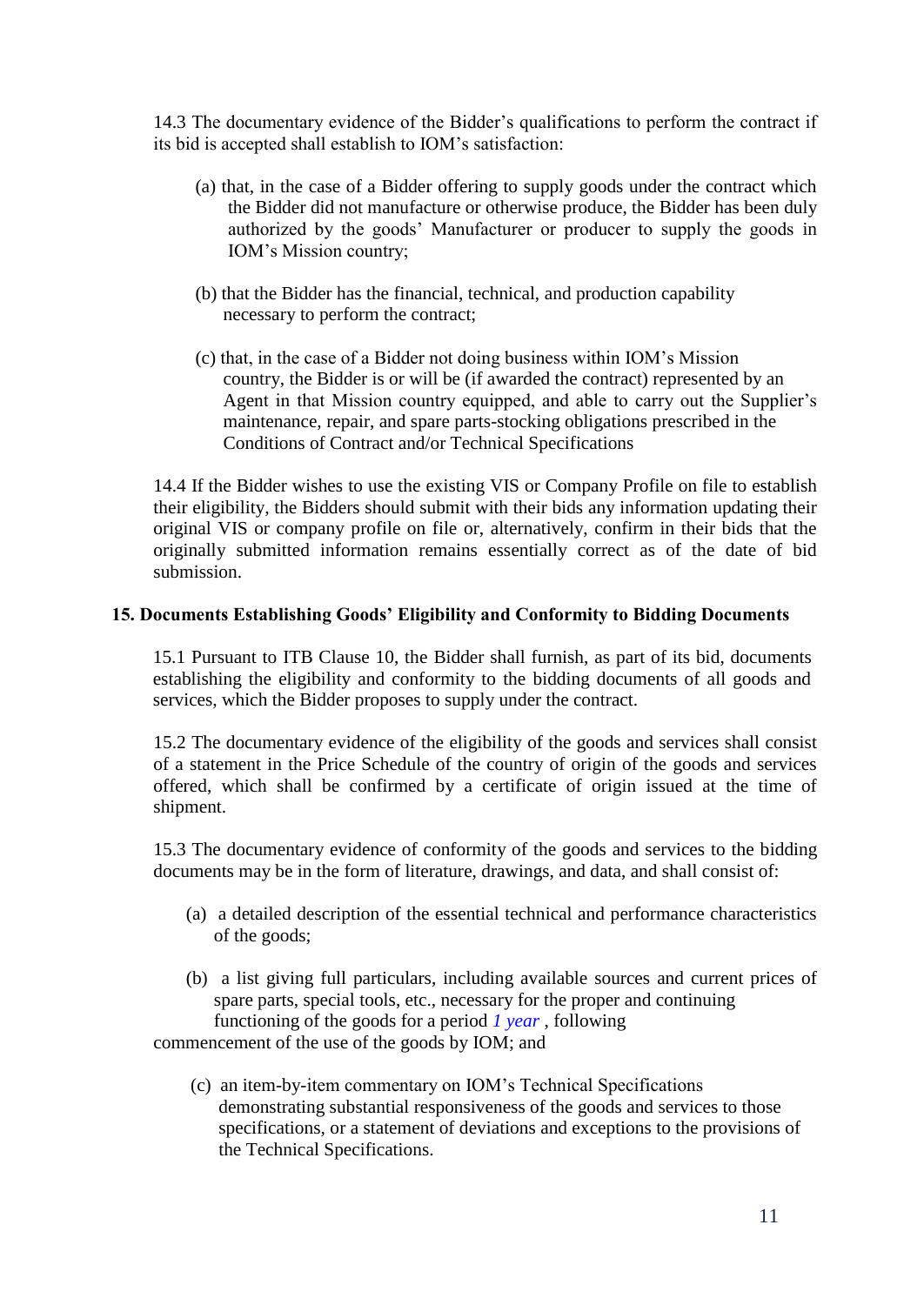15.4 For purposes of the commentary to be furnished pursuant to ITB Clause 15.3(c) above, the Bidder shall note that standards for workmanship, material, and equipment, as well as references to brand names or catalogue numbers designated by IOM in its Technical Specifications, are intended to be descriptive only and not restrictive. The Bidder may substitute alternative standards, brand names, and/or catalogue numbers in its bid, provided that it demonstrates to IOM's satisfaction that the substitutions ensure substantial equivalence to those designated in the Technical Specifications.

### <span id="page-11-0"></span>**16. Period of Validity of Bids**

16.1 Bids shall remain valid for the period of *45 days* after the date of bid opening prescribed by IOM, pursuant to ITB Clause 20. A bid valid for a shorter period shall be rejected by IOM as non-responsive.

16.2 In exceptional circumstances, prior to expiry of the bid validity, IOM may request that the bidders extend the period of validity for a specified additional period *usually not more than 60 days*. The request and the bidders' responses shall be made in writing.

16.3 A Bidder may refuse the request without forfeiting the Bid Security. A Bidder agreeing to the request will not be required nor permitted to modify the Bid, but will be required to extend the validity of Bid Security for the period of the extension, and in compliance with Clause 17 in all respects.

### <span id="page-11-1"></span>**17. Bid Security**

17.1 Pursuant to ITB Clause 10, the Bidder shall furnish, as part of its bid, a bid security in the amount *2.0 % of the total bid amount* 

17.2 The bid security is required to protect IOM against the risk of Bidder's conduct, which would warrant the security's forfeiture, pursuant to ITB Clause 17.6. The bid security shall be denominated *in Nigeria Naira (NGN), in the form of certified check or bank guarantee or letter of credit from a reputable commercial institution* 

17.3 Any bid not secured in accordance with ITB Clauses 17.1 will be rejected by IOM as non-responsive, pursuant to ITB Clause 25.

17.4 Unsuccessful bidders' bid security will be discharged or returned as promptly as possible but not later than thirty (30) days after the expiration of the period of bid validity prescribed by IOM pursuant to ITB Clause 16.

17.5 The successful Bidder's bid security will be discharged upon the Bidder signing the contract, pursuant to ITB Clause 35, and furnishing the performance security, pursuant to ITB Clause 34.

17.6 The bid security may be forfeited:

- (a) if a Bidder withdraws its bid during the period of bid validity specified by the Bidder on the Bid Form; or
- (b) in the case of a successful Bidder, if the Bidder fails: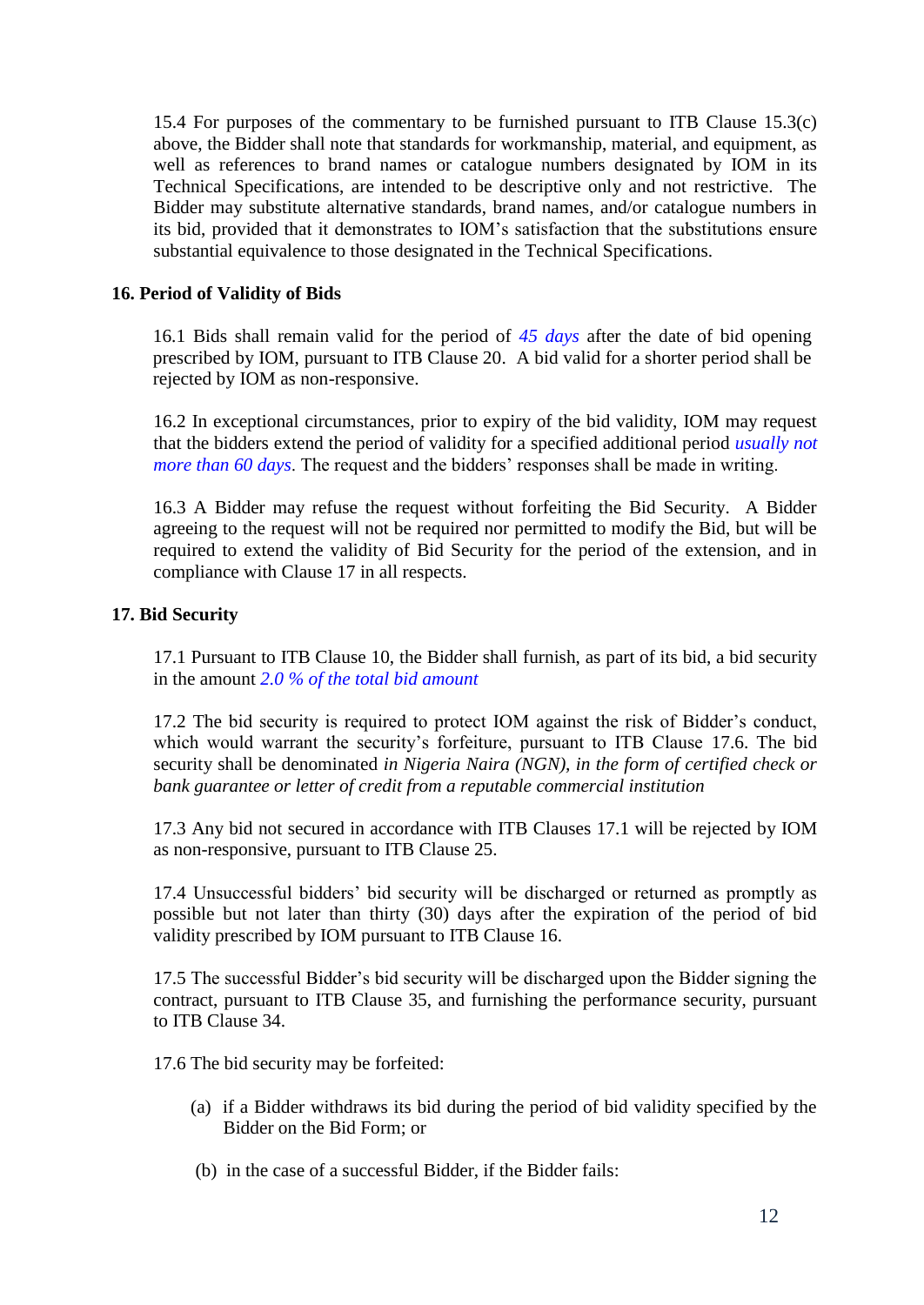(i) to sign the contract in accordance with ITB Clause 35;

**or**

(ii) to furnish performance security in accordance with ITB Clause 34

### <span id="page-12-0"></span>**18. Format and Signing of Bid**

18.1 The Bidder shall prepare an Original bid, clearly as appropriate.

18.2 The original of the bid shall be typed or written in indelible ink and shall be signed by the Bidder or a person or persons duly authorized to bind the Bidder to the contract. All pages of the bid, shall be initialed by the person or persons signing the bid.

18.3 Any interlineations, erasures, or overwriting shall be valid only if they are initialed by the person or persons signing the bid.

# <span id="page-12-1"></span>**D. Submission of Bids**

### <span id="page-12-2"></span>**19. Sealing and Marking of Bids**

19.1 The Bidder shall seal the original envelopes, duly marking the envelopes as "ORIGINAL BID"

19.2 The inner and outer envelopes shall:

(a) be addressed to IOM at the address given below No 5 Gambole Street, Giwa, Old GRA, Maiduguri, Borno State; and

 (b) bear the Project name, the Invitation for Bids (IFB) title and reference number, and a statement: "DO NOT OPEN BEFORE *Monday 22nd February 2021 at 12:00 hrs West African Time*

19.3 The inner and outer envelopes shall also indicate the name and address of the Bidder to enable the bid to be returned unopened in case it is declared "late".

19.4 If the outer envelope is not sealed and marked as required by ITB Clause 19.2, the bid will still be considered, however, IOM will assume no responsibility for the bid's misplacement or premature opening.

### <span id="page-12-3"></span>**20. Deadline for Submission of Bids**

20.1 Bids must be received by IOM at the address specified under ITB Clause 19.2.a no later than *Monday 22nd February 2021 at 12:00 hrs West African Time @ IOM security bid box provided at the gate of the office*

20.2 IOM may, at its discretion, extend this deadline for the submission of bids by amending the bidding documents in accordance with ITB Clause 7, in which case all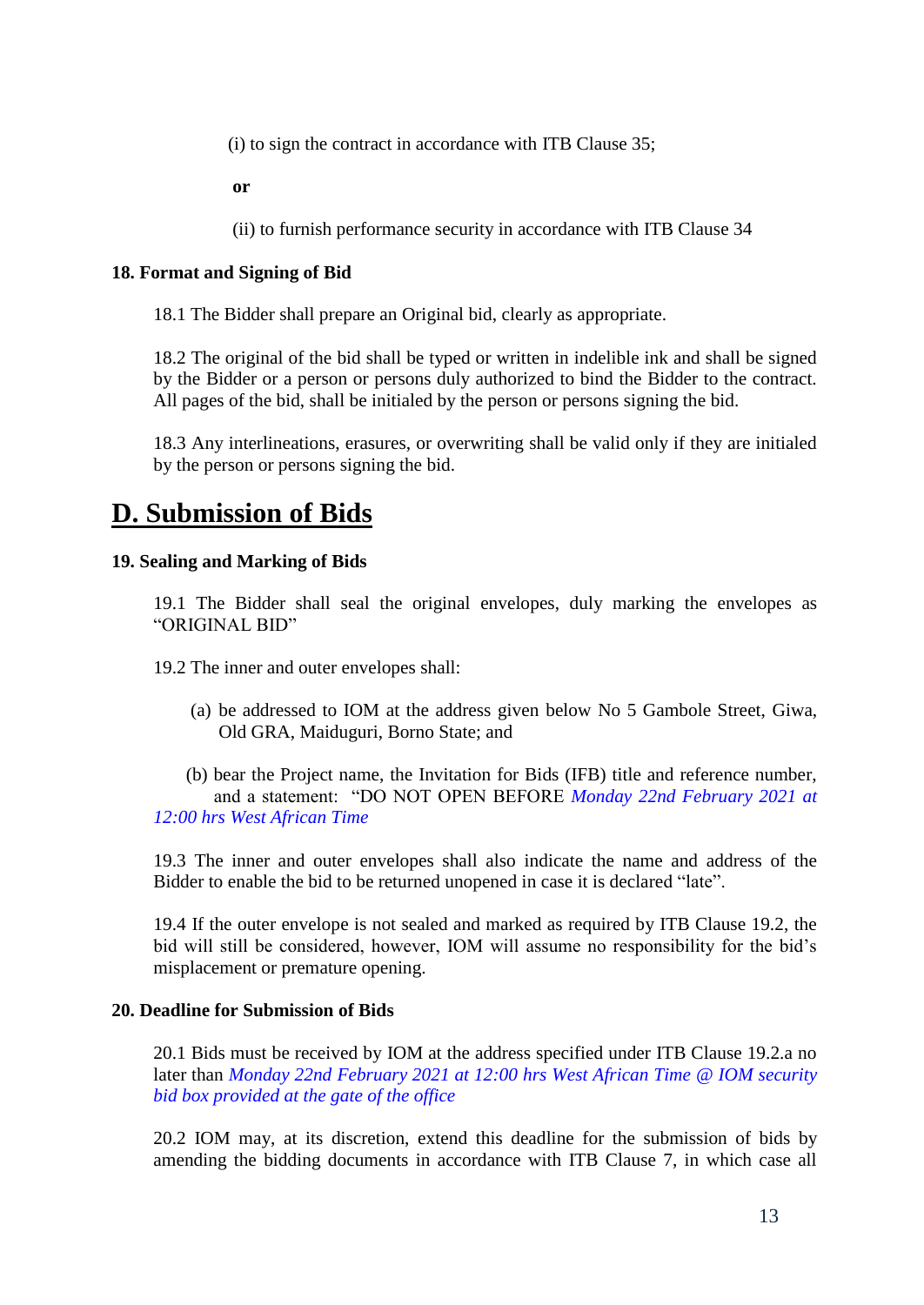rights and obligations of IOM and bidders previously subject to the deadline will thereafter be subject to the deadline as extended.

### <span id="page-13-0"></span>**21. Late Bids**

21.1 Any bid received by IOM after the deadline for submission of bids prescribed by IOM pursuant to ITB Clause 20 will be rejected and returned unopened to the Bidder.

21.2 The Bidder will assume the responsibility and expenses for the re-possession of the returned bid documents.

### <span id="page-13-1"></span>**22. Modification and Withdrawal of Bids**

22.1 The Bidder may modify or withdraw its bid after the bid's submission, provided that written notice of the modification, including substitution or withdrawal of the bids, is received by IOM prior to the deadline prescribed for submission of bids.

22.2 The Bidder's modification or withdrawal notice shall be prepared, sealed, marked, and dispatched in accordance with the provisions of ITB Clause 18. A withdrawal notice will be in writing and should be received by IOM not later than the deadline for submission of bids.

22.3 No bid may be modified after the deadline for submission of bids.

22.4 No bid may be withdrawn in the interval between the deadline for submission of bids and the expiration of the period of bid validity specified by the Bidder on the Bid Form. Withdrawal of a bid during this interval may result in the Bidder's forfeiture of its bid security, pursuant to the ITB Clause 17.6.

# <span id="page-13-2"></span>**E. Opening and Evaluation of Bids**

### <span id="page-13-3"></span>**23. Opening of Bids**

23.1 IOM will open all bids without the presence of bidders, on *Tuesday 23rd February 2021 at 12:00 hrs West African Time*

23.2 The bidders' names, bid modifications or withdrawals, bid prices, discounts, and the presence or absence of requisite bid security and such other details that IOM at its discretion, may consider appropriate, will be announced at the opening. No bid shall be rejected at bid opening, except for late bids, which shall be returned unopened to the Bidder pursuant to ITB Clause 21.

23.3 Bids (and modifications sent pursuant to ITB Clause 22.2) that are not opened and read out at bid opening shall not be considered further for evaluation, irrespective of the circumstances. Withdrawn bids will be returned unopened to the bidders.

23.4 IOM will prepare minutes of the bid opening.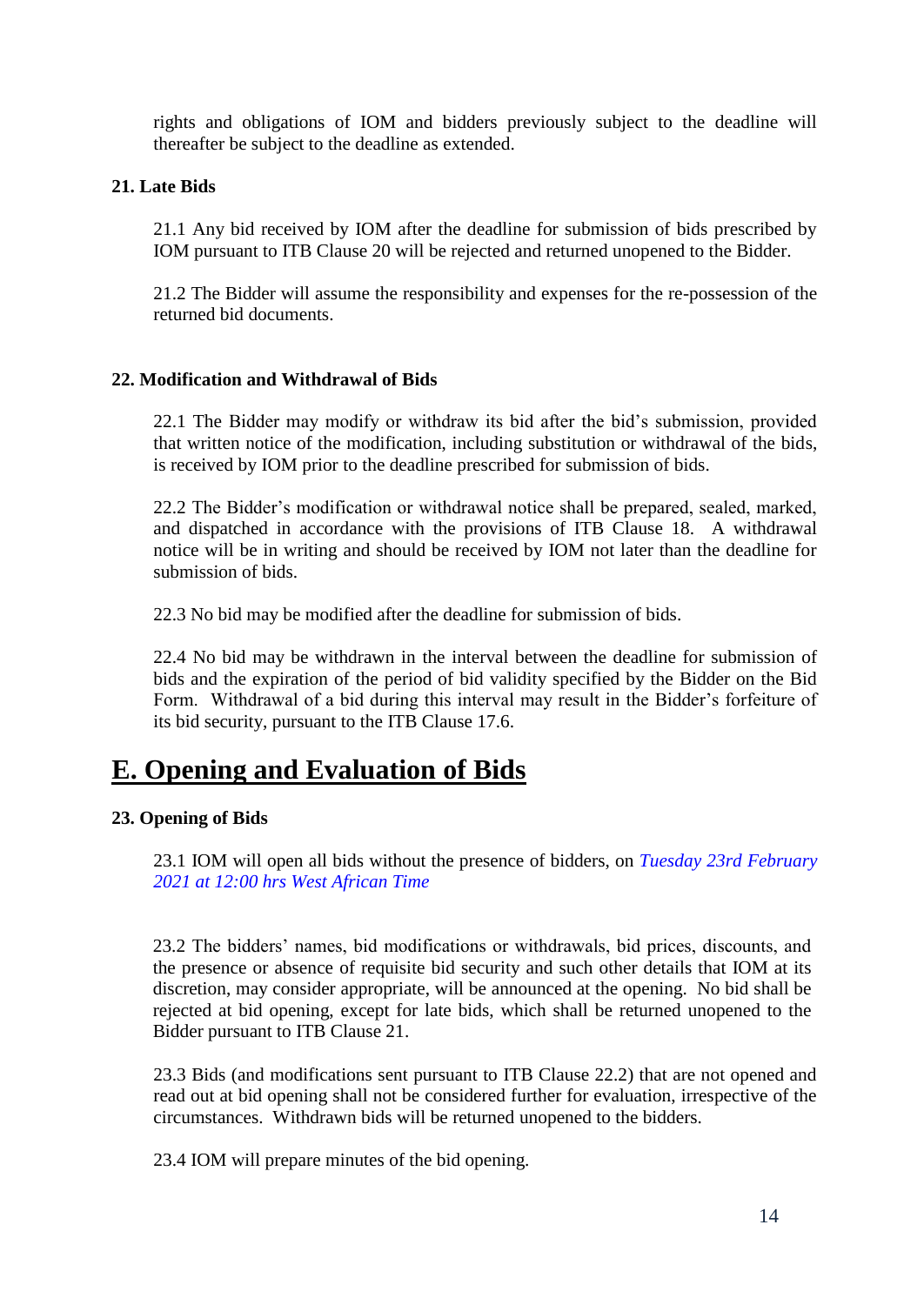### <span id="page-14-0"></span>**24. Clarification of Bids and Contacting IOM**

24.1 During evaluation of the bids, IOM may, at its discretion, ask the Bidder for a clarification of its bid. The request for clarification and the response shall be in writing, and no change in the prices or substance of the bid shall be sought, offered, or permitted.

### <span id="page-14-1"></span>**25. Preliminary Examination**

25.1 IOM will examine the bids to determine whether they are complete, whether any computational errors have been made, whether required sureties have been furnished, whether the documents have been properly signed, and whether the bids are generally in order.

25.2 Arithmetical errors will be rectified on the following basis. If there is a discrepancy between the unit price and the total price that is obtained by multiplying the unit price and quantity, the unit price shall prevail, and the total price shall be corrected. If the Supplier does not accept the correction of the errors, its bid will be rejected, and its bid security may be forfeited. If there is a discrepancy between words and figures, the amount in words will prevail.

25.3 IOM may waive any minor informality, nonconformity, in a bid which does not constitute a material deviation, provided such waiver does not prejudice or affect the relative ranking of any Bidder.

25.4 Prior to the detailed evaluation, pursuant to ITB Clause 27, IOM will determine the substantial responsiveness of each bid to the bidding documents. For purposes of these Clauses, a substantially responsive bid is one, which conforms to all the terms and conditions of the bidding documents without material deviations. Deviation from, or objection or reservations to critical provisions, such as those concerning Bid Security (ITB Clause 17), Price Schedule (ITB Clause 9) will be deemed to be a material deviation. IOM's determination of a bid's responsiveness is to be based on the contents of the bid itself without recourse to extrinsic evidence.

25.5 If a bid is not substantially responsive, it will be rejected by IOM and may not subsequently be made responsive by the Bidder by correction of the nonconformity.

### <span id="page-14-2"></span>**26. Conversion to Single Currency (if applicable)**

26.1 To facilitate evaluation and comparison, IOM will convert all bid prices expressed in the amounts in various currencies in *NGN (Nigerian Naira)* according to IOM exchange rate for the current month and year.

### <span id="page-14-3"></span>**27. Evaluation and Comparison of Bids**

27.1 IOM will evaluate and compare the bids, which have been determined to be substantially responsive, pursuant to ITB Clause 25.

27.2 IOM's evaluation of a bid will exclude and not take into account: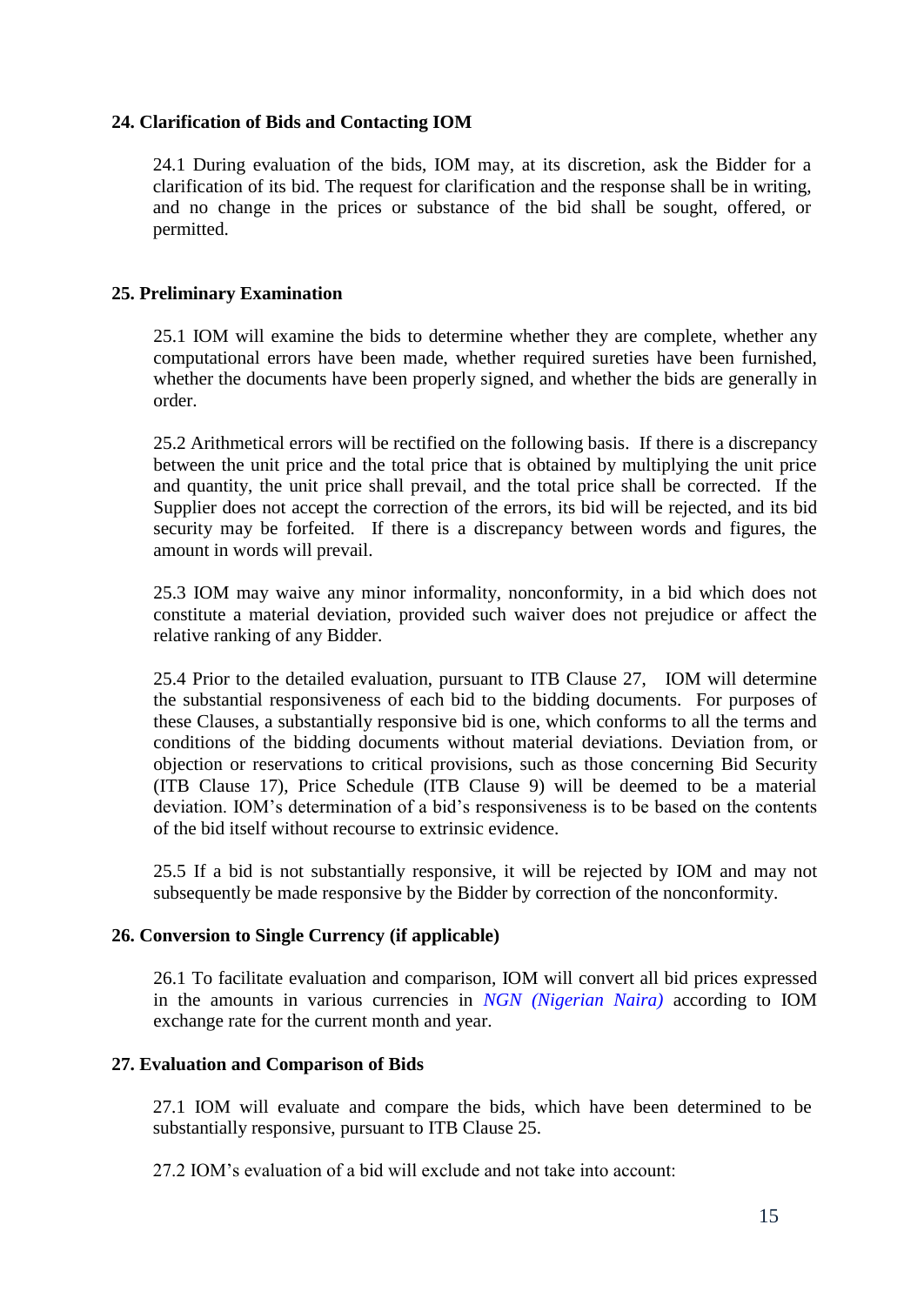- (a) in the case of goods manufactured in IOM's Mission country or goods of foreign origin already located in IOM's Mission country, sales and other similar taxes, which will be payable on the goods if a contract is awarded to the Bidder;
- (b) in the case of goods of foreign origin offered from abroad, customs duties and other similar import taxes which will be payable on the goods if the contract is awarded to the Bidder; and
- (c) any allowance for price adjustment during the period of execution of the contract, if provided in the bid.

27.3 The comparison shall be between the EXW price of the goods offered from within IOM's Mission country, such price to include all costs, as well as duties and taxes paid or payable on components and raw material incorporated or to be incorporated in the goods, and the CIF named port of destination (or CIP border point, or CIP named place of destination) price of the goods offered from outside IOM's Mission country.

27.4 IOM's evaluation of a bid will take into account, in addition to the bid price quoted in accordance with ITB Clause 12.2, one or more of the following factors:

- a. Delivery schedule/delivery time offered in the bid;
- (b) Proof/Evidence of previous experience in supplying similar items
- (c) Payment Schedule
- (d) Other specific criteria as approved by the bid evaluation and award committee (BEAC)

### <span id="page-15-0"></span>**28. Clarification of Bids and Contacting IOM**

28.1 Subject to ITB Clause 24, no Bidder shall contact IOM on any matter relating to its bid, from the time of the bid opening to the time the contract is awarded. If the Bidder wishes to bring additional information to the notice of IOM, it should do so in writing.

28.2 Any effort by a Bidder to influence IOM in its decisions on bid evaluation, bid comparison, or contract award may result in the rejection of the Bidder's bid.

### <span id="page-15-1"></span>**29. Post-qualification**

29.1 In the absence of pre-qualification, IOM will determine to its satisfaction whether the Bidder that is selected as having submitted the lowest evaluated responsive bid is qualified to perform the contract satisfactorily, in accordance with the criteria listed in ITB Clause 14.

29.2 The determination will take into account the Bidder's financial, technical, and production capabilities. It will be based upon an examination of the documentary evidence of the Bidder's qualifications submitted by the Bidder, pursuant to ITB Clause 14, as well as such other information as IOM deems necessary and appropriate.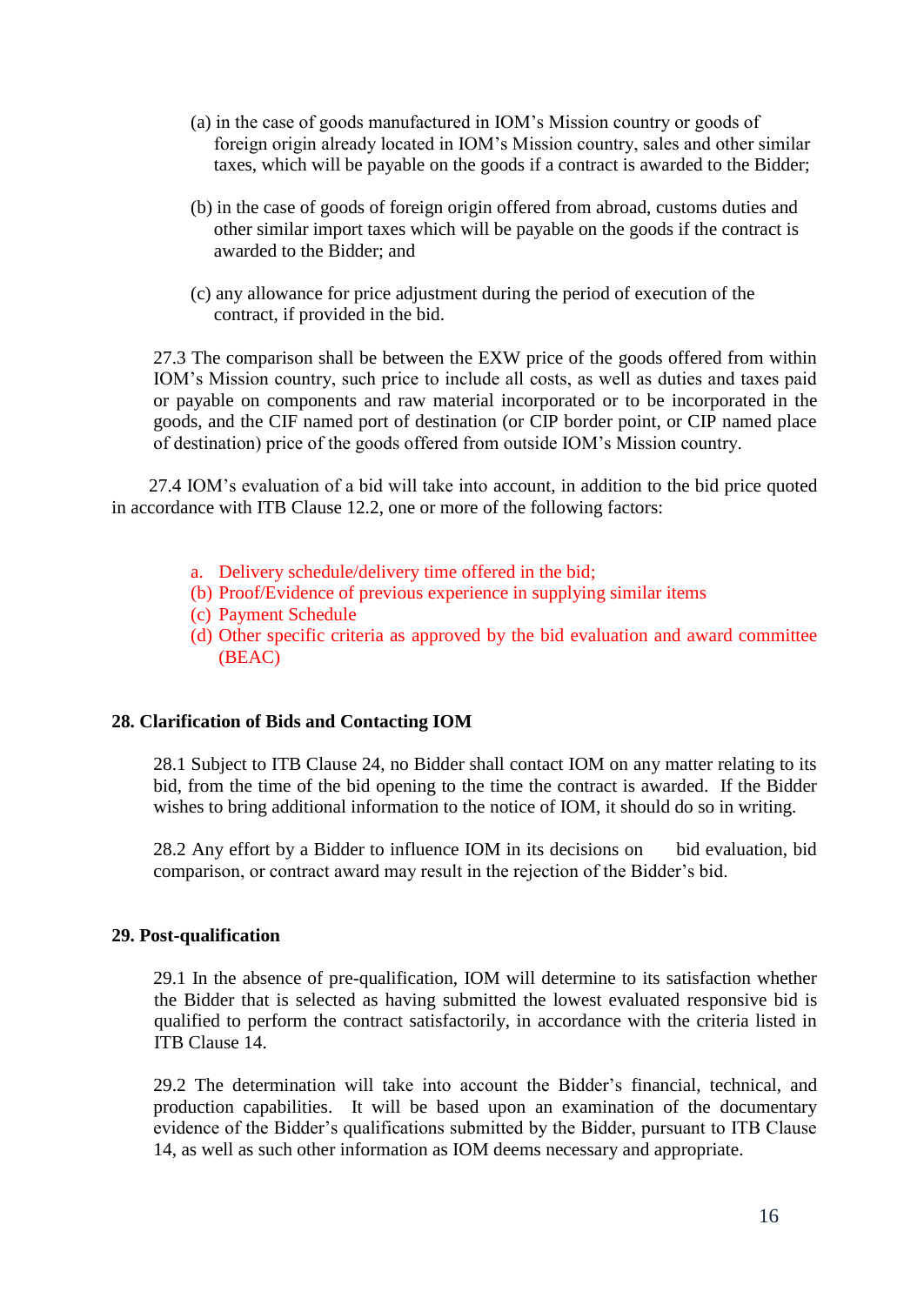29.3 Prior to award, IOM shall verify and validate any documents/information submitted and if necessary shall conduct inspection of the Bidder office, plant/warehouse and equipment.

29.4 An affirmative determination will be a pre-requisite for award of the contract to the Bidder. A negative determination will result in rejection of the Bidder's bid, in which event IOM will proceed to the next lowest evaluated bid to make a similar determination of that Bidder's capabilities to perform satisfactorily.

### <span id="page-16-0"></span>**30. Purchaser's Right to Accept any Bid and to Reject any or All Bids**

30.1 IOM reserves the right to accept or reject any bid, and to annul the bidding process and reject all bids at any time prior to contract award, without thereby incurring any liability to the affected Bidder or bidders or any obligation to inform the affected Bidder or bidders of the grounds for IOM's action.

# <span id="page-16-1"></span>**F. Award of Contract**

### <span id="page-16-2"></span>**31. Award Criteria**

31.1 IOM will award the contract to the successful Bidder whose bid has been determined to be substantially responsive and has been determined to be the lowest evaluated bid, provided further that the Bidder is determined to be qualified to perform the contract satisfactorily**.**

### <span id="page-16-3"></span>**32. Purchaser's Right to Vary Quantities at Time of Award**

32.1 IOM reserves the right at the time of contract award to increase or decrease, by the percentage indicated *[insert % of variation- usually +/- 15%],* the quantity of goods and services originally specified in the Schedule of Requirements without any change in unit price or other terms and conditions.

### <span id="page-16-4"></span>**33. Notification of Award**

33.1 Prior to the expiration of the period of bid validity, IOM will notify the successful Bidder in writing, that its bid has been accepted.

33.2 The notification of award will constitute the formation of the Contract.

33.3 Upon the successful Bidder's furnishing of the performance security pursuant to ITB Clause 35, IOM will promptly notify each unsuccessful Bidder and will discharge its bid security, pursuant to ITB Clause17.

### <span id="page-16-5"></span>**34. Performance Security**

34.1 Within five (5) days of the receipt of notification of award from IOM, the successful Bidder shall furnish a performance security equivalent to *10% of the Contract Price* in accordance with the Conditions of Contract, in the form provided in the bidding documents, or in another form acceptable to IOM.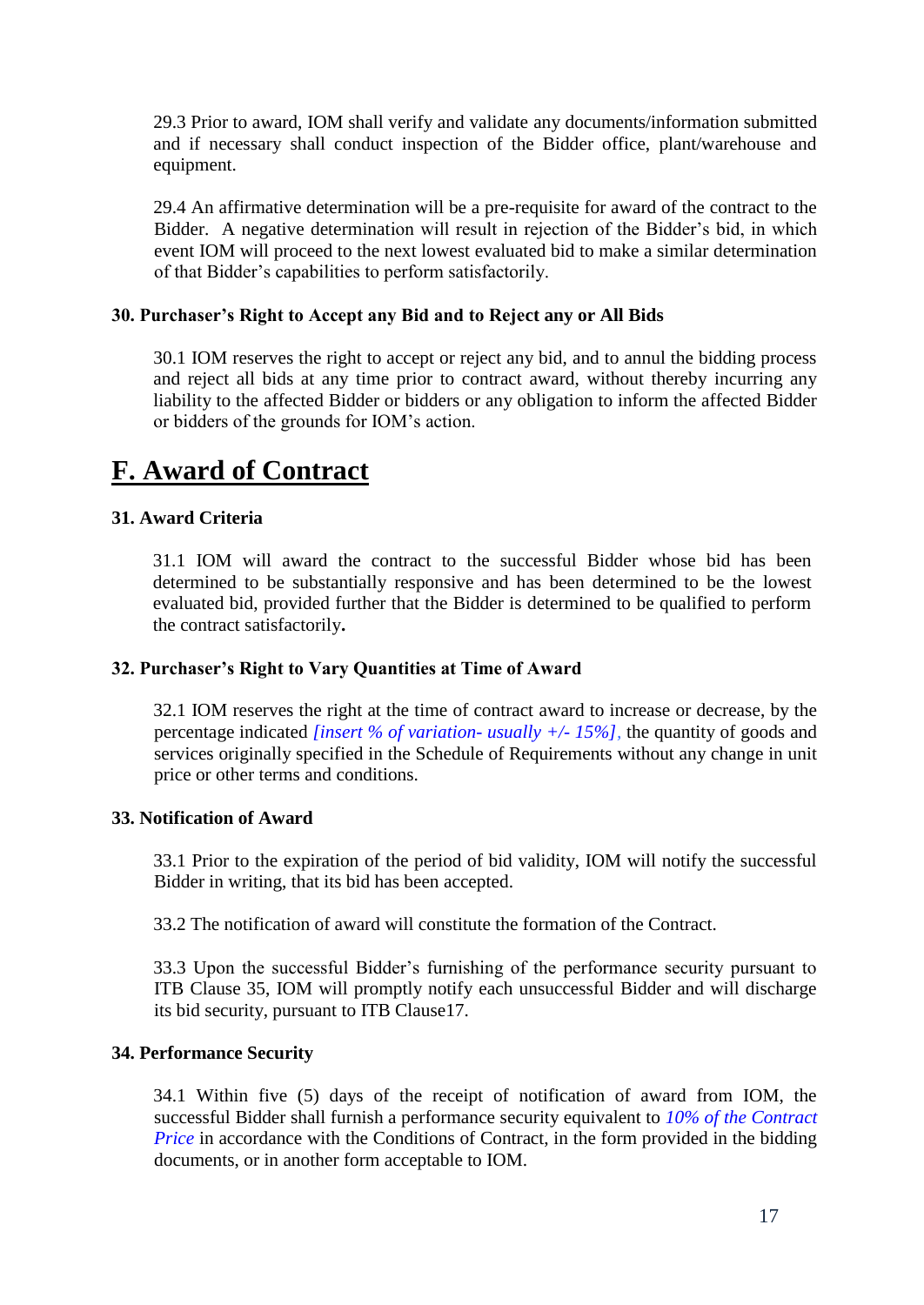34.2 Failure of the successful Bidder to comply with the requirement of ITB Clause 33 or ITB Clause 34.1 shall constitute sufficient grounds for the annulment of the award and forfeiture of the bid security, in which event IOM may make the award to the next lowest evaluated Bidder or call for new bids.

### <span id="page-17-0"></span>**35. Signing of Contract**

35.1 At the same time as IOM notifies the successful Bidder that its bid has been accepted, IOM will send the Bidder the Contract provided in the bidding documents, incorporating all agreements between the parties.

35.2 Within five (5) days of receipt of the Contract, the successful Bidder shall sign and date the contract and return it to IOM.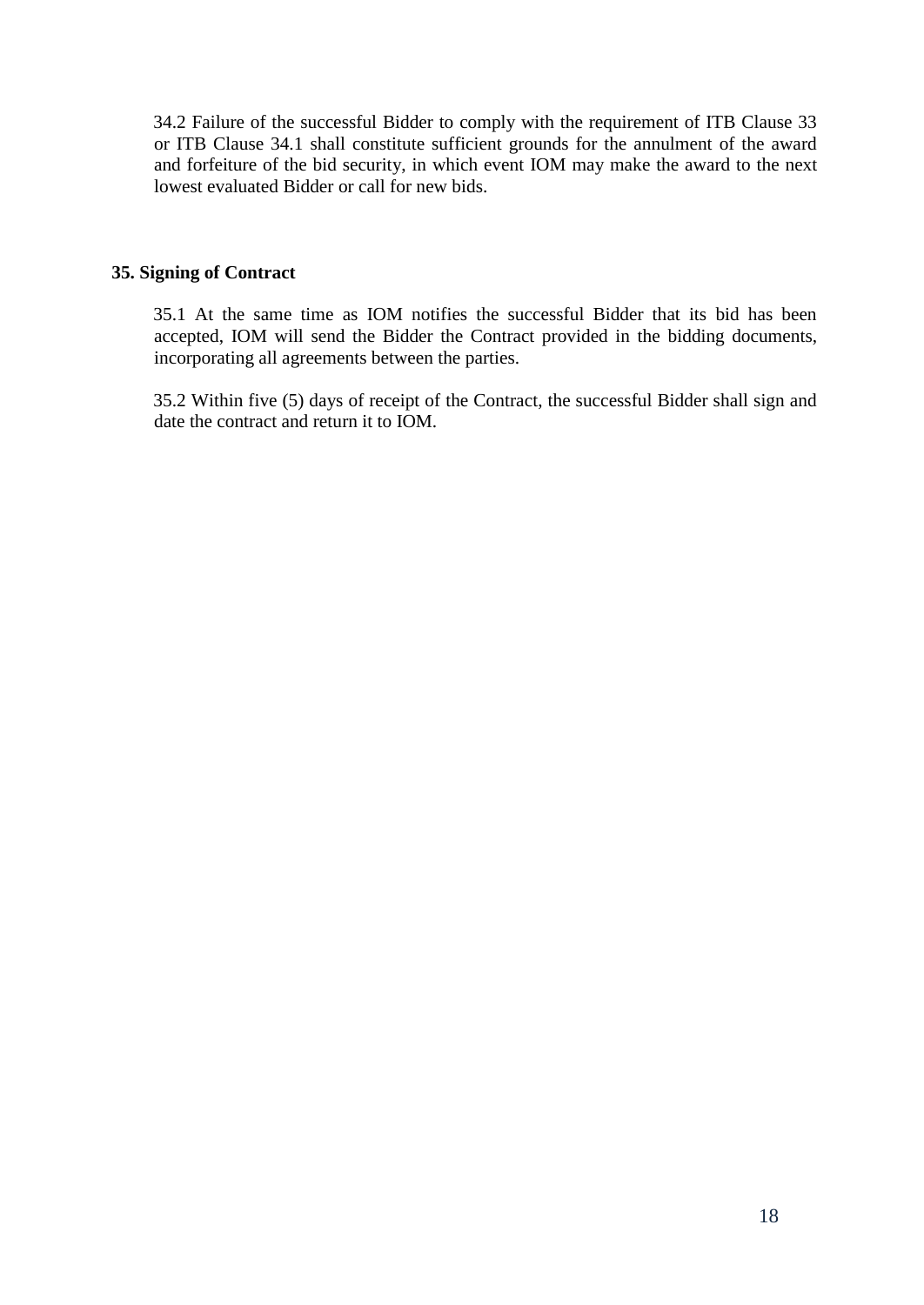# **Section II. Schedule of Requirements**

### <span id="page-18-0"></span>**Project Title: Supply and Delivery of Various Poultry Feeds and Non Food Items**

### *Bidders can bid for 1 or more or all of the LOTs*

### **LOT 1. GWOZA LGA**

| Location     | <b>Item Description</b>                                                                                                                                                                                                                                                                                                                              | <b>QTY</b> | Unit of        | Unit         | <b>Total</b> | <b>Delivery</b> |
|--------------|------------------------------------------------------------------------------------------------------------------------------------------------------------------------------------------------------------------------------------------------------------------------------------------------------------------------------------------------------|------------|----------------|--------------|--------------|-----------------|
|              |                                                                                                                                                                                                                                                                                                                                                      |            | <b>Measure</b> | <b>Price</b> | <b>Price</b> | <b>Time</b>     |
|              |                                                                                                                                                                                                                                                                                                                                                      |            |                | <b>NGN</b>   | <b>NGN</b>   |                 |
|              | Material for Poultry Cage<br>30 pieces of Wood<br>2by3<br>30 Pieces is one set<br>Total set needed is<br>30 set x 10<br>15 yards of 25mm<br>$\bullet$<br>mesh wire<br>Each set is 15 yards.<br>Total yards needed<br>is 15 x 10<br>bundle<br>$\text{Zinc}$ (one)<br>containing<br>20<br>sheet/pieces of zinc<br>Total bundle needed<br>is 10 bundles | 10         | Each/Set       |              |              |                 |
| <b>GWOZA</b> | One box/pack<br>of<br>cap nail<br>Total<br>box/pack<br>needed is 10 packs                                                                                                                                                                                                                                                                            |            |                |              |              |                 |
|              | Live Chicken Layers (at the                                                                                                                                                                                                                                                                                                                          | 350        | Pieces         |              |              |                 |
|              | point of laying)                                                                                                                                                                                                                                                                                                                                     |            |                |              |              |                 |
|              | Plastic Egg Tray                                                                                                                                                                                                                                                                                                                                     | 20         | Pieces         |              |              |                 |
|              | Starter Mash 25kg sack                                                                                                                                                                                                                                                                                                                               | 30         | Sack           |              |              |                 |
|              | Layer Mask 25kg sack                                                                                                                                                                                                                                                                                                                                 | 30         | Sack           |              |              |                 |
|              | <b>Plastic Adult Drinker</b>                                                                                                                                                                                                                                                                                                                         | 20         | Pieces         |              |              |                 |
|              | Galvanized<br>14<br>metal<br>diameter Adult Feeder                                                                                                                                                                                                                                                                                                   | 20         | Pieces         |              |              |                 |
|              | 10 inches screen portable<br>rechargeable<br>solar<br>with phone<br>lamp/light<br>charger                                                                                                                                                                                                                                                            | 20         | Pieces         |              |              |                 |
|              | in<br>(Male<br>Goat)<br>Buck<br>healthy condition between<br>$25 \pm 2$ kg (young adult)                                                                                                                                                                                                                                                             | 20         | Each           |              |              |                 |
|              | in<br>(Female<br>Doe<br>Goat)                                                                                                                                                                                                                                                                                                                        | 80         | Each           |              |              |                 |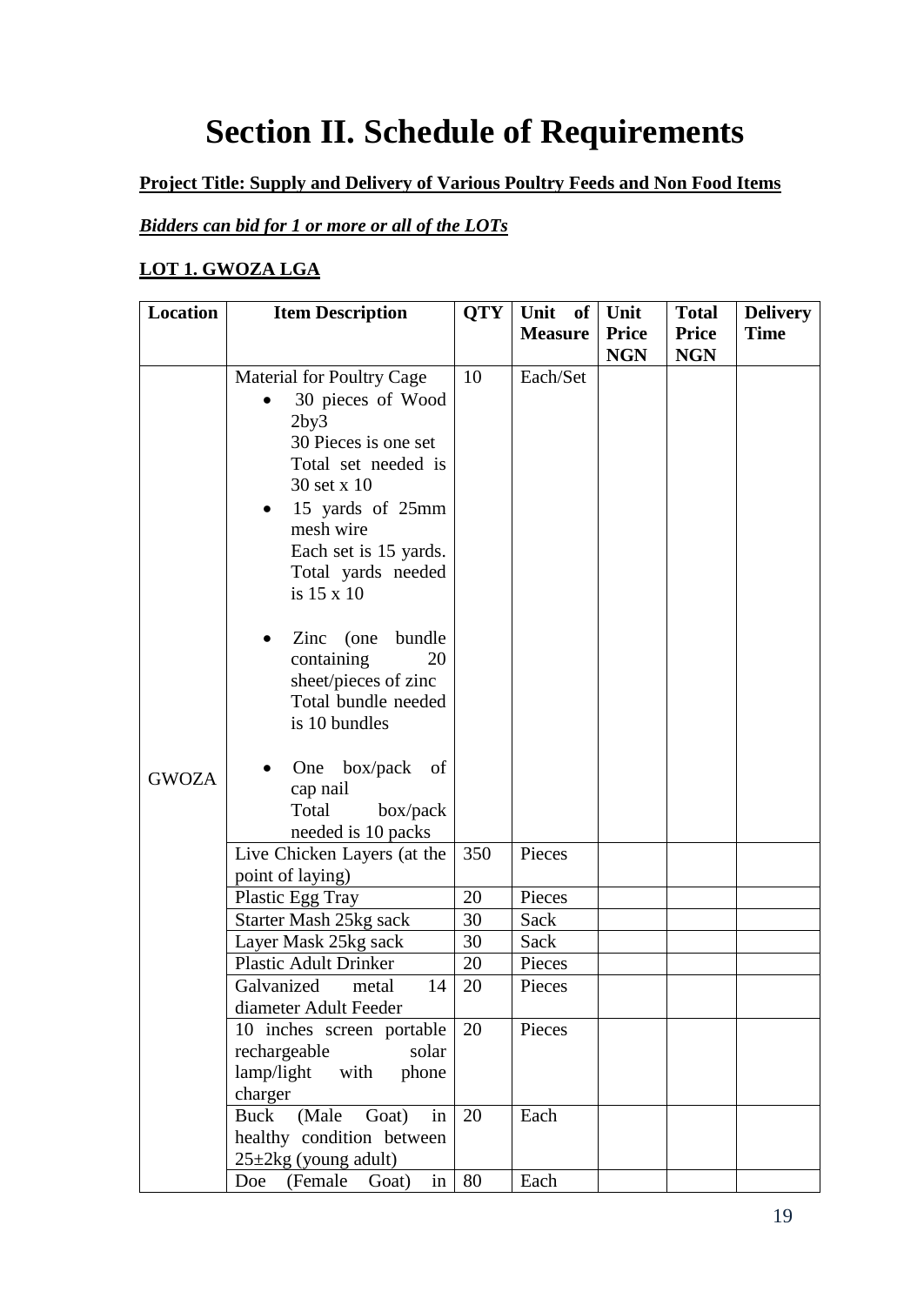| healthy condition between<br>$25\pm 2\text{kg}$ (young adult) |    |       |  |  |
|---------------------------------------------------------------|----|-------|--|--|
| Animal<br>Metal                                               | 40 | Each  |  |  |
| 50kg<br>Feeder/Container                                      |    |       |  |  |
| Capacity                                                      |    |       |  |  |
| Sack of Animal Hay $-$ Dry                                    | 20 | Sack  |  |  |
| Groundnut Hay 80kg                                            |    |       |  |  |
| Sack of Wheat Mash                                            | 40 | Sack  |  |  |
| Factory Mash 80kg                                             |    |       |  |  |
| Sack of Local Mixed Mash                                      | 20 | Sack  |  |  |
| 80kg                                                          |    |       |  |  |
| Sack of Local Beans Mash                                      | 20 | Sack  |  |  |
| (Kowa) 80kg                                                   |    |       |  |  |
| Logistics/Transportation to                                   | Ls | Truck |  |  |
| <b>GWOZA LGA</b>                                              |    |       |  |  |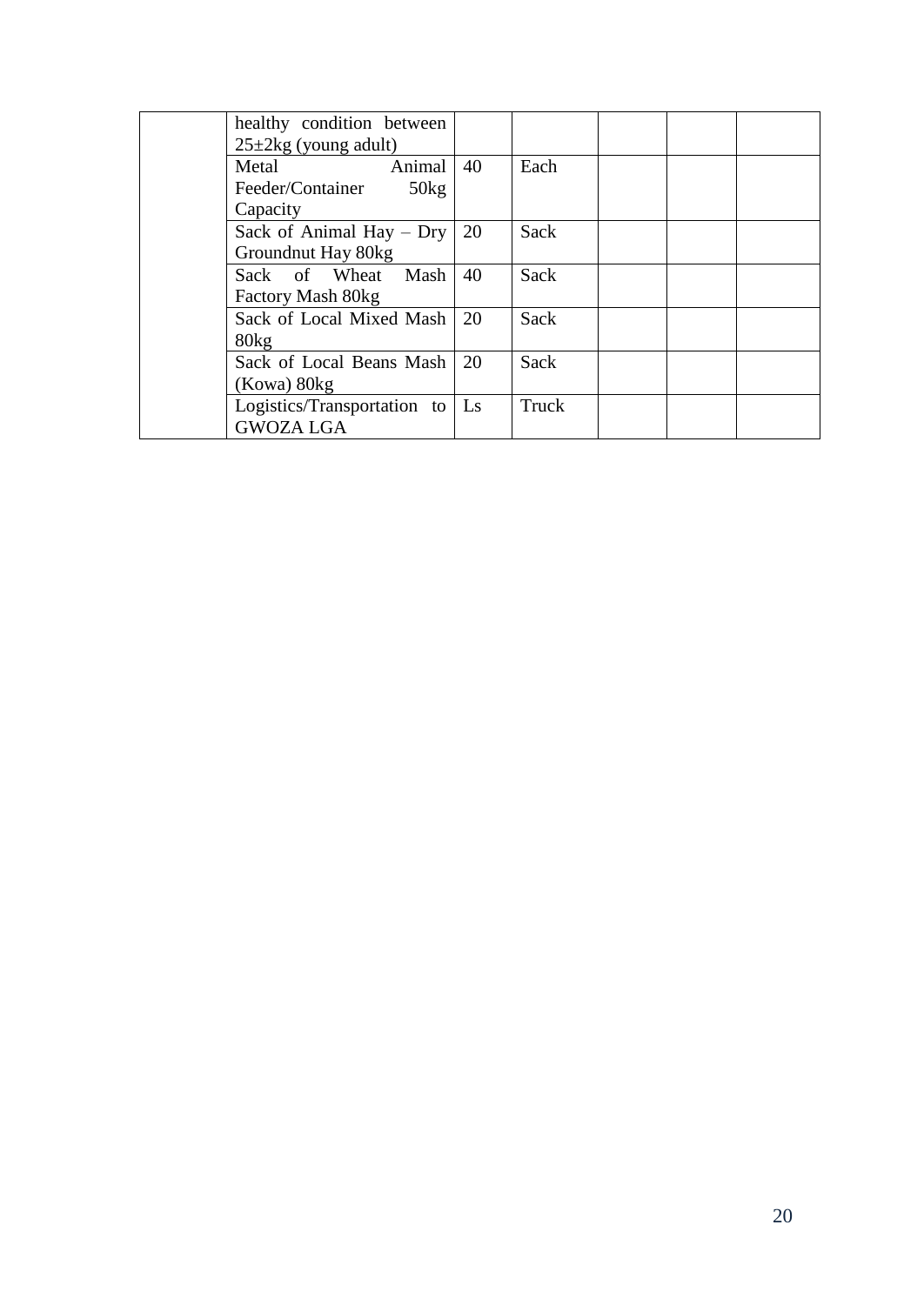### **LOT 2. BAMA LGA**

| <b>Location</b> | <b>Item Description</b>                                                                                                                                                               | <b>QTY</b> | Unit of        | Unit                       | <b>Total</b>               | <b>Delivery</b> |
|-----------------|---------------------------------------------------------------------------------------------------------------------------------------------------------------------------------------|------------|----------------|----------------------------|----------------------------|-----------------|
|                 |                                                                                                                                                                                       |            | <b>Measure</b> | <b>Price</b><br><b>NGN</b> | <b>Price</b><br><b>NGN</b> | <b>Time</b>     |
|                 | <b>Material for Poultry Cage</b>                                                                                                                                                      | 44         | Each           |                            |                            |                 |
|                 | 30 pieces of Wood<br>2by3<br>30 Pieces is one set<br>Total set needed is<br>30 set x 10<br>15 yards of 25mm<br>mesh wire<br>Each set is 15 yards.<br>Total yards needed<br>is 15 x 10 |            |                |                            |                            |                 |
|                 | $\text{Zinc}$ (one)<br>bundle<br>containing<br>20<br>sheet/pieces of zinc<br>Total bundle needed<br>is 10 bundles                                                                     |            |                |                            |                            |                 |
| <b>BAMA</b>     | box/pack<br>One<br>of<br>$\bullet$<br>cap nail<br>Total<br>box/pack<br>needed is 10 packs                                                                                             |            |                |                            |                            |                 |
|                 | Live Chicken Layers (at the<br>point of laying)                                                                                                                                       | 1540       | Pieces         |                            |                            |                 |
|                 | Plastic Egg Tray                                                                                                                                                                      | 88         | Pieces         |                            |                            |                 |
|                 | Starter Mash 25kg sack                                                                                                                                                                | 132        | Sack           |                            |                            |                 |
|                 | Layer Mask 25kg sack                                                                                                                                                                  | 132        | Sack           |                            |                            |                 |
|                 | <b>Plastic Adult Drinker</b>                                                                                                                                                          | 88         | Pieces         |                            |                            |                 |
|                 | 14<br>Galvanized<br>metal<br>diameter Adult Feeder                                                                                                                                    | 88         | Pieces         |                            |                            |                 |
|                 | 10 inches screen portable<br>rechargeable solar<br>light<br>with phone charger                                                                                                        | 88         | Pieces         |                            |                            |                 |
|                 | (Male<br>in<br>Buck<br>Goat)<br>healthy condition between<br>$25\pm 2\text{kg}$ (young adult)                                                                                         | 65         | Each           |                            |                            |                 |
|                 | Doe (Female Goat) in<br>healthy condition between<br>$25\pm 2\text{kg}$ (young adult)                                                                                                 | 260        | Each           |                            |                            |                 |
|                 | Metal<br>Animal<br>Feeder/Container<br>50kg<br>Capacity                                                                                                                               | 130        | Each           |                            |                            |                 |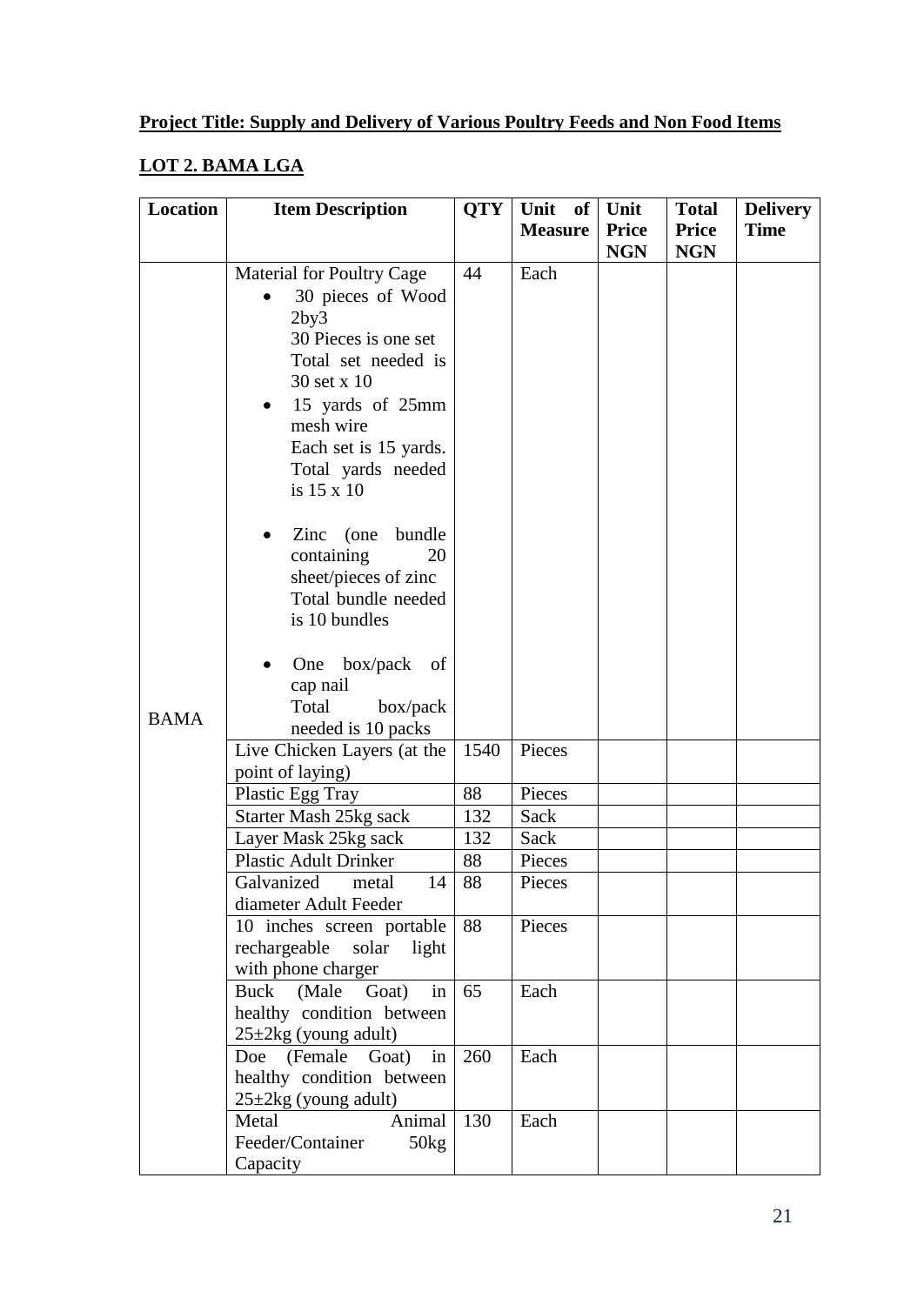| Sack of Animal Hay – Dry $\vert$ 65 | Sack  |  |  |
|-------------------------------------|-------|--|--|
| Groundnut Hay 80kg                  |       |  |  |
| Sack of Wheat Mash 130              | Sack  |  |  |
| Factory Mash 80kg                   |       |  |  |
| Sack of Local Mixed Mash   65       | Sack  |  |  |
| 80kg                                |       |  |  |
| Sack of Local Beans Mash   65       | Sack  |  |  |
| (Kowa) 80kg                         |       |  |  |
| Logistics/Transportation to   Ls    | Truck |  |  |
| <b>BAMA LGA</b>                     |       |  |  |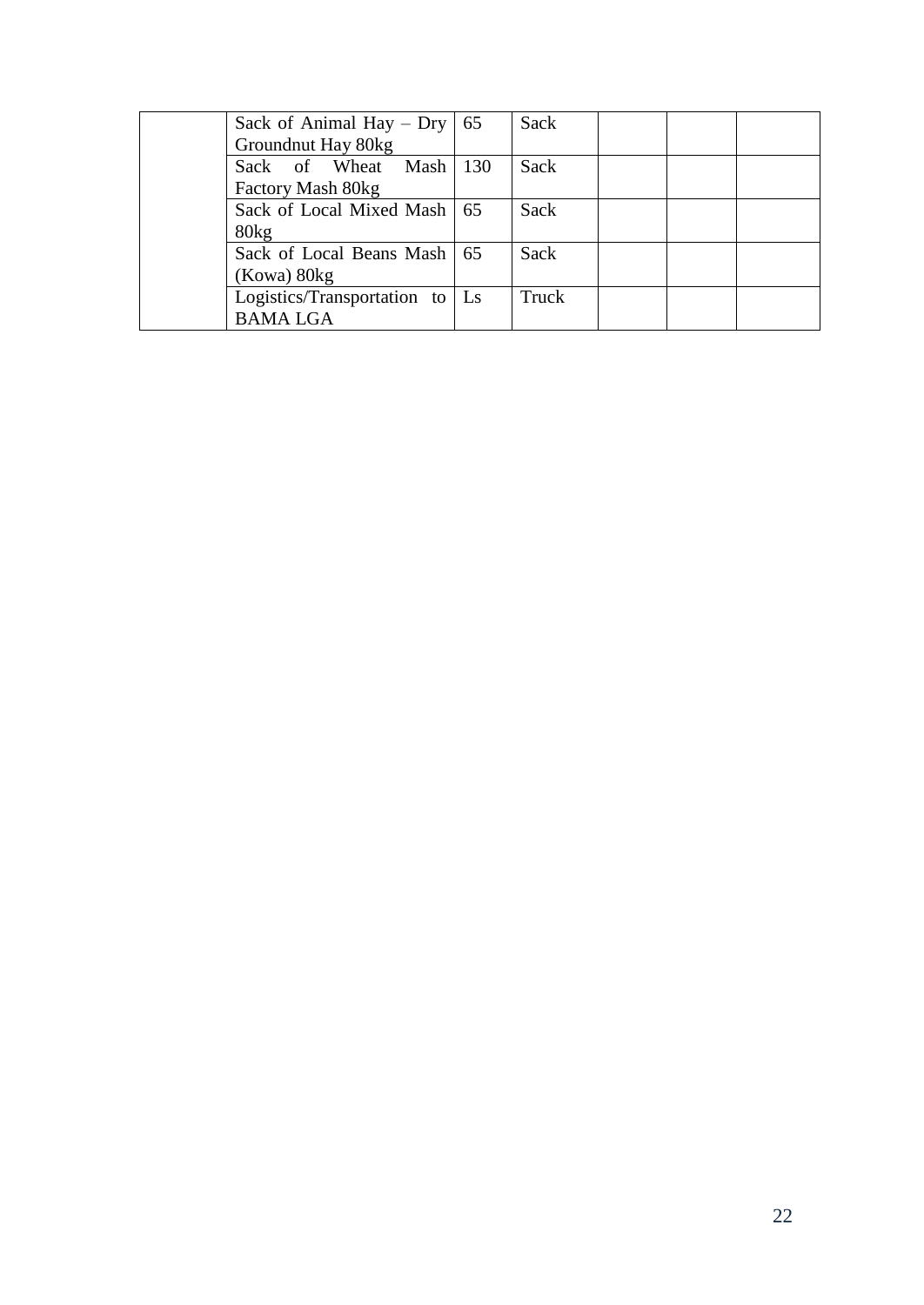# **LOT 3. BANKI LGA**

| Location     | <b>Item Description</b>                                                                                                                                                                                                                | <b>QTY</b> | Unit<br>of     | Unit       | <b>Total</b> | <b>Delivery</b> |
|--------------|----------------------------------------------------------------------------------------------------------------------------------------------------------------------------------------------------------------------------------------|------------|----------------|------------|--------------|-----------------|
|              |                                                                                                                                                                                                                                        |            | <b>Measure</b> | Price      | <b>Price</b> | <b>Time</b>     |
|              |                                                                                                                                                                                                                                        |            |                | <b>NGN</b> | <b>NGN</b>   |                 |
|              | <b>Material for Poultry Cage</b><br>30 pieces of Wood<br>2by3<br>30 Pieces is one set<br>Total set needed is<br>30 set x 10<br>15 yards of 25mm<br>$\bullet$<br>mesh wire<br>Each set is 15 yards.<br>Total yards needed<br>is 15 x 10 | 10         | Each           |            |              |                 |
|              | $\text{Zinc}$ (one)<br>bundle<br>containing<br>20<br>sheet/pieces of zinc<br>Total bundle needed<br>is 10 bundles<br>One<br>box/pack<br>of                                                                                             |            |                |            |              |                 |
| <b>BANKI</b> | cap nail<br>Total<br>box/pack<br>needed is 10 packs                                                                                                                                                                                    |            |                |            |              |                 |
|              | Live Chicken Layers (at the<br>point of laying)                                                                                                                                                                                        | 350        | Pieces         |            |              |                 |
|              | Plastic Egg Tray                                                                                                                                                                                                                       | 20         | Pieces         |            |              |                 |
|              | Starter Mash 25kg sack                                                                                                                                                                                                                 | 30         | Sack           |            |              |                 |
|              | Layer Mask 25kg sack                                                                                                                                                                                                                   | 30         | Sack           |            |              |                 |
|              | <b>Plastic Adult Drinker</b>                                                                                                                                                                                                           | 20         | Pieces         |            |              |                 |
|              | Galvanized<br>14<br>metal<br>diameter Adult Feeder                                                                                                                                                                                     | 20         | Pieces         |            |              |                 |
|              | 10 inches screen portable<br>rechargeable solar<br>light<br>with phone charger                                                                                                                                                         | 20         | Pieces         |            |              |                 |
|              | Buck (Male Goat)<br>in<br>healthy condition between<br>$25 \pm 2$ kg (young adult)                                                                                                                                                     | 22         | Each           |            |              |                 |
|              | Doe (Female Goat) in<br>healthy condition between<br>$25 \pm 2$ kg (young adult)                                                                                                                                                       | 88         | Each           |            |              |                 |
|              | Metal<br>Animal<br>Feeder/Container<br>50kg<br>Capacity                                                                                                                                                                                | 44         | Each           |            |              |                 |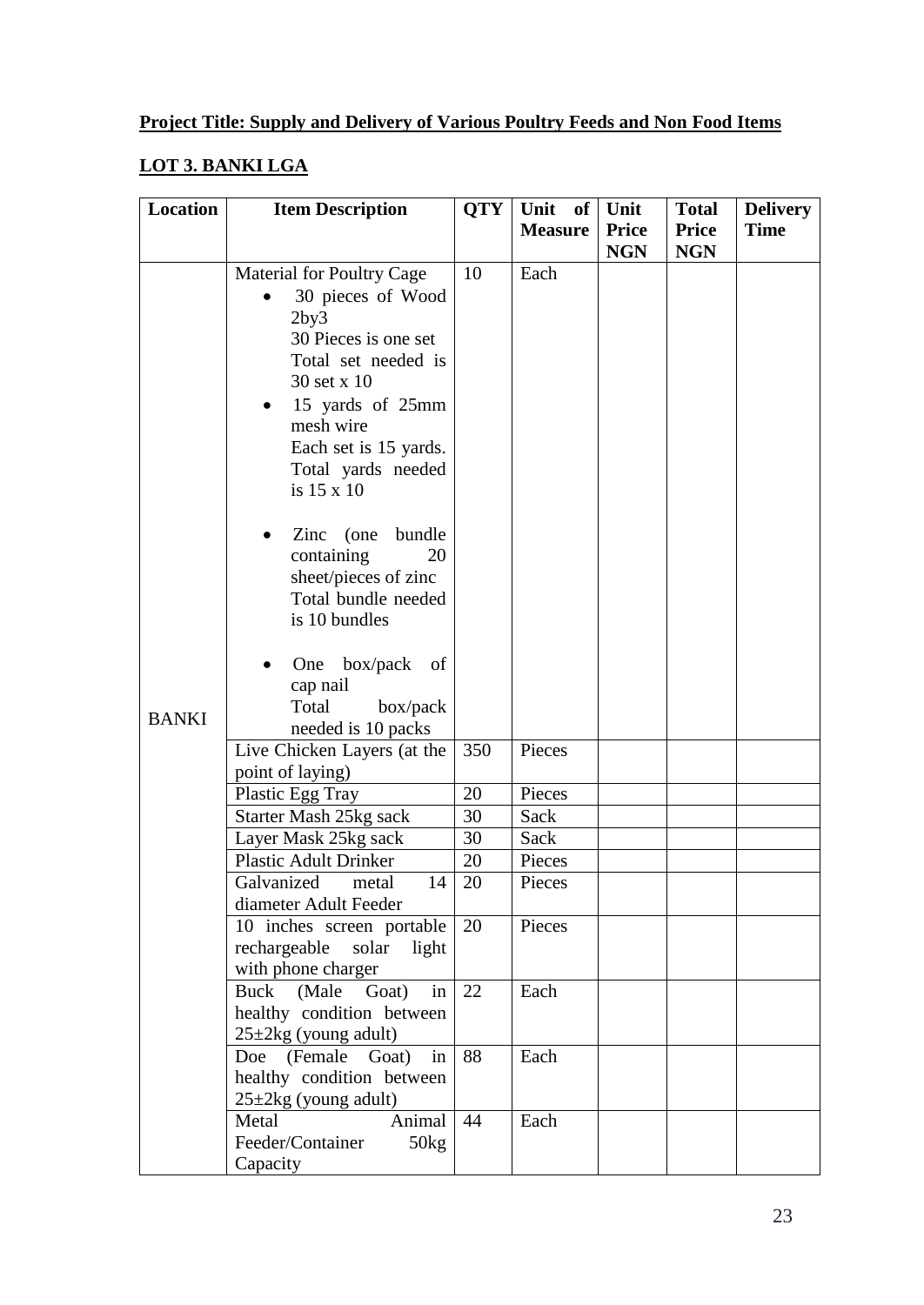| Sack of Animal Hay $-$ Dry   22        |     | Sack  |  |  |
|----------------------------------------|-----|-------|--|--|
| Groundnut Hay 80kg                     |     |       |  |  |
| Sack of Wheat Mash                     | -44 | Sack  |  |  |
| Factory Mash 80kg                      |     |       |  |  |
| Sack of Local Mixed Mash 22            |     | Sack  |  |  |
| 80kg                                   |     |       |  |  |
| Sack of Local Beans Mash 22            |     | Sack  |  |  |
| (Kowa) 80kg                            |     |       |  |  |
| Logistics/Transportation to $\vert$ Ls |     | Truck |  |  |
| <b>BANKI LGA</b>                       |     |       |  |  |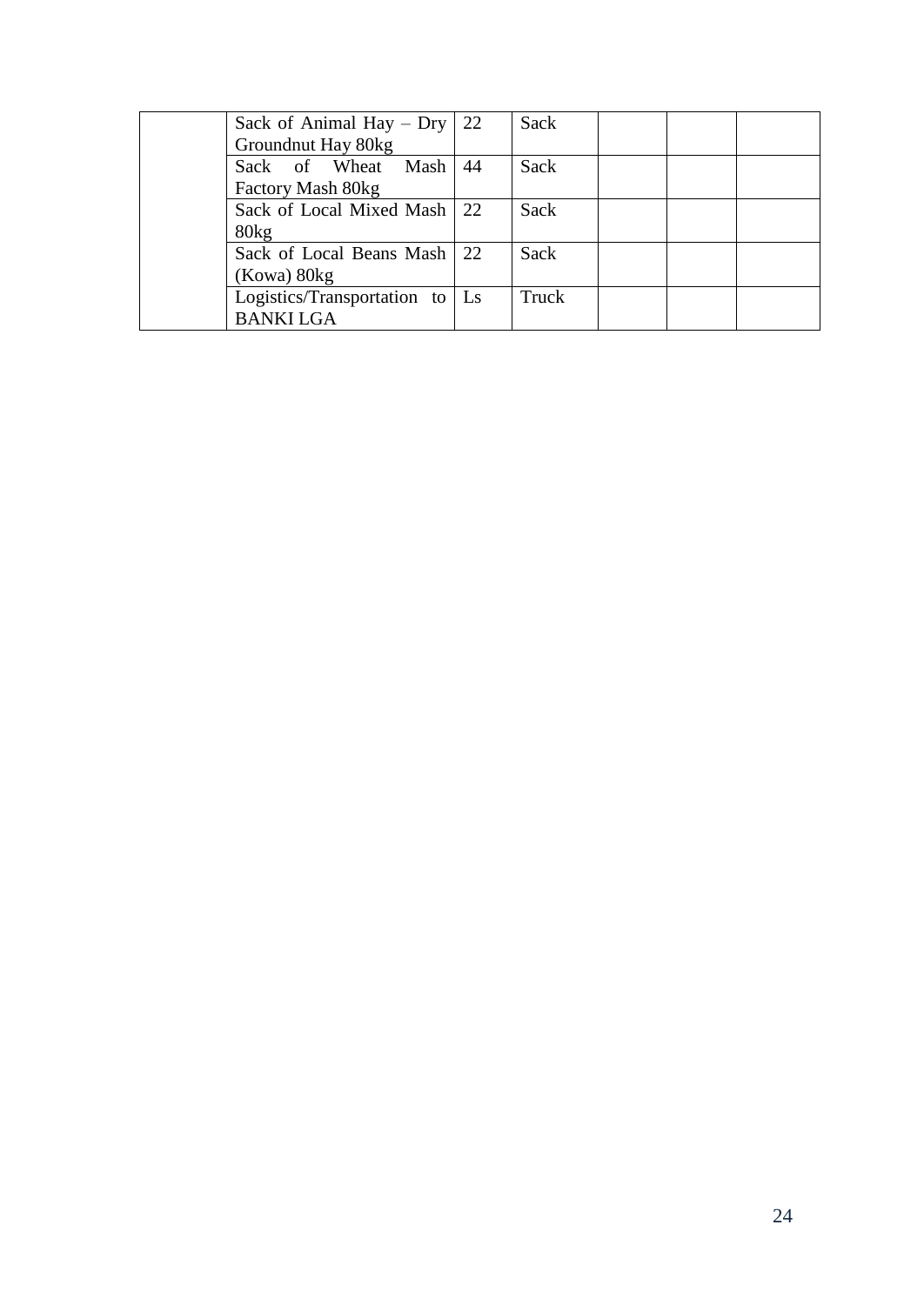### **LOT 4. KONDUGA LGA**

| <b>Location</b> | <b>Item Description</b>                                                                                                                                                                                                                                                                                                         | <b>QTY</b> | Unit of        | Unit                       | <b>Total</b>               | <b>Delivery</b> |
|-----------------|---------------------------------------------------------------------------------------------------------------------------------------------------------------------------------------------------------------------------------------------------------------------------------------------------------------------------------|------------|----------------|----------------------------|----------------------------|-----------------|
|                 |                                                                                                                                                                                                                                                                                                                                 |            | <b>Measure</b> | <b>Price</b><br><b>NGN</b> | <b>Price</b><br><b>NGN</b> | <b>Time</b>     |
|                 | <b>Material for Poultry Cage</b>                                                                                                                                                                                                                                                                                                | 14         | Each           |                            |                            |                 |
|                 | 30<br>pieces<br>of<br>Wood 2by3<br>30 Pieces is one<br>set<br>Total set needed is<br>30 set x 10<br>15 yards of 25mm<br>mesh wire<br>Each set is 15<br>yards. Total yards<br>needed is 15 x 10<br>Zinc (one bundle<br>containing<br>20<br>sheet/pieces<br>of<br>zinc<br>bundle<br>Total<br>needed<br>10<br><i>is</i><br>bundles |            |                |                            |                            |                 |
| <b>KONDUGA</b>  | One box/pack of<br>cap nail<br>Total<br>box/pack<br>needed is 10 packs                                                                                                                                                                                                                                                          |            |                |                            |                            |                 |
|                 | Live Chicken Layers (at<br>the point of laying)                                                                                                                                                                                                                                                                                 | 490        | Pieces         |                            |                            |                 |
|                 | Plastic Egg Tray                                                                                                                                                                                                                                                                                                                | 28         | Pieces         |                            |                            |                 |
|                 | Starter Mash 25kg sack                                                                                                                                                                                                                                                                                                          | 42         | Sack           |                            |                            |                 |
|                 | Layer Mask 25kg sack                                                                                                                                                                                                                                                                                                            | 42         | Sack           |                            |                            |                 |
|                 | <b>Plastic Adult Drinker</b>                                                                                                                                                                                                                                                                                                    | 28         | Pieces         |                            |                            |                 |
|                 | Galvanized<br>metal<br>14<br>diameter Adult Feeder                                                                                                                                                                                                                                                                              | 28         | Pieces         |                            |                            |                 |
|                 | 10 inches screen portable<br>rechargeable solar light<br>with phone charger                                                                                                                                                                                                                                                     | 28         | Pieces         |                            |                            |                 |
|                 | Buck (Male Goat) in<br>healthy condition between<br>$25 \pm 2$ kg (young adult)                                                                                                                                                                                                                                                 | 41         | Each           |                            |                            |                 |
|                 | Doe (Female Goat) in<br>healthy condition between<br>$25 \pm 2$ kg (young adult)                                                                                                                                                                                                                                                | 164        | Each           |                            |                            |                 |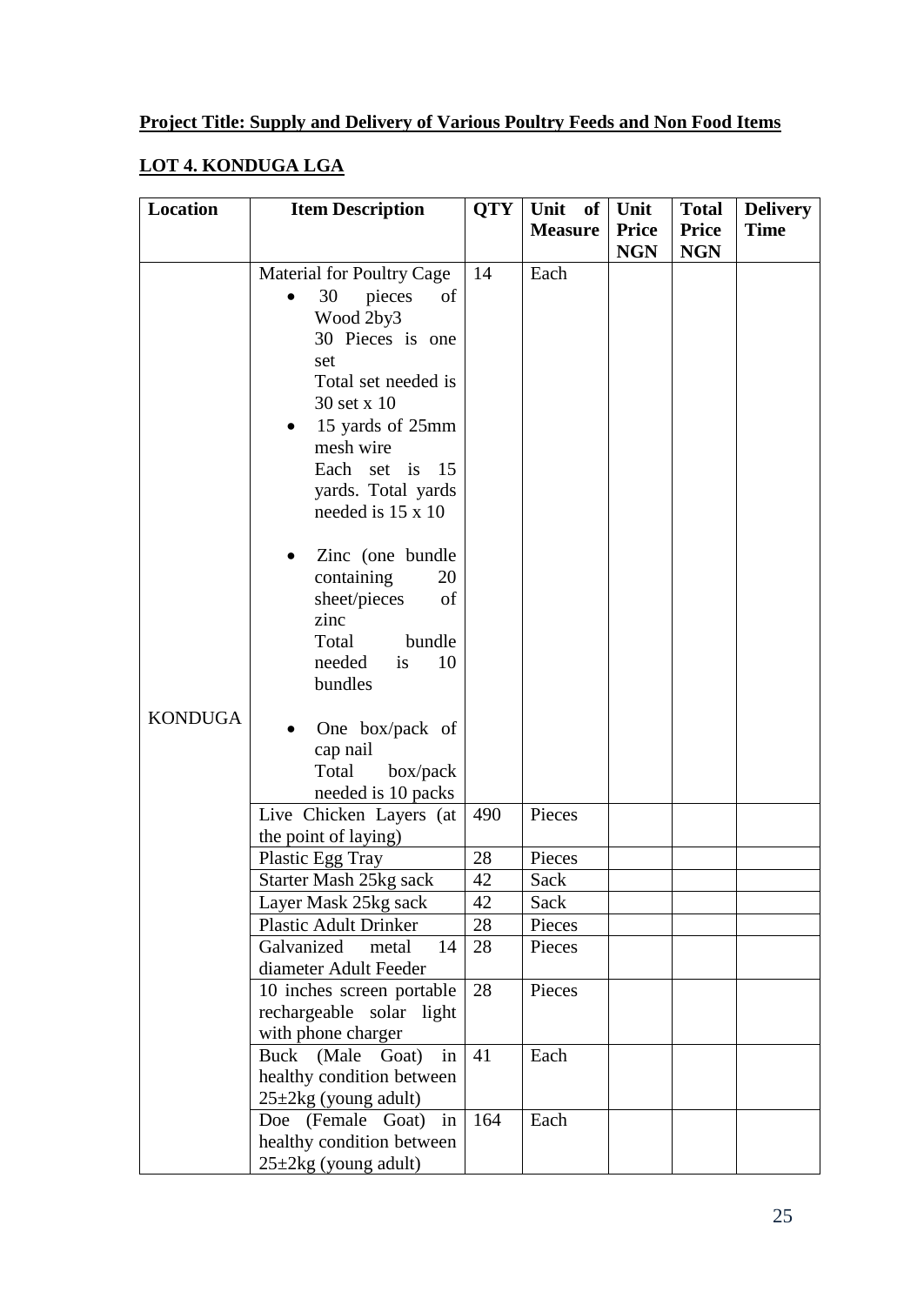| Metal                     | Animal        | 82                     | Each  |  |
|---------------------------|---------------|------------------------|-------|--|
| Feeder/Container          | $50\text{kg}$ |                        |       |  |
| Capacity                  |               |                        |       |  |
| Sack of Animal Hay $-$ 41 |               |                        | Sack  |  |
| Dry Groundnut Hay 80kg    |               |                        |       |  |
| Sack of Wheat Mash 82     |               |                        | Sack  |  |
| Factory Mash 80kg         |               |                        |       |  |
| Sack of Local Mixed       |               | 41                     | Sack  |  |
| Mash 80kg                 |               |                        |       |  |
| Sack of Local Beans       |               | 41                     | Sack  |  |
| Mash (Kowa) 80kg          |               |                        |       |  |
| Logistics/Transportation  |               | $\mathbf{L}\mathbf{s}$ | Truck |  |
| to KONDUGA LGA            |               |                        |       |  |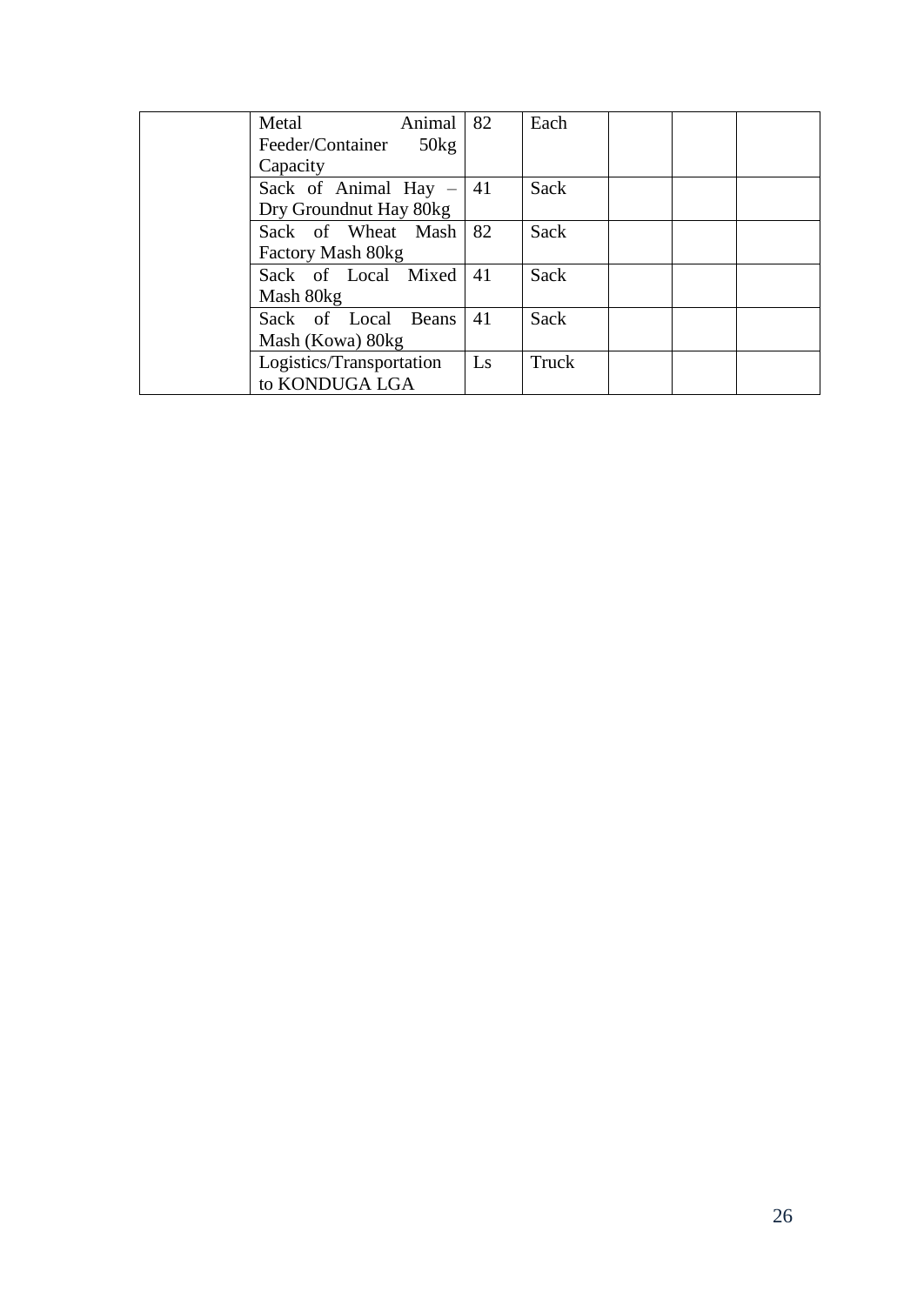### **LOT 5. MAFA LGA**

| <b>Location</b> | <b>Item Description</b>                                                                                                                                                                                                                                                                                                                                                                                                                                  | <b>QTY</b> | Unit of        | Unit         | <b>Total</b> | <b>Delivery</b> |
|-----------------|----------------------------------------------------------------------------------------------------------------------------------------------------------------------------------------------------------------------------------------------------------------------------------------------------------------------------------------------------------------------------------------------------------------------------------------------------------|------------|----------------|--------------|--------------|-----------------|
|                 |                                                                                                                                                                                                                                                                                                                                                                                                                                                          |            | <b>Measure</b> | <b>Price</b> | <b>Price</b> | <b>Time</b>     |
|                 |                                                                                                                                                                                                                                                                                                                                                                                                                                                          |            |                | <b>NGN</b>   | <b>NGN</b>   |                 |
| <b>MAFA</b>     | <b>Material for Poultry Cage</b><br>30 pieces of Wood<br>2by3<br>30 Pieces is one set<br>Total set needed is<br>30 set x 10<br>15 yards of 25mm<br>$\bullet$<br>mesh wire<br>Each set is 15 yards.<br>Total yards needed<br>is 15 x 10<br>$\text{Zinc}$ (one)<br>bundle<br>containing<br>20<br>sheet/pieces of zinc<br>Total bundle needed<br>is 10 bundles<br>box/pack<br>One<br>of<br>$\bullet$<br>cap nail<br>Total<br>box/pack<br>needed is 10 packs | 5          | Each           |              |              |                 |
|                 | Live Chicken Layers (at the<br>point of laying)                                                                                                                                                                                                                                                                                                                                                                                                          | 175        | Pieces         |              |              |                 |
|                 | Plastic Egg Tray                                                                                                                                                                                                                                                                                                                                                                                                                                         | 10         | Pieces         |              |              |                 |
|                 | Starter Mash 25kg sack                                                                                                                                                                                                                                                                                                                                                                                                                                   | 15         | Sack           |              |              |                 |
|                 | Layer Mask 25kg sack                                                                                                                                                                                                                                                                                                                                                                                                                                     | 15         | Sack           |              |              |                 |
|                 | <b>Plastic Adult Drinker</b>                                                                                                                                                                                                                                                                                                                                                                                                                             | 10         | Pieces         |              |              |                 |
|                 | Galvanized<br>14<br>metal                                                                                                                                                                                                                                                                                                                                                                                                                                | 10         | Pieces         |              |              |                 |
|                 | diameter Adult Feeder                                                                                                                                                                                                                                                                                                                                                                                                                                    |            |                |              |              |                 |
|                 | 10 inches screen portable<br>rechargeable<br>solar<br>light<br>with phone charger                                                                                                                                                                                                                                                                                                                                                                        | 10         | Pieces         |              |              |                 |
|                 | Logistics/Transportation to<br><b>MAFA LGA</b>                                                                                                                                                                                                                                                                                                                                                                                                           | Ls         | Truck          |              |              |                 |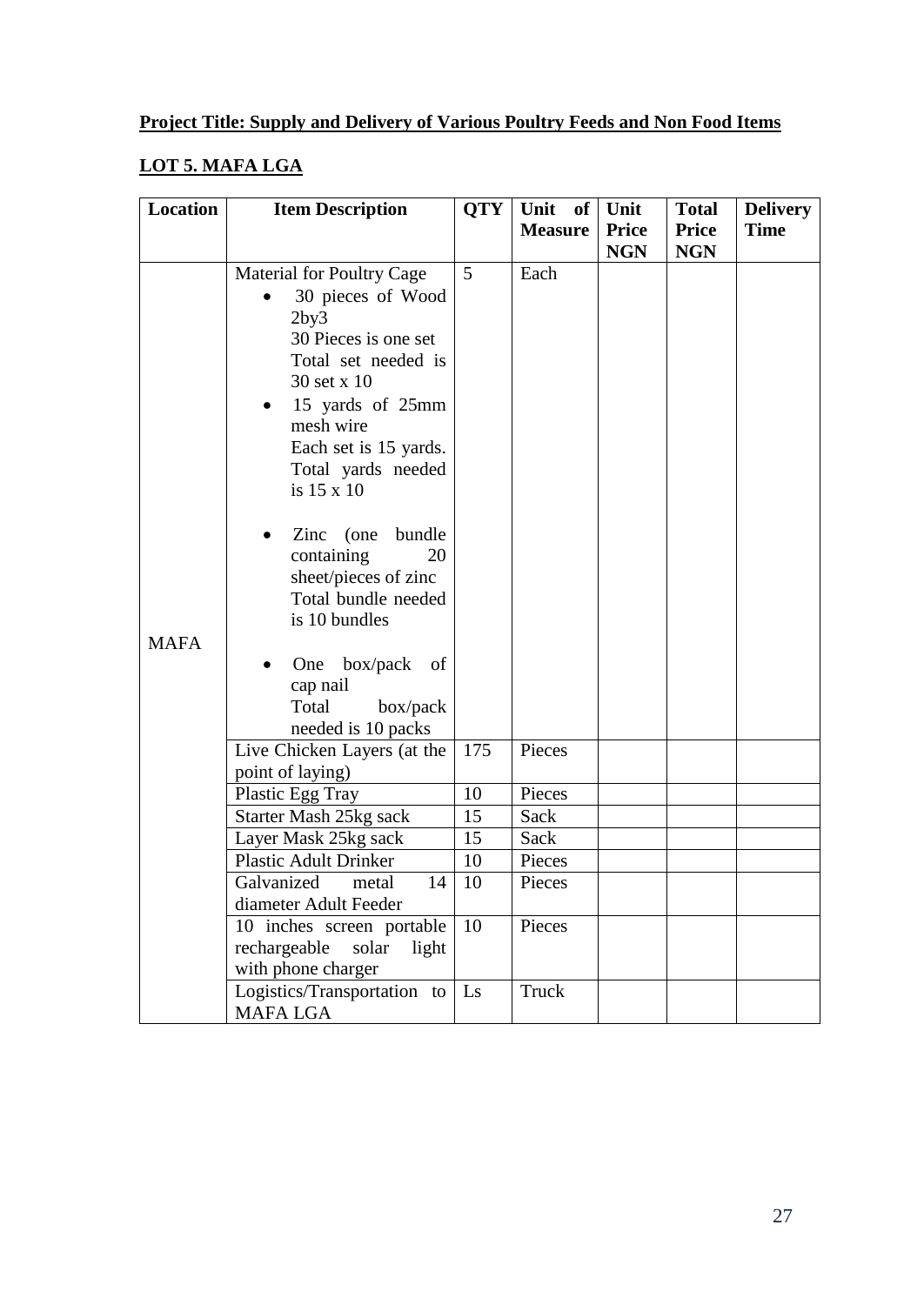### **LOT 6. KAGA LGA**

| Location    | <b>Item Description</b>                                                                                                                                                                                                                                                                                                                                                                                                              | <b>QTY</b> | Unit<br>of     | Unit         | <b>Total</b> | <b>Delivery</b> |
|-------------|--------------------------------------------------------------------------------------------------------------------------------------------------------------------------------------------------------------------------------------------------------------------------------------------------------------------------------------------------------------------------------------------------------------------------------------|------------|----------------|--------------|--------------|-----------------|
|             |                                                                                                                                                                                                                                                                                                                                                                                                                                      |            | <b>Measure</b> | <b>Price</b> | Price        | <b>Time</b>     |
|             |                                                                                                                                                                                                                                                                                                                                                                                                                                      |            |                | <b>NGN</b>   | <b>NGN</b>   |                 |
| <b>KAGA</b> | <b>Material for Poultry Cage</b><br>30 pieces of Wood<br>2by3<br>30 Pieces is one set<br>Total set needed is<br>30 set x 10<br>15 yards of 25mm<br>$\bullet$<br>mesh wire<br>Each set is 15 yards.<br>Total yards needed<br>is 15 x 10<br>bundle<br>Zinc<br>(one<br>containing<br>20<br>sheet/pieces of zinc<br>Total bundle needed<br>is 10 bundles<br>box/pack<br>One<br>of<br>cap nail<br>Total<br>box/pack<br>needed is 10 packs | 5          | Each           |              |              |                 |
|             | Live Chicken Layers (at the<br>point of laying)                                                                                                                                                                                                                                                                                                                                                                                      | 175        | Pieces         |              |              |                 |
|             | Plastic Egg Tray                                                                                                                                                                                                                                                                                                                                                                                                                     | 10         | Pieces         |              |              |                 |
|             | Starter Mash 25kg sack                                                                                                                                                                                                                                                                                                                                                                                                               | 15         | Sack           |              |              |                 |
|             | Layer Mask 25kg sack                                                                                                                                                                                                                                                                                                                                                                                                                 | 15         | Sack           |              |              |                 |
|             | <b>Plastic Adult Drinker</b>                                                                                                                                                                                                                                                                                                                                                                                                         | 10         | Pieces         |              |              |                 |
|             | Galvanized<br>14<br>metal                                                                                                                                                                                                                                                                                                                                                                                                            | 10         | Pieces         |              |              |                 |
|             | diameter Adult Feeder                                                                                                                                                                                                                                                                                                                                                                                                                |            |                |              |              |                 |
|             | 10 inches screen portable<br>rechargeable<br>solar<br>light<br>with phone charger                                                                                                                                                                                                                                                                                                                                                    | 10         | Pieces         |              |              |                 |
|             | Logistics/Transportation to<br><b>KAGA LGA</b>                                                                                                                                                                                                                                                                                                                                                                                       | Ls         | Truck          |              |              |                 |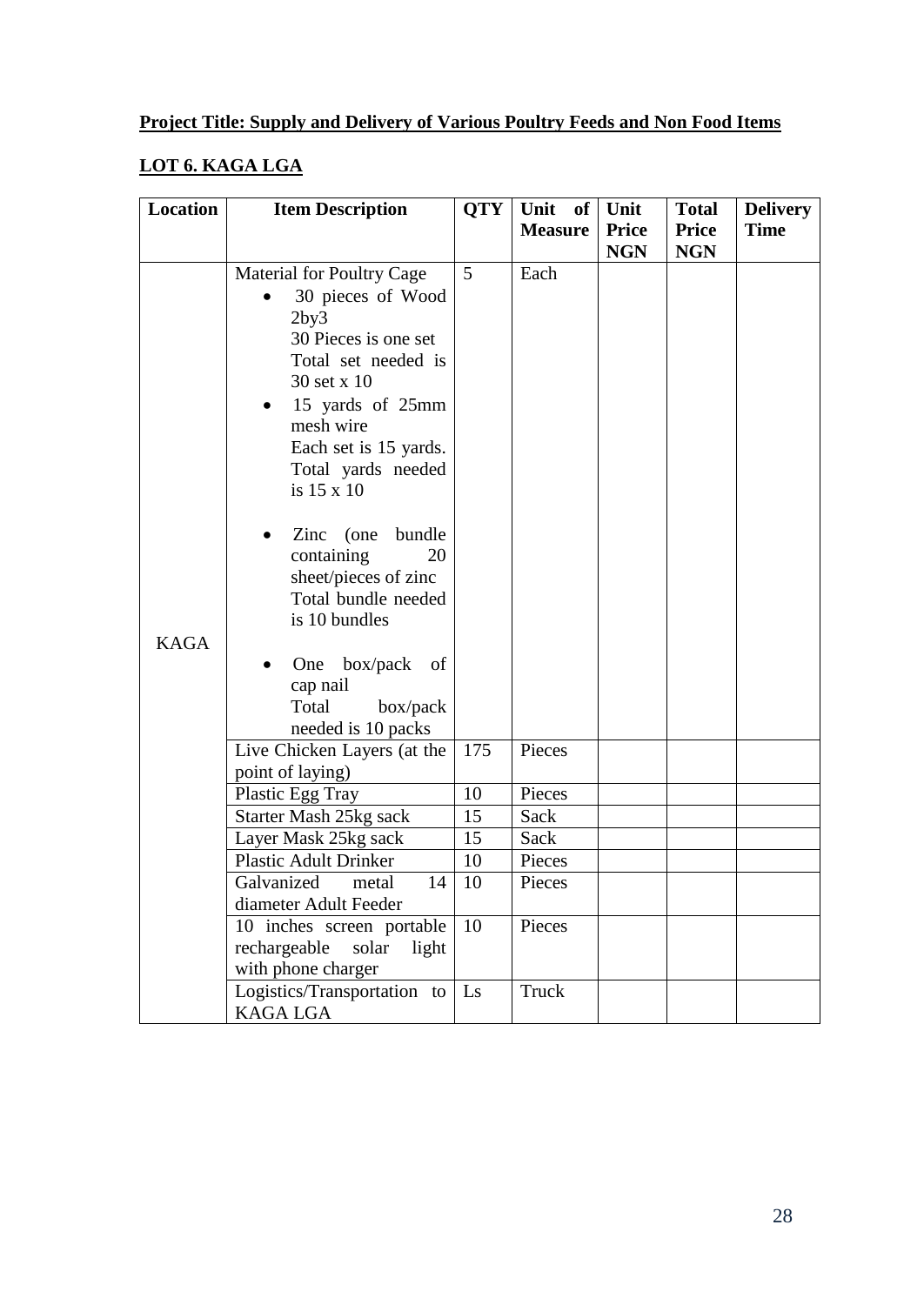### **LOT 7. DIKWA LGA**

| <b>Location</b> | <b>Item Description</b>          | <b>QTY</b> | Unit<br>of<br><b>Measure</b> | Unit<br><b>Price</b> | <b>Total</b><br><b>Price</b> | <b>Delivery</b><br><b>Time</b> |
|-----------------|----------------------------------|------------|------------------------------|----------------------|------------------------------|--------------------------------|
|                 |                                  |            |                              | <b>NGN</b>           | <b>NGN</b>                   |                                |
|                 | Buck (Live Male Goat) in         | 22         | Each                         |                      |                              |                                |
|                 | healthy condition between        |            |                              |                      |                              |                                |
|                 | $25\pm 2\text{kg}$ (young adult) |            |                              |                      |                              |                                |
|                 | Doe (Live Female Goat) in        | 88         | Each                         |                      |                              |                                |
|                 | healthy condition between        |            |                              |                      |                              |                                |
|                 | $25\pm 2\text{kg}$ (young adult) |            |                              |                      |                              |                                |
|                 | Metal<br>Animal                  | 44         | Each                         |                      |                              |                                |
|                 | Feeder/Container<br>50kg         |            |                              |                      |                              |                                |
|                 | Capacity                         |            |                              |                      |                              |                                |
| <b>DIKWA</b>    | Sack of Animal Hay $-$ Dry       | 22         | Sack                         |                      |                              |                                |
|                 | Groundnut Hay 80kg               |            |                              |                      |                              |                                |
|                 | Sack of<br>Mash<br>Wheat         | 44         | Sack                         |                      |                              |                                |
|                 | Factory Mash 80kg                |            |                              |                      |                              |                                |
|                 | Sack of Local Mixed Mash         | 22         | Sack                         |                      |                              |                                |
|                 | 80kg                             |            |                              |                      |                              |                                |
|                 | Sack of Local Beans Mash         | 22         | Sack                         |                      |                              |                                |
|                 | (Kowa) 80kg                      |            |                              |                      |                              |                                |
|                 | Logistics/Transportation to      | Ls         | Truck                        |                      |                              |                                |
|                 | <b>DIKWA LGA</b>                 |            |                              |                      |                              |                                |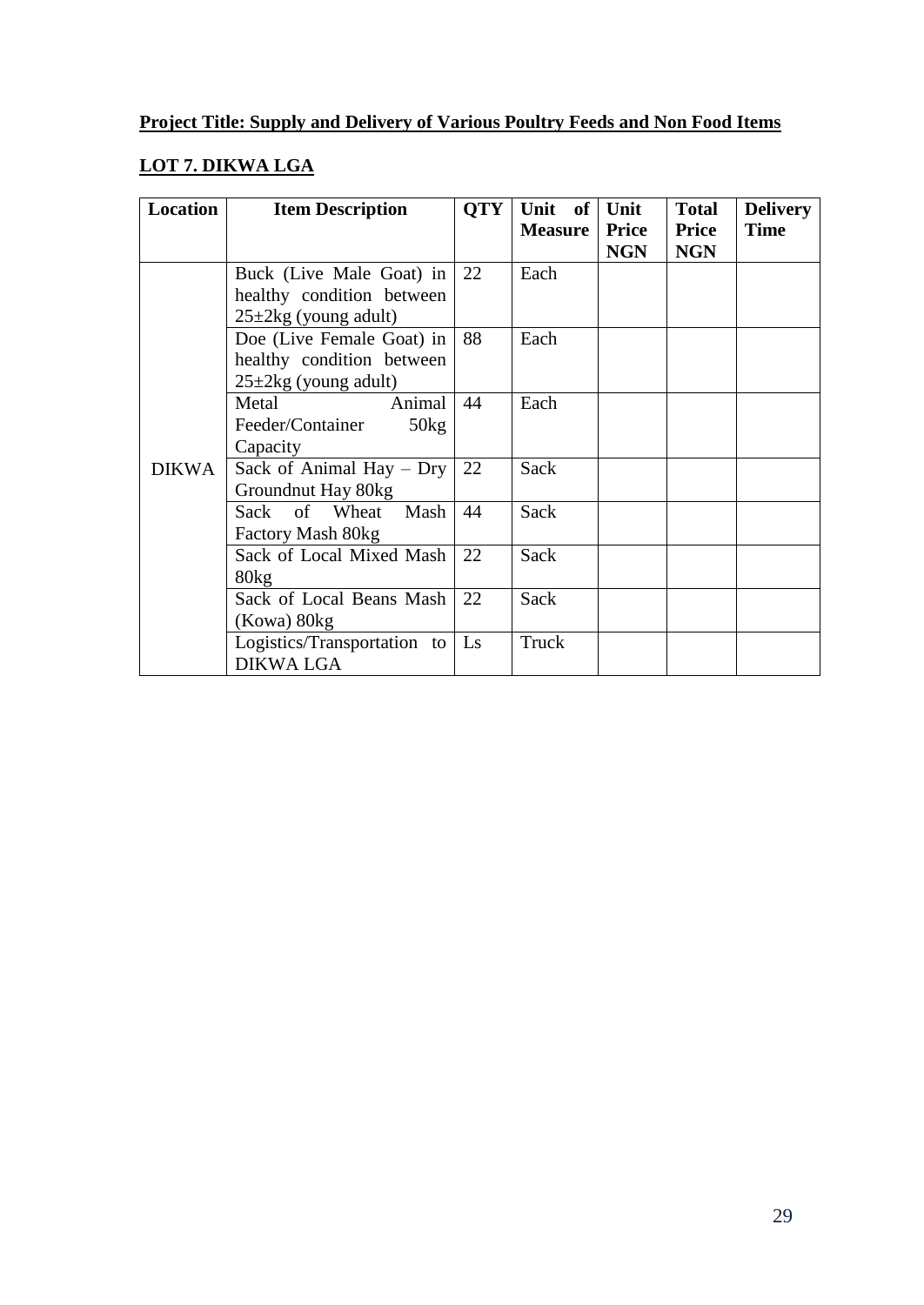### **LOT 8. PULKA LGA**

| <b>Location</b> | <b>Item Description</b>          | <b>QTY</b> | Unit of        | Unit         | <b>Total</b> | <b>Delivery</b> |
|-----------------|----------------------------------|------------|----------------|--------------|--------------|-----------------|
|                 |                                  |            | <b>Measure</b> | <b>Price</b> | <b>Price</b> | <b>Time</b>     |
|                 |                                  |            |                | <b>NGN</b>   | <b>NGN</b>   |                 |
|                 | Buck (Live Male Goat) in         | 15         | Each           |              |              |                 |
|                 | healthy condition between        |            |                |              |              |                 |
|                 | $25\pm 2\text{kg}$ (young adult) |            |                |              |              |                 |
|                 | Doe (Live Female Goat) in        | 60         | Each           |              |              |                 |
|                 | healthy condition between        |            |                |              |              |                 |
|                 | $25\pm 2\text{kg}$ (young adult) |            |                |              |              |                 |
|                 | Metal<br>Animal                  | 30         | Each           |              |              |                 |
|                 | Feeder/Container<br>50kg         |            |                |              |              |                 |
|                 | Capacity                         |            |                |              |              |                 |
| <b>PULKA</b>    | Sack of Animal Hay $-$ Dry       | 15         | Sack           |              |              |                 |
|                 | Groundnut Hay 80kg               |            |                |              |              |                 |
|                 | Wheat<br>Mash<br>of<br>Sack      | 30         | Sack           |              |              |                 |
|                 | Factory Mash 80kg                |            |                |              |              |                 |
|                 | Sack of Local Mixed Mash         | 15         | Sack           |              |              |                 |
|                 | 80kg                             |            |                |              |              |                 |
|                 | Sack of Local Beans Mash         | 15         | Sack           |              |              |                 |
|                 | (Kowa) 80kg                      |            |                |              |              |                 |
|                 | Logistics/Transportation to      | Ls         | Truck          |              |              |                 |
|                 | PULKA LGA                        |            |                |              |              |                 |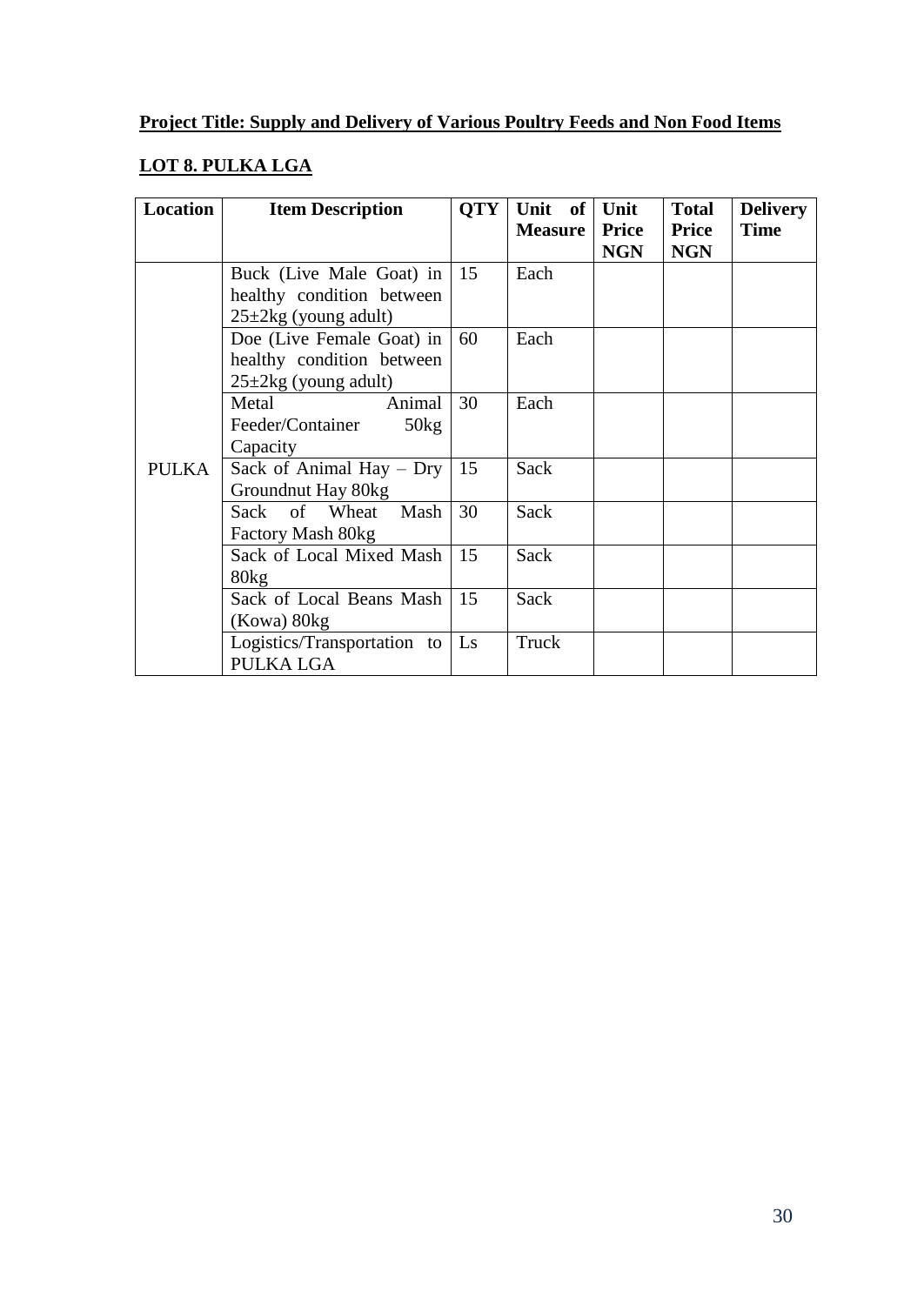### **LOT 9. DAMBOA LGA**

| <b>Location</b> | <b>Item Description</b>          | <b>QTY</b> | Unit of        | Unit         | <b>Total</b> | <b>Delivery</b> |
|-----------------|----------------------------------|------------|----------------|--------------|--------------|-----------------|
|                 |                                  |            | <b>Measure</b> | <b>Price</b> | <b>Price</b> | <b>Time</b>     |
|                 |                                  |            |                | <b>NGN</b>   | <b>NGN</b>   |                 |
|                 | Buck (Live Male Goat) in         | 22         | Each           |              |              |                 |
|                 | healthy condition between        |            |                |              |              |                 |
|                 | $25\pm 2\text{kg}$ (young adult) |            |                |              |              |                 |
|                 | Doe (Live Female Goat) in        | 88         | Each           |              |              |                 |
|                 | healthy condition between        |            |                |              |              |                 |
|                 | $25 \pm 2$ kg (young adult)      |            |                |              |              |                 |
|                 | Metal<br>Animal                  | 44         | Each           |              |              |                 |
|                 | 50kg<br>Feeder/Container         |            |                |              |              |                 |
|                 | Capacity                         |            |                |              |              |                 |
| <b>DAMBOA</b>   | Sack of Animal Hay $-$ Dry       | 22         | Sack           |              |              |                 |
|                 | Groundnut Hay 80kg               |            |                |              |              |                 |
|                 | Sack of Wheat<br>Mash            | 44         | Sack           |              |              |                 |
|                 | Factory Mash 80kg                |            |                |              |              |                 |
|                 | Sack of Local Mixed Mash         | 22         | Sack           |              |              |                 |
|                 | 80kg                             |            |                |              |              |                 |
|                 | Sack of Local Beans Mash         | 22         | Sack           |              |              |                 |
|                 | (Kowa) 80kg                      |            |                |              |              |                 |
|                 | Logistics/Transportation to      | Ls         | Truck          |              |              |                 |
|                 | <b>DAMBOA LGA</b>                |            |                |              |              |                 |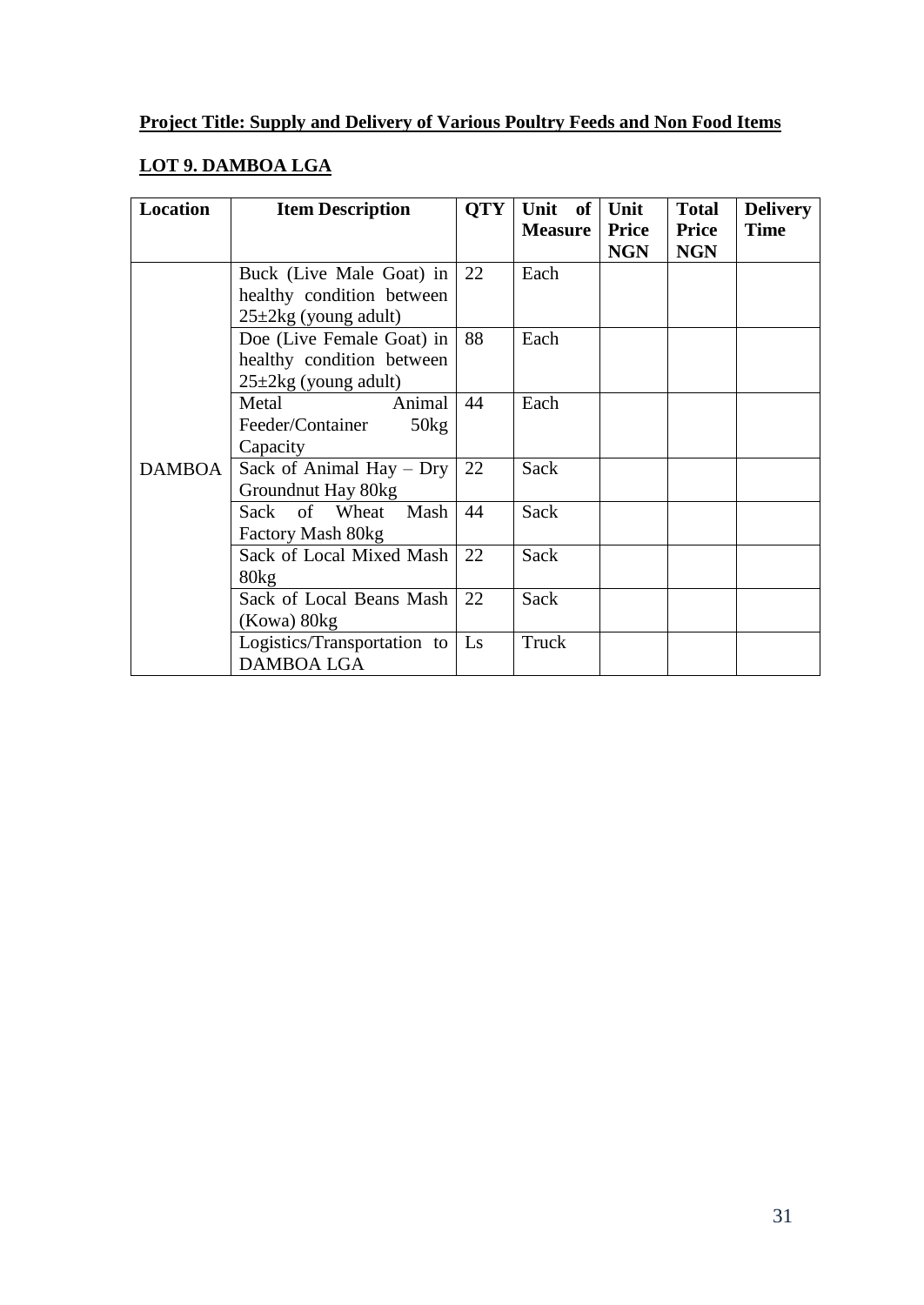### **LOT 10. MONGONO LGA**

| <b>Location</b> | <b>Item Description</b>          | <b>QTY</b> | Unit of<br><b>Measure</b> | Unit<br><b>Price</b> | <b>Total</b><br><b>Price</b> | <b>Delivery</b><br><b>Time</b> |
|-----------------|----------------------------------|------------|---------------------------|----------------------|------------------------------|--------------------------------|
|                 |                                  |            |                           | <b>NGN</b>           | <b>NGN</b>                   |                                |
|                 | Buck (Live Male Goat) in         | 10         | Each                      |                      |                              |                                |
|                 | healthy condition between        |            |                           |                      |                              |                                |
|                 | $25\pm 2\text{kg}$ (young adult) |            |                           |                      |                              |                                |
|                 | Doe (Live Female Goat)           | 40         | Each                      |                      |                              |                                |
|                 | healthy condition<br>in          |            |                           |                      |                              |                                |
|                 | between $25 \pm 2kg$ (young      |            |                           |                      |                              |                                |
|                 | adult)                           |            |                           |                      |                              |                                |
|                 | Animal<br>Metal                  | 20         | Each                      |                      |                              |                                |
|                 | 50kg<br>Feeder/Container         |            |                           |                      |                              |                                |
| <b>MONGONO</b>  | Capacity                         |            |                           |                      |                              |                                |
|                 | Sack of Animal Hay - Dry         | 10         | Sack                      |                      |                              |                                |
|                 | Groundnut Hay 80kg               |            |                           |                      |                              |                                |
|                 | Sack of Wheat Mash               | 20         | Sack                      |                      |                              |                                |
|                 | Factory Mash 80kg                |            |                           |                      |                              |                                |
|                 | Sack of Local Mixed              | 10         | Sack                      |                      |                              |                                |
|                 | Mash 80kg                        |            |                           |                      |                              |                                |
|                 | Sack of Local Beans Mash         | 10         | Sack                      |                      |                              |                                |
|                 | (Kowa) 80kg                      |            |                           |                      |                              |                                |
|                 | Logistics/Transportation         | Ls         | Truck                     |                      |                              |                                |
|                 | to MONGONO LGA                   |            |                           |                      |                              |                                |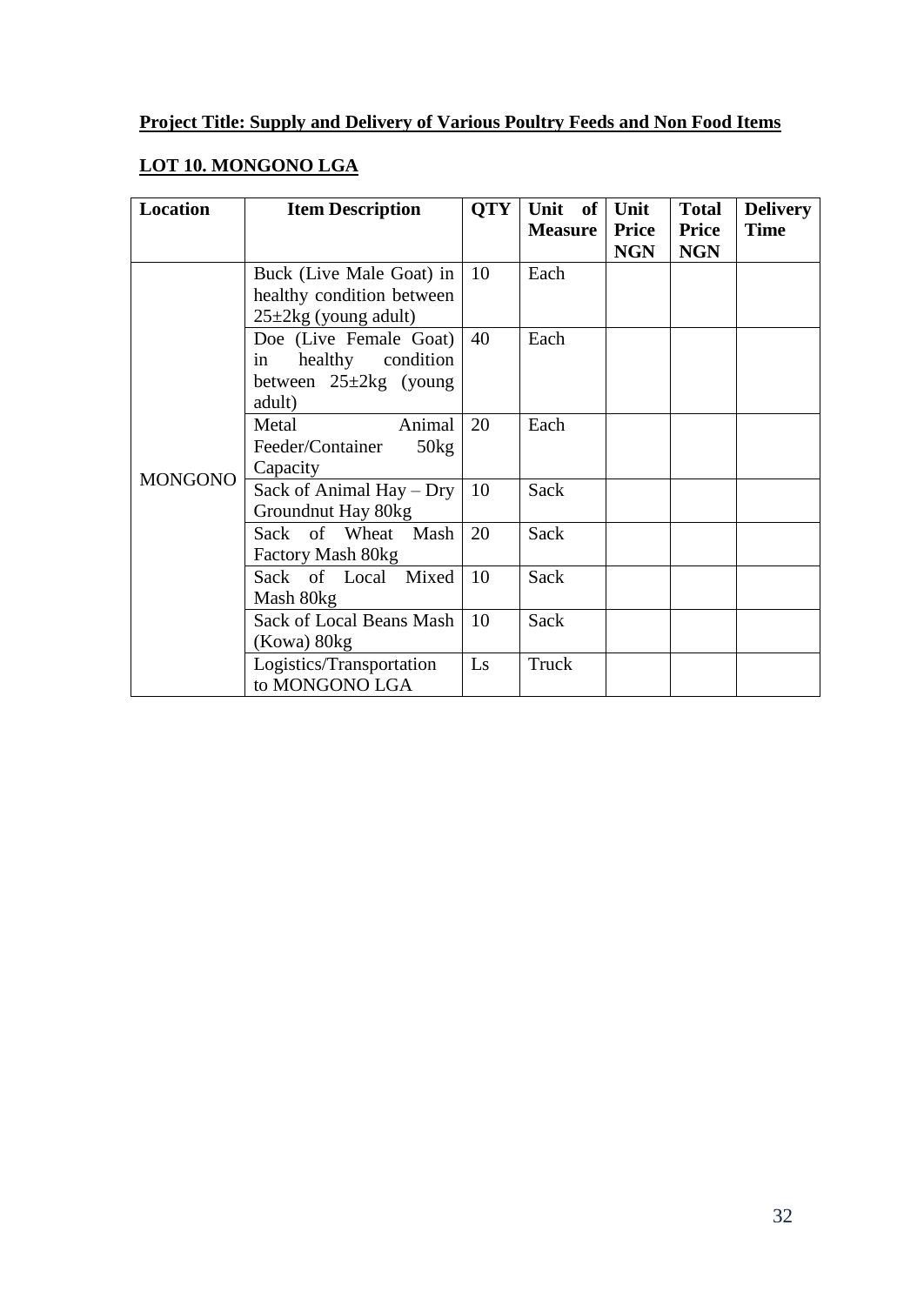### **LOT 11. IOM MAIDUGURI WAREHOUSE BULUNKUTU**

| Location         | <b>Item Description</b>                              | <b>QTY</b> | Unit of        | Unit                       | <b>Total</b>               | <b>Delivery</b> |
|------------------|------------------------------------------------------|------------|----------------|----------------------------|----------------------------|-----------------|
|                  |                                                      |            | <b>Measure</b> | <b>Price</b><br><b>NGN</b> | <b>Price</b><br><b>NGN</b> | <b>Time</b>     |
|                  | of<br>10<br>Litre<br>Dozen                           | 68         | Dozen          |                            |                            |                 |
|                  | Capacity<br>Medium                                   |            |                |                            |                            |                 |
|                  | Plastic Bucket                                       |            |                |                            |                            |                 |
|                  | Dozen of 15 Litre                                    | 68         | Dozen          |                            |                            |                 |
|                  | Capacity Big Plastic                                 |            |                |                            |                            |                 |
|                  | <b>Bucket</b>                                        |            |                |                            |                            |                 |
|                  | Medium<br>of<br>Dozen                                | 136        | Dozen          |                            |                            |                 |
|                  | <b>Plastic Food Plate</b>                            |            |                |                            |                            |                 |
|                  | Dozen of Big Plastic                                 | 136        | Dozen          |                            |                            |                 |
|                  | Food Plate                                           |            |                |                            |                            |                 |
|                  | Bag $(100 \text{ piece})$ of 136                     |            | Bag            |                            |                            |                 |
|                  | Medium<br>Styrofoam                                  |            |                |                            |                            |                 |
|                  | Take away pack                                       |            |                |                            |                            |                 |
|                  | of<br>Regular<br>Dozen                               | 136        | Dozen          |                            |                            |                 |
|                  | Plastic Take away pack                               |            |                |                            |                            |                 |
|                  | Dozen of Small Plastic                               | 136        | Dozen          |                            |                            |                 |
|                  | Cups<br>Dozen of Big Plastic                         | 136        | Dozen          |                            |                            |                 |
|                  | Cups                                                 |            |                |                            |                            |                 |
| <b>IOM</b>       | Dozen of Plastic Kettle                              | 68         | Dozen          |                            |                            |                 |
| MAIDUGURI        | with cover Size: No.5                                |            |                |                            |                            |                 |
| <b>WAREHOUSE</b> | (Buta)                                               |            |                |                            |                            |                 |
| <b>BULUNKUTU</b> | Dozen of Plastic Kettle                              | 136        | Dozen          |                            |                            |                 |
|                  | with cover Size: No.3                                |            |                |                            |                            |                 |
|                  | (Buta)                                               |            |                |                            |                            |                 |
|                  | Dozen of Baby Putty                                  | 68         | Dozen          |                            |                            |                 |
|                  | Container<br>Stool                                   |            |                |                            |                            |                 |
|                  | (Medium Size)                                        |            |                |                            |                            |                 |
|                  | Dozen of Baby Putty                                  | 68         | Dozen          |                            |                            |                 |
|                  | Stool Container (Small                               |            |                |                            |                            |                 |
|                  | Size)                                                |            |                |                            |                            |                 |
|                  | Dozen of Plastic Waste                               | 136        | Dozen          |                            |                            |                 |
|                  | Packer (standard size)                               |            |                |                            |                            |                 |
|                  | of<br>20 Litre<br>Dozen                              | 68         | Dozen          |                            |                            |                 |
|                  | Plastic Bowl (container)                             |            |                |                            |                            |                 |
|                  | Dozen of 5 Litre Plastic                             | 68         | Dozen          |                            |                            |                 |
|                  | Bowl (container)                                     |            |                |                            |                            |                 |
|                  | Dozen of Plastic Waste                               | 68         | Dozen          |                            |                            |                 |
|                  | Bin (Medium Size)                                    |            |                |                            |                            |                 |
|                  | Dozen<br>of<br>Regular<br>Slippers (size $35 - 38$ ) | 68         | Dozen          |                            |                            |                 |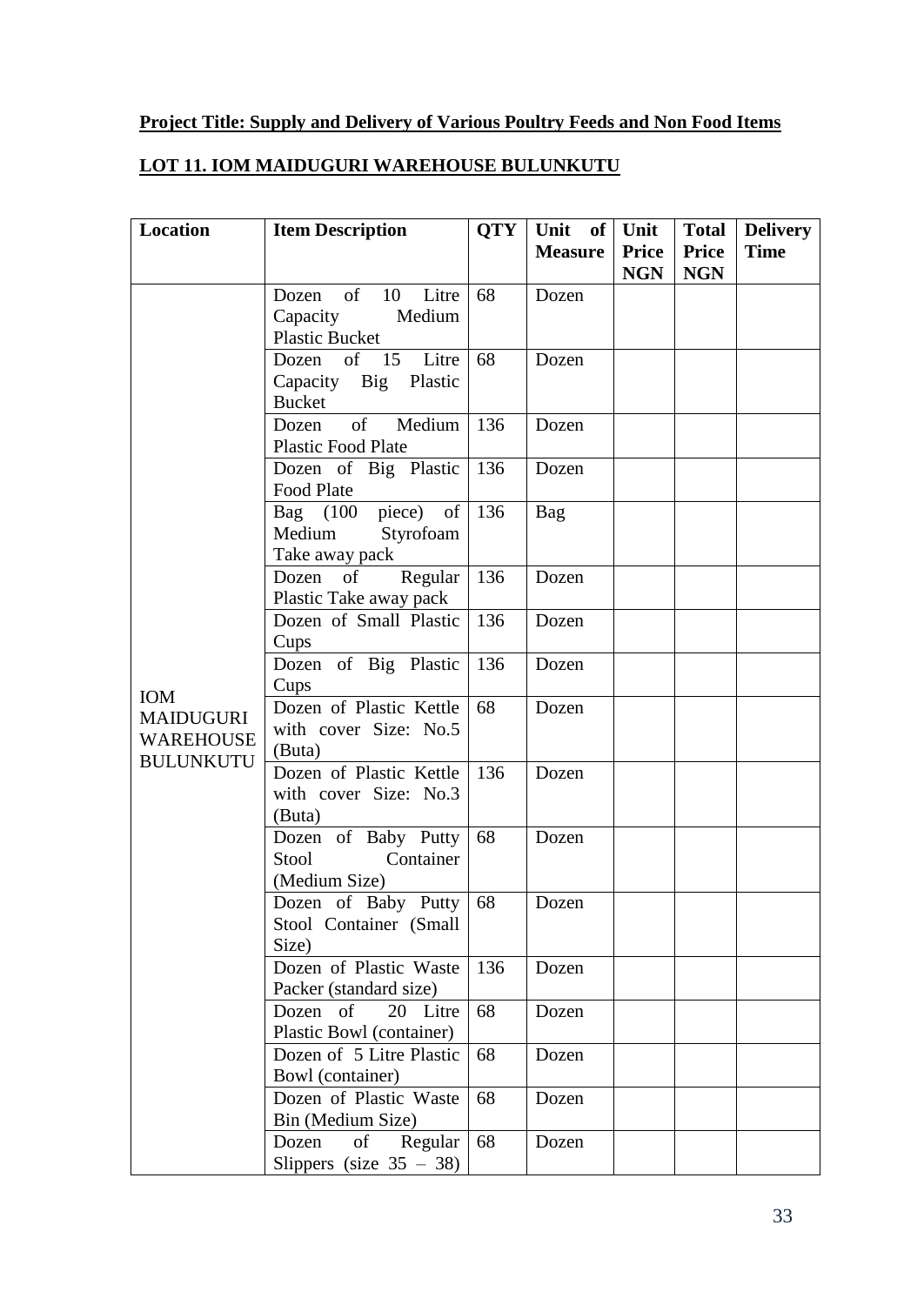| Kitted                        |    |       |  |  |
|-------------------------------|----|-------|--|--|
| Dozen of Rubber Shoe          | 68 | Dozen |  |  |
| Design (Fashion Rubber        |    |       |  |  |
| Shoe for Women) sizes:        |    |       |  |  |
| 35-38 Kitted                  |    |       |  |  |
| Dozen of Rubber Shoe          | 68 | Dozen |  |  |
| Design (Fashion Rubber)       |    |       |  |  |
| Shoe for Male Children)       |    |       |  |  |
| sizes: 25-30 Kitted           |    |       |  |  |
| Dozen of Leather Shoe         | 68 | Dozen |  |  |
| for<br>Design<br>Women        |    |       |  |  |
| $(sizes: 35 - 38)$ Kitted     |    |       |  |  |
| Dozen of Rubber Shoe          | 68 | Dozen |  |  |
| Design for Men (sizes:        |    |       |  |  |
| 38-43) Kitted                 |    |       |  |  |
| Dozen of Rubber Shoe          | 68 | Dozen |  |  |
| Design (Fashion Rubber        |    |       |  |  |
| Shoe for Female) sizes:       |    |       |  |  |
| 25-27 Kitted                  |    |       |  |  |
| KUSKUS. 5mm metal             | 68 | Dozen |  |  |
| angle truck with 3 feet       |    |       |  |  |
| metal overhead hangers        |    |       |  |  |
| plastic<br>product<br>for     |    |       |  |  |
| businesses with new tyre      |    |       |  |  |
| and tube coupled ready        |    |       |  |  |
| to use                        |    |       |  |  |
| Logistics/Transportation      | Ls | Truck |  |  |
| <b>IOM</b><br>Maiduguri<br>to |    |       |  |  |
| Warehouse, Bulukutum          |    |       |  |  |

- IOM will inspect the goods at the delivery location. IOM has the right to reject goods that did not meet requirement
- Vendors are advice on include picture samples of all possible items
- Damaged goods during inspection at the delivery location will be rejected and be replaced by vendor
- IOM reserve the right at the time of contract/PO to increase or decrease the by the percentage indicated +/-15%, the quantity of goods originally specified in the schedule of requirements without change in unit price or other terms and condition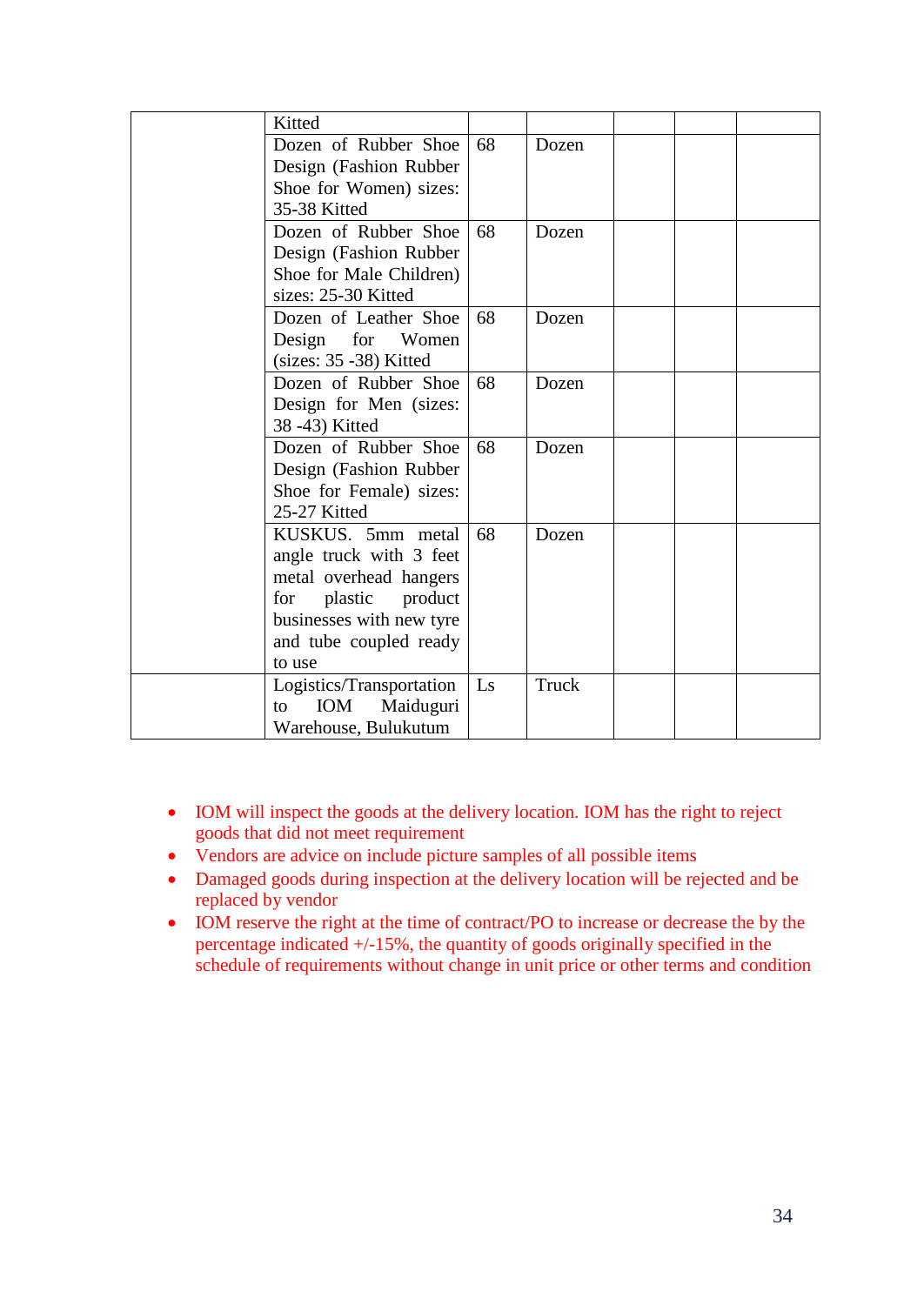# <span id="page-34-0"></span>**Section IV. Contract for Supply and Delivery of Goods**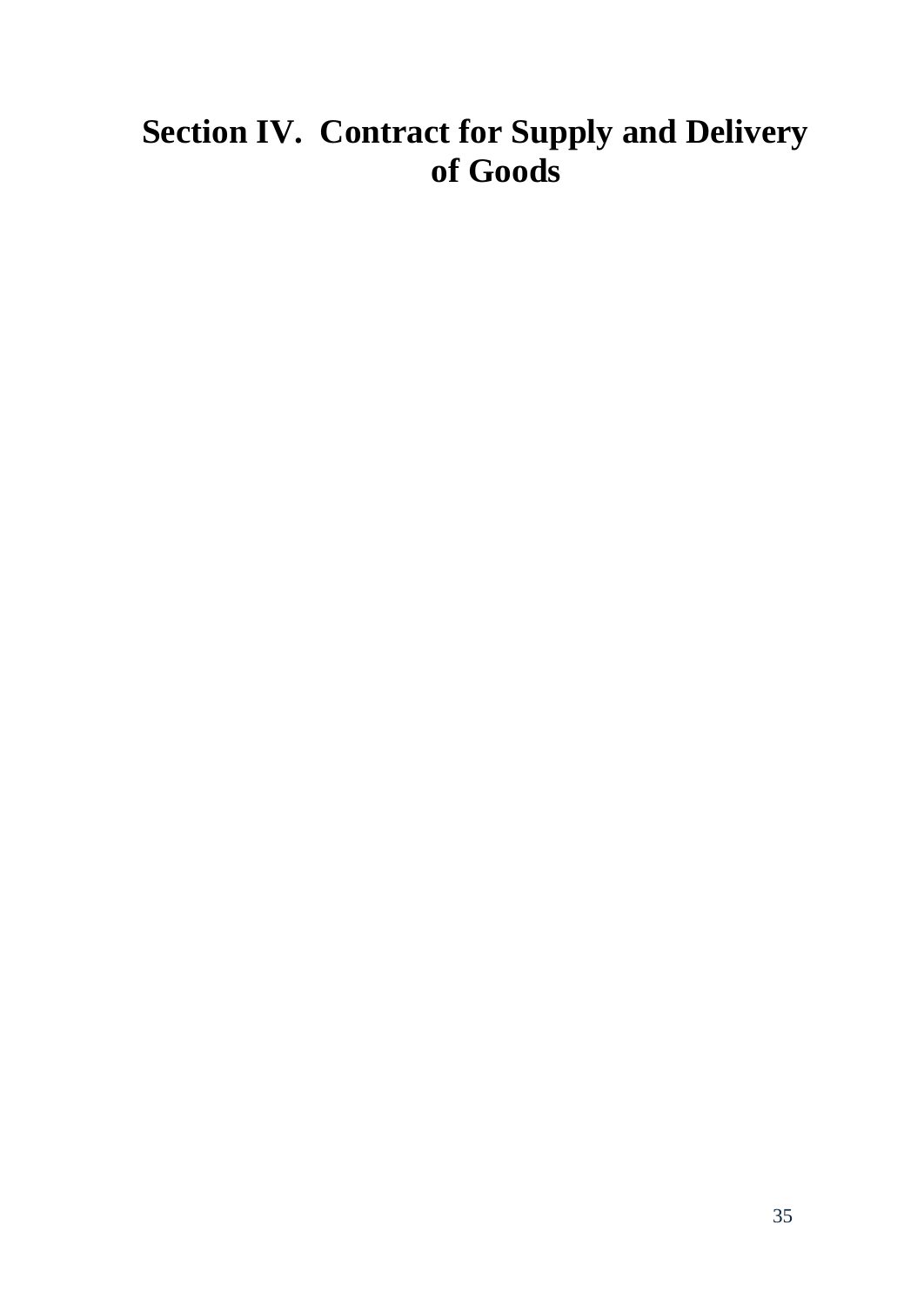| IOM office-specific Ref. |  |
|--------------------------|--|
| No.                      |  |
| <b>IOM</b> Project Code: |  |
| LEG Approval Code /      |  |
| <b>Checklist Code</b>    |  |

### **AGREEMENT FOR THE SUPPLY AND DELIVERY OF GOODS Between The International Organization for Migration And [Name of the Other Party]**

This Agreement for the Supply and Delivery of Goods (the "**Agreement**") is entered into by the International Organization for Migration ("IOM**")** of [insert address] represented by [insert Name, Title of Chief of Mission], hereinafter referred to as "**IOM**," and [**Name of the Supplier** of [insert address], represented by [insert Name, Title of the representative of the Supplier], hereinafter referred to as the the "**Supplier**" on [insert date]. IOM and the Supplier are also hereinafter referred to individually as a "**Party**" and collectively as the "**Parties**."

#### **1. Introduction and Integral Documents**

The Supplier agrees to provide IOM with [insert description of goods] in accordance with the terms and conditions of this Agreement and its Annexes, if any.

The following documents form an integral part of this Agreement: [*add or delete as required*]

- a) **Annex A** Bid/Quotation Form;
- b) **Annex B** Price Schedule;
- c) **Annex C** Delivery Schedule and Technical Specifications;
- d) **Annex D** Accepted Notice of Award (NOA); and
- e) **Annex E** Performance Security.

#### **2. Goods/Services Supplied**

2.1. The Supplier agrees to supply the Goods to IOM in strict accordance with the specifications, and at the price stated for each item outlined below:

| No. | <b>Description</b> | Project<br>budget line/<br><b>WBS</b> | <b>Qty</b> | Unit | <b>Unit Price</b> | <b>Total</b> |
|-----|--------------------|---------------------------------------|------------|------|-------------------|--------------|
|     |                    |                                       |            |      |                   |              |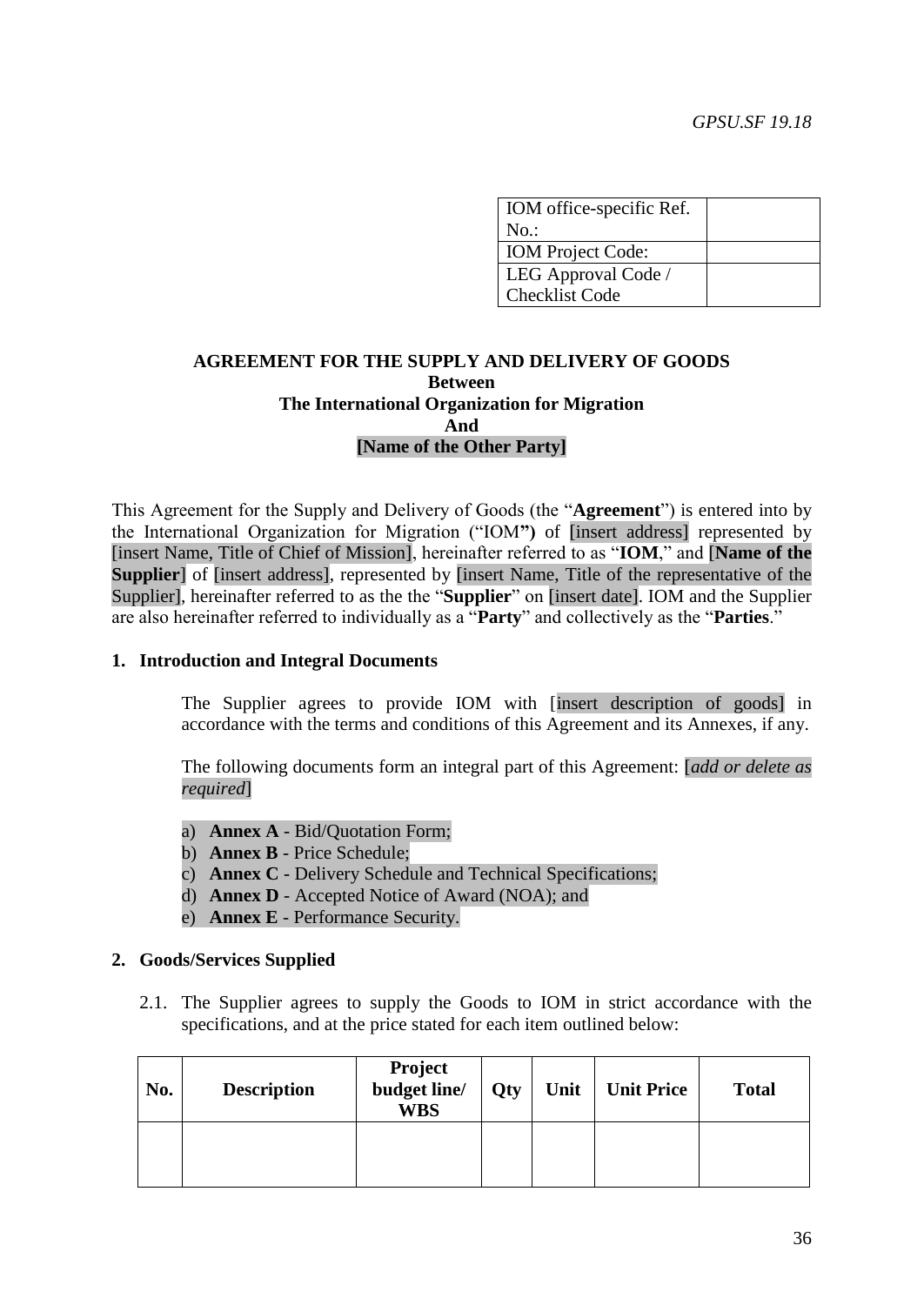- 2.2 The Supplier agrees to supply the following incidental services (the "**Incidental Services**"): [*add or delete as required*]
	- (a) Performance or supervision of on-site assembly and/or start-up of the supplied Goods;
	- (b) Furnishing of tools required for assembly and/or maintenance of the supplied Goods;
	- (c) Furnishing of a detailed operations and maintenance manual for each appropriate unit of the supplied Goods;
	- (d) Performance, supervision, maintenance and/or repair of the supplied Goods, for a period of time agreed by the Parties, provided that this service shall not relieve the Supplier of any warranty obligations under this Contract; and
	- (e) Training of IOM's personnel, at the Supplier's plant and/or on-site, in assembly, start-up, operation, maintenance, and/or repair of the supplied Goods.

### **3. Charges and Payment**

- 3.1 The total price for the supply and delivery of the Goods and any Incidental Services under this Agreement is [currency code] [amount in figures] ([amount in words, including currency]) (the "**Price**").
- 3.2 The Supplier shall invoice IOM [upon delivery of all Goods / upon each delivery] in accordance with this Agreement and payment shall become due 30 (thirty) calendar days after acceptance by IOM of the Goods.
- 3.3 The invoice will be accompanied by the following documents: air way bill number, shipping invoice, packing list, certificate of origin [*add or delete as required*]
- 3.4 Payments shall be made in [currency] (currency code) by bank transfer to the following bank account of the Supplier:

### [bank account details]

- 3.5 The Price specified in Article 3.1 is the total charge to IOM. The Supplier shall be responsible for the payment of all taxes, duties, levies and charges assessed on it in connection with this Agreement.
- 3.6 IOM shall be entitled, without derogating from any other right it may have, to defer payment of part or all of the Price until the Supplier has completed, to the satisfaction of IOM, the delivery of the Goods and the Incidental Services to which those payments relate.

### **4. Delivery**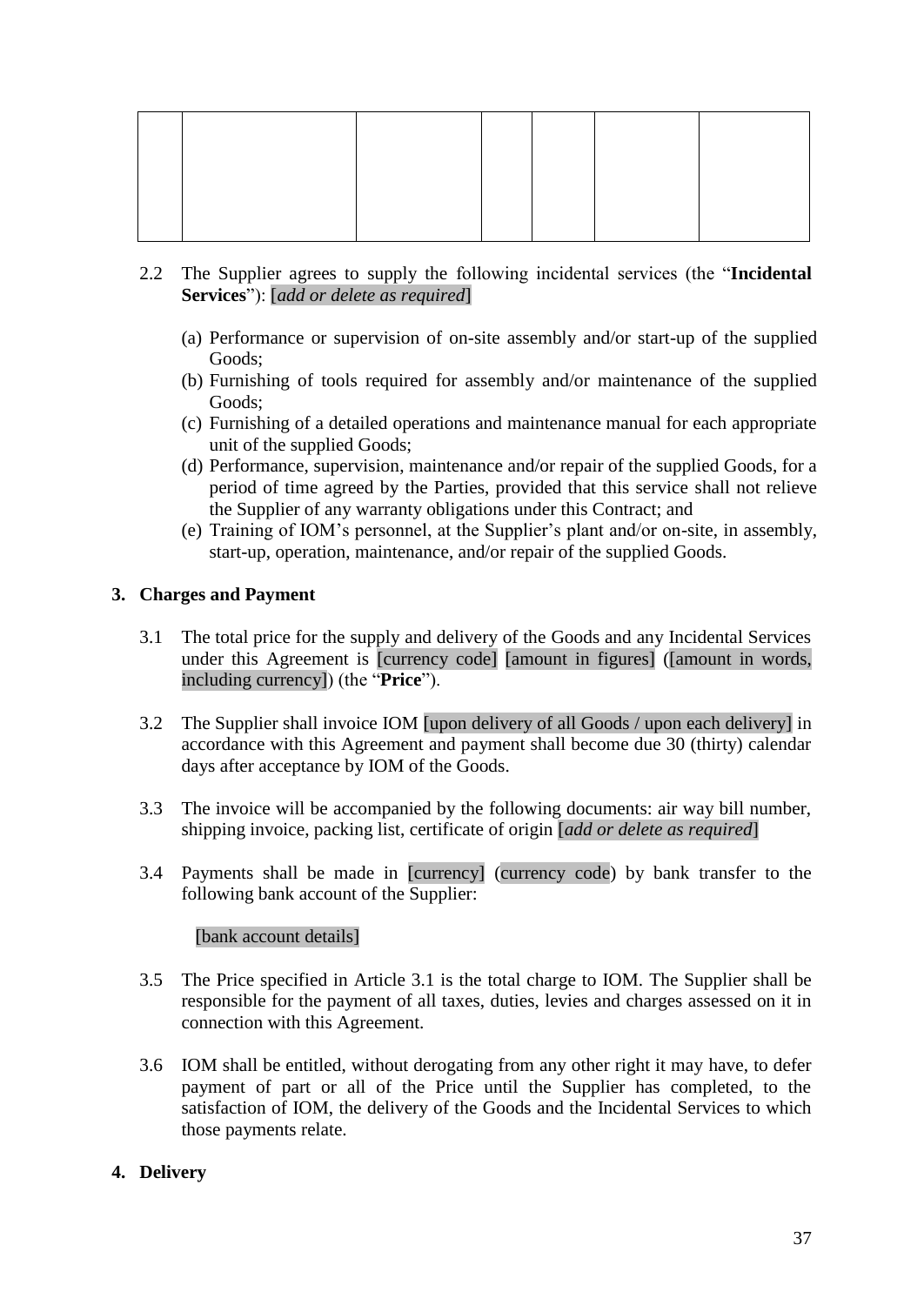- 4.1 The Goods shall be delivered to: [insert place of delivery] on [insert delivery date] by [insert method of delivery or refer to Delivery Schedule annexed]. The cost of delivery is deemed included in the Price specified in Article 3.1 of this Agreement. The Incidental Services as described in Article 2.2 shall be performed at the place of delivery and completed by the same delivery date, unless otherwise stated in Article 2.2 of this Agreement.
- 4.2 In the event of breach of this clause IOM reserves the right to:
	- (a) Terminate this Agreement without liability by giving immediate notice, and to charge the Supplier any loss incurred as a result of the Supplier's failure to make the delivery within the time specified; or
	- (b) Charge a penalty of 0.1% (one-tenth of one percent) of the Price for every day of delay or breach of the delivery schedule by the Supplier.

### **5. Performance Security (applicable for contracts over USD250,000)**

- 5.1 The Supplier shall furnish IOM with a performance security (the "**Performance Security**") in an amount equivalent to [*10* (ten)] per cent of the Price, to be issued by a reputable bank or company, and in the format acceptable to IOM.
- 5.2 The Performance Security shall serve as the guarantee for the Supplier's faithful performance and compliance with the terms and conditions of this Agreement. The amount of the Performance Security shall not be construed as the limit of the Supplier's liability to IOM, in the event of breach of this Agreement by the Supplier. The Performance Security shall be effective until [insert a date 30 days from the completion of Supplier's obligations] following which it will be discharged by IOM.

### **6. Inspection and Acceptance**

- 6.1 Where any annexed Technical Specifications state what inspections and tests are required and where they will be carried out, those terms will prevail in the event of any inconsistency with the provisions in this clause.
- 6.2 IOM or its representative shall have the right to inspect and/or test the Goods at no extra cost to IOM at the premises of the Supplier, at the point of delivery or at the final destination. The Supplier shall facilitate such inspections and provide required assistance.
- 6.3 IOM shall have 30 (thirty) calendar days after proper receipt of the Goods purchased to inspect them and either accept or reject them as non-conforming with this Agreement. Based on an inspection of a valid sample, IOM may reject the entire delivery. IOM may also charge the cost of inspecting rejected Goods to the Supplier. All rejected Goods will be returned to the Supplier, transportation charges collect, or held by IOM for disposition at Supplier's risk and expense. IOM's right to reject the Goods shall not be limited or waived by the Goods having been previously inspected or tested by IOM prior to delivery.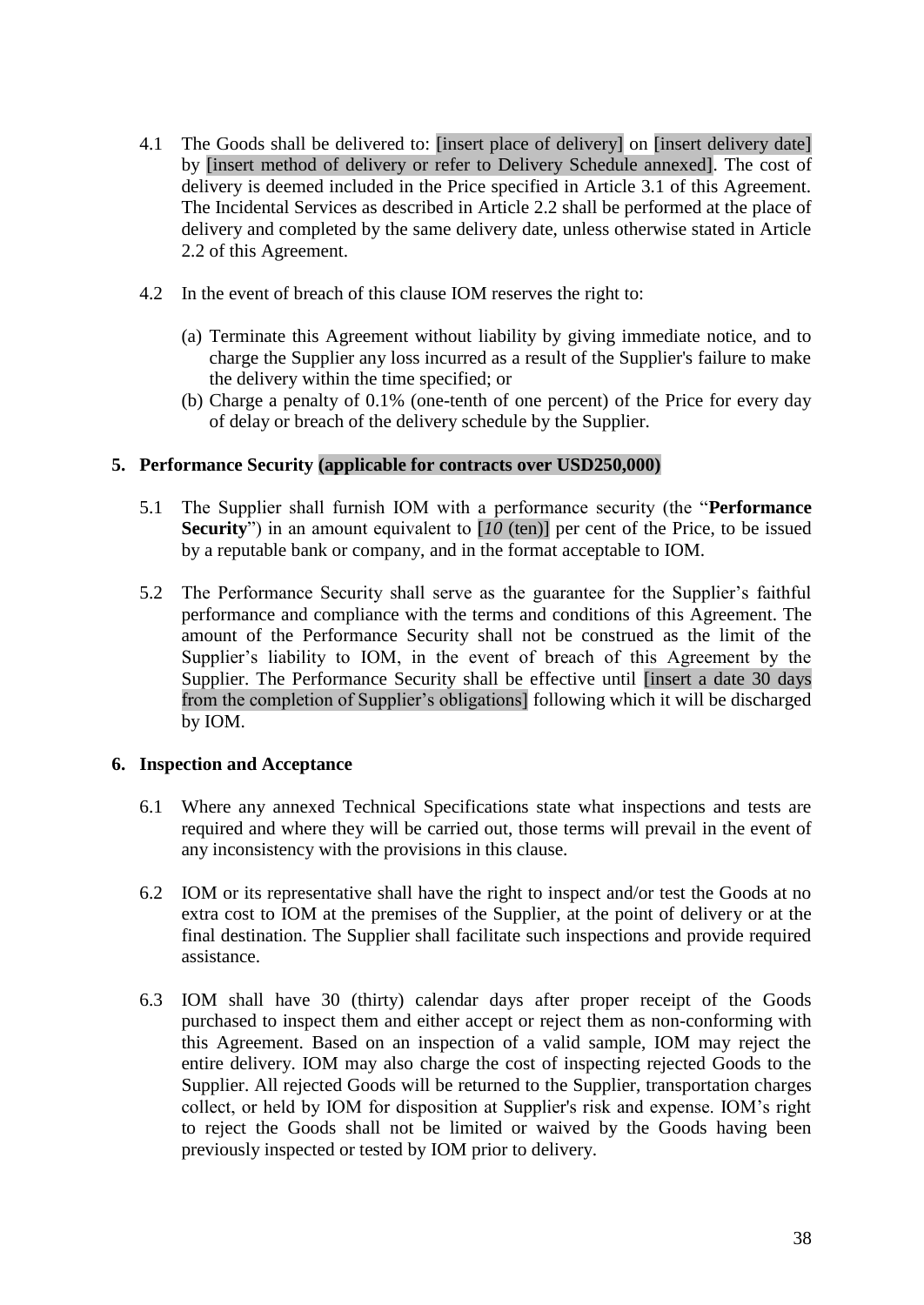- 6.4 The Supplier agrees that IOM's payment under this Agreement shall not be deemed acceptance of any Goods delivered hereunder.
- 6.5 The Supplier agrees that any acceptance by IOM does not release the Supplier from any warranty or other obligations under this Agreement.
- 6.6 Title to the Goods shall pass to IOM when they are delivered and accepted by IOM. Risk of loss, injury, or destruction of the Goods shall be borne by the Supplier until title passes to IOM.

### **7. Adjustments**

- 7.1 IOM reserves the right to change at any time the quantities, packaging, unit size, place, method and/or time of delivery or the Incidental Services to be provided. Where the Goods are being specifically produced for IOM, IOM may also make changes to the drawings, designs or specifications.
- 7.2 The Supplier agrees to proceed with this Agreement in accordance with any such change(s) and to submit a claim request for an equitable adjustment in the Price or delivery terms caused by such change(s).
- 7.3 IOM may deem any claim by the Supplier for equitable adjustments under this clause waived unless asserted in writing within 10 (ten) days from the date of receipt by the Supplier of IOM's change(s).
- 7.4 No change in, modification of, or revision to this Agreement shall be valid unless made in writing and signed by an authorized representative of IOM.

### **8. Packaging**

- 8.1 The Supplier must provide proper and adequate packaging in accordance with best commercial practice, to ensure that the Goods being delivered to IOM will be free of damage. Packaging must be adequate to allow for rough handling during transit, exposure to extreme temperatures, salt and precipitation during transit and open storage, with consideration for the type of Goods and transportation mode. IOM reserves the right to reject any delivery that is deemed not to have been packaged adequately.
- 8.2 Packing, marking and documentation shall comply with any requirements or instructions notified by IOM.

### **9. Warranties**

9.1 The Supplier warrants that all Goods supplied under this Contract shall have no defect, arising from design, materials, or workmanship or from any act or omission of the Supplier that may develop under normal use of the supplied Goods in the conditions prevailing in the country of final destination. This warranty shall remain valid for 12 (twelve) months after the Goods have been delivered to and accepted at the final destination indicated in the Contract.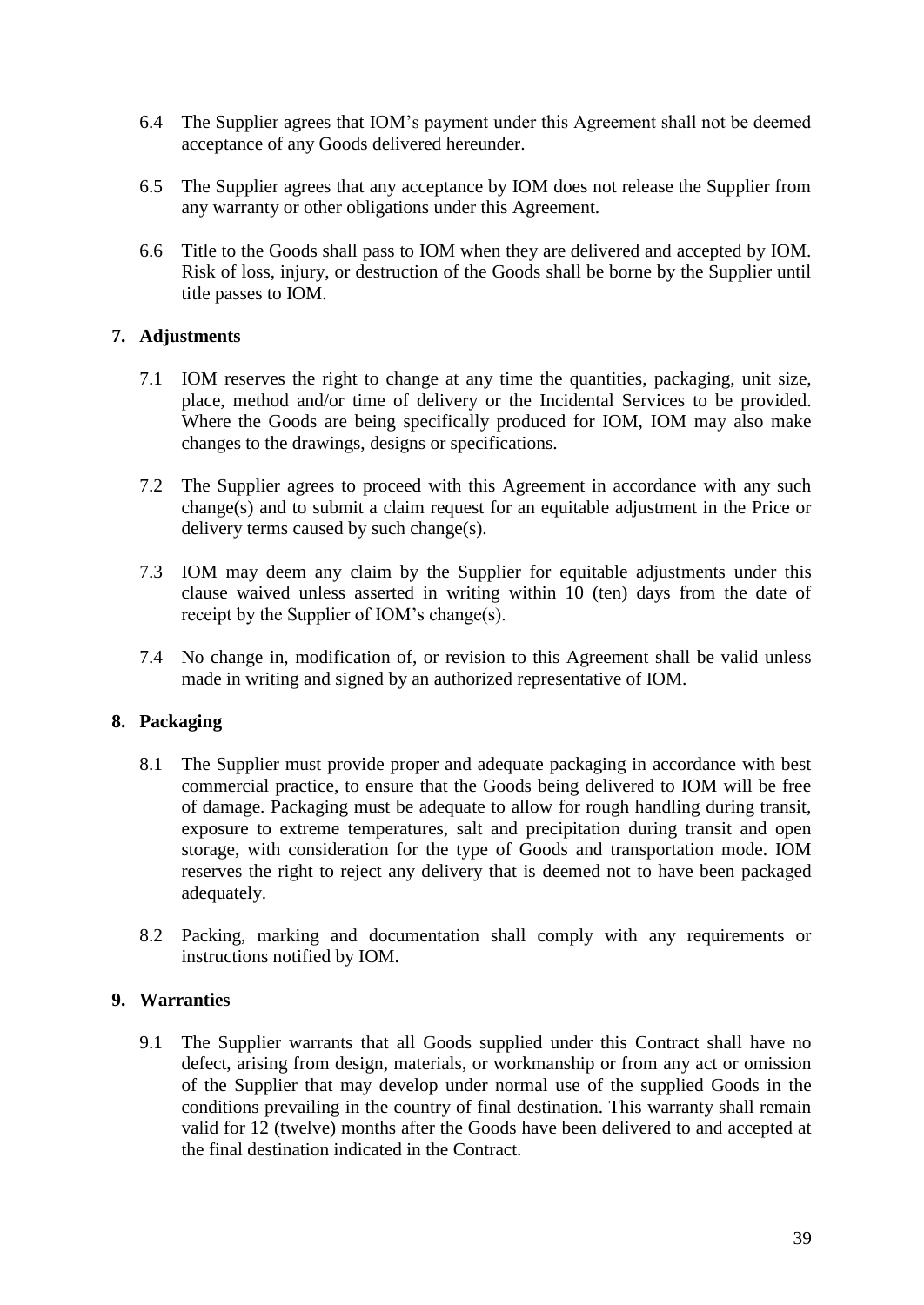- 9.2 The Supplier warrants that all Goods supplied under this Contract are new, unused, of the most recent or current models and that they incorporate all recent improvements in design and materials unless provided otherwise in this Contract. All Goods/Services delivered under this Contract will conform to the specifications, drawings, samples, or other descriptions furnished or specified by IOM.
- 9.3 IOM shall promptly notify the Supplier in writing of any claims arising under this warranty.
- 9.4 Upon receipt of such notice, the Supplier shall, within the time period specified in the notice, repair or replace the defective Goods or parts thereof, without cost to IOM.
- 9.5 IOM's continued use of such Goods after notifying the Supplier of their defect or failure to conform or breach of warranty will not be considered a waiver of the Supplier's warranty.
- 9.6 The Supplier further represents and warrants that:
	- (a) It has full title to the Goods, is fully qualified to sell the Goods to IOM, and is a company financially sound and duly licensed, with adequate human resources, equipment, competence, expertise and skills necessary to carry out fully and satisfactorily, within the stipulated completion period, the delivery of the Goods in accordance with this Agreement;
	- (b) It shall comply with all applicable laws, ordinances, rules and regulations when performing its obligations under this Agreement;
	- (c) In all circumstances it shall act in the best interests of IOM;
	- (d) No official, employee or agent of IOM or any third party has received from, will be offered by, or will receive from the Supplier any direct or indirect benefit arising from this Agreement or award thereof;
	- (e) It has not misrepresented or concealed any material facts in the procuring of this Agreement;
	- (f) The Supplier, its staff or shareholders have not previously been declared by IOM ineligible to be awarded contracts by IOM;
	- (g) It shall abide by the highest ethical standards in the performance of this Agreement, which includes not engaging in any discriminatory or exploitative practice or practice inconsistent with the rights set forth in the Convention on the Rights of the Child;
	- (h) The prices for the Goods under this Agreement do not exceed those offered for similar goods to Supplier's other customers;
	- (i) The Price specified in Article 3.1 of this Agreement shall constitute the sole remuneration of the Supplier in connection with this Agreement. The Supplier shall not accept for its own benefit any trade commission, discount or similar payment in connection with activities pursuant to this Agreement or the discharge of its obligations hereunder. The Supplier shall ensure that any subcontractors, as well as the officers, employees, and agents of either of them, similarly, shall not receive any additional remuneration.
- 9.7 The Supplier further warrants that it shall: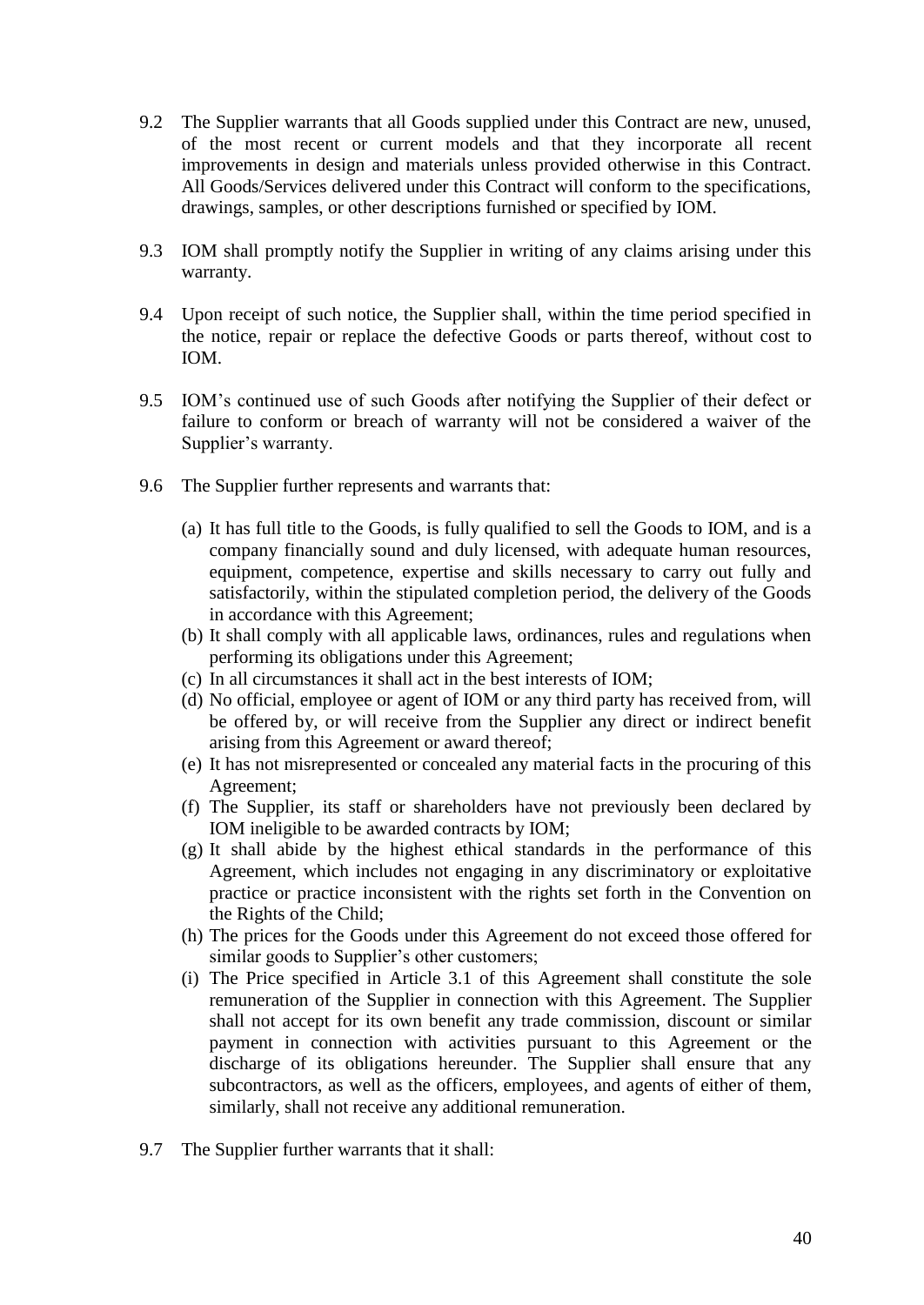- (a) Take all appropriate measures to prohibit and prevent actual, attempted and threatened sexual exploitation and abuse (SEA) by its employees or any other persons engaged and controlled by it to perform activities under this Agreement ( "other personnel"). For the purpose of this Agreement, SEA shall include:
	- 1. Exchanging any money, goods, services, preferential treatment, job opportunities or other advantages for sexual favours or activities, including humiliating or degrading treatment of a sexual nature; abusing a position of vulnerability, differential power or trust for sexual purposes, and physical intrusion of a sexual nature whether by force or under unequal or coercive conditions.
	- 2. Engaging in sexual activity with a person under the age of 18 ("child"), except if the child is legally married to the concerned employee or other personnel and is over the age of majority or consent both in the child's country of citizenship and in the country of citizenship of the concerned employee or other personnel.
- (b) Strongly discourage its employees or other personnel having sexual relationships with IOM beneficiaries.
- (c) Report timely to IOM any allegations or suspicions of SEA, and investigate and take appropriate corrective measures, including imposing disciplinary measures on the person who has committed SEA.
- (d) Ensure that the SEA provisions are included in all subcontracts.
- (e) Adhere to above commitments at all times. Failure to comply with (a)-(d) shall constitute grounds for immediate termination of this Agreement.
- 9.8 The above warranties survive the expiration or termination of this Agreement.

### **10. Assignment and Subcontracting**

- 10.1 The Supplier shall not assign or subcontract the Agreement or any work under this Agreement in part or all, unless agreed upon in writing in advance by IOM. Any subcontract entered into by the Supplier without approval in writing by IOM may be cause for termination of the Agreement.
- 10.2 In certain exceptional circumstances by prior written approval of IOM, specific jobs and portions of the Agreement may be assigned to a subcontractor. Notwithstanding the said written approval, the Supplier shall not be relieved of any liability or obligation under this Agreement nor shall it create any contractual relation between the subcontractor and IOM. The Supplier remains bound and liable there under and it shall be directly responsible to IOM for any faulty performance under the subcontract. The subcontractor shall have no cause of action against IOM for any breach of the subcontract.

### **11. Force Majeure**

Neither Party will be liable for any delay in performing or failure to perform any of its obligations under this Agreement if such delay or failure is caused by force majeure, such as civil disorder, military action, natural disaster and other circumstances which are beyond the control of the Party in question. In such event, the Party will give immediate notice in writing to the other Party of the existence of such cause or event and of the likelihood of delay.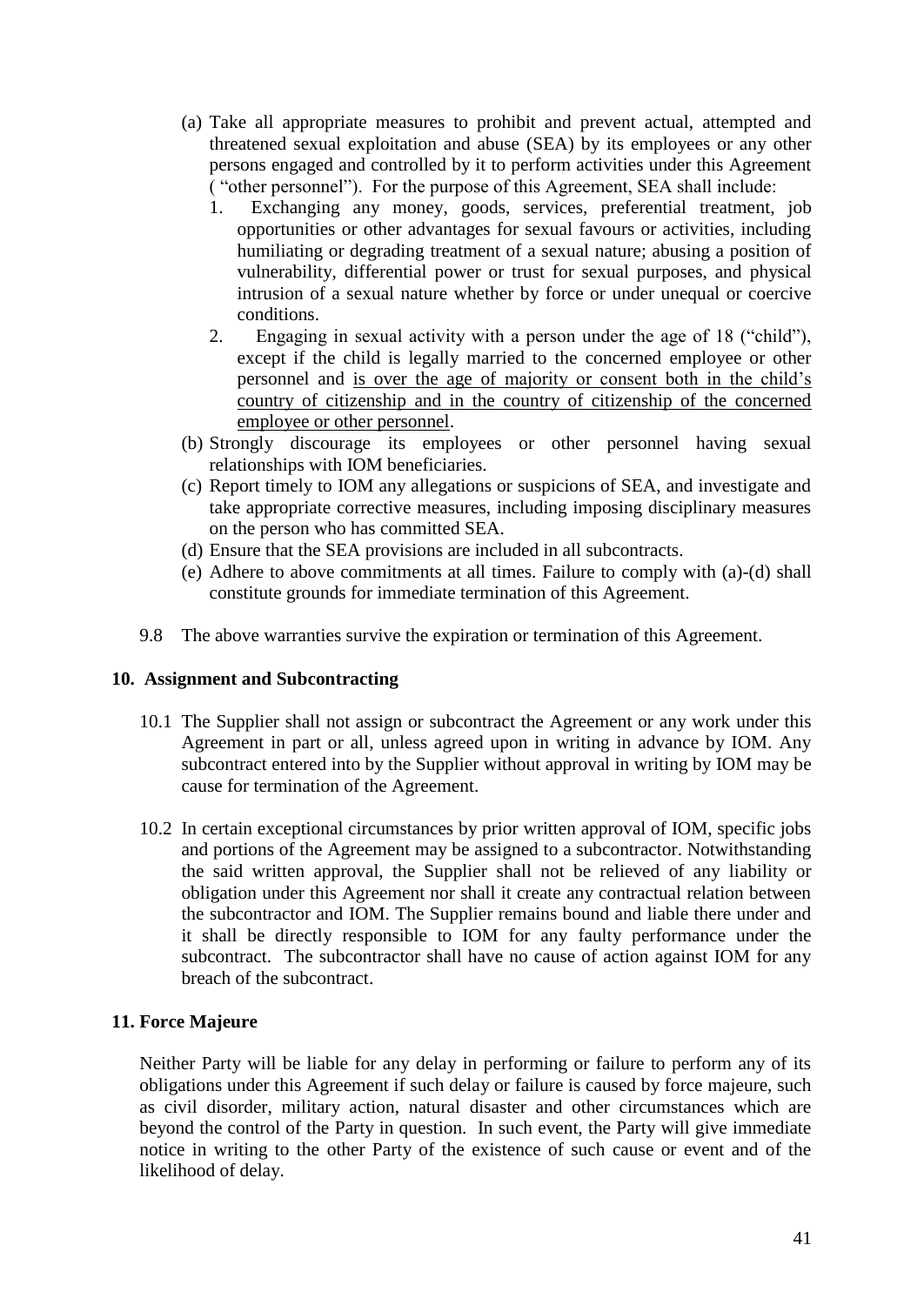### **12. Independent Contractor**

The Supplier shall provide the Goods under this Contract as an independent contractor and not as an employee, partner, or agent of IOM.

### **13. Audit**

The Supplier agrees to maintain financial records, supporting documents, statistical records and all other records in accordance with generally accepted accounting principles to sufficiently substantiate all direct and indirect costs of whatever nature involving transactions related to the supply and delivery of Goods and the Incidental Services under this Agreement. The Supplier shall make all such records available to IOM or its designated representative at all reasonable times until the expiration of 7 (seven) years from the date of final payment, for inspection, audit, or reproduction. On request, employees of the Supplier shall be available for interview.

### **14. Confidentiality**

All information which comes into the Supplier's possession or knowledge in connection with this Agreement is to be treated as strictly confidential. The Supplier should not communicate such information to any third party without the prior written approval of IOM. The Supplier shall comply with IOM Data Protection Principles in the event that it collects, receives, uses, transfers or stores any personal data in the performance of this Agreement. These obligations shall survive the expiration or termination of this Agreement.

### **15. Notices**

Any notice given pursuant to this Agreement will be sufficiently given if it is in writing and received by the other Party at the following address:

**International Organization for Migration (IOM)** Attn: [Name of IOM contact person] [IOM's address] [IOM's email address]

**[Full name of the Supplier]** Attn: [Name of the Supplier's contact person] [Supplier's address] [Supplier's email address]

### **16. Dispute Resolution**

- 16.1. Any dispute, controversy or claim arising out of or in relation to this Agreement, or the breach, termination or invalidity thereof, shall be settled amicably by negotiation between the Parties.
- 16.2. In the event that the dispute, controversy or claim has not been resolved by negotiation within 3 (three) months of receipt of the notice from one party of the existence of such dispute, controversy or claim, either Party may request that the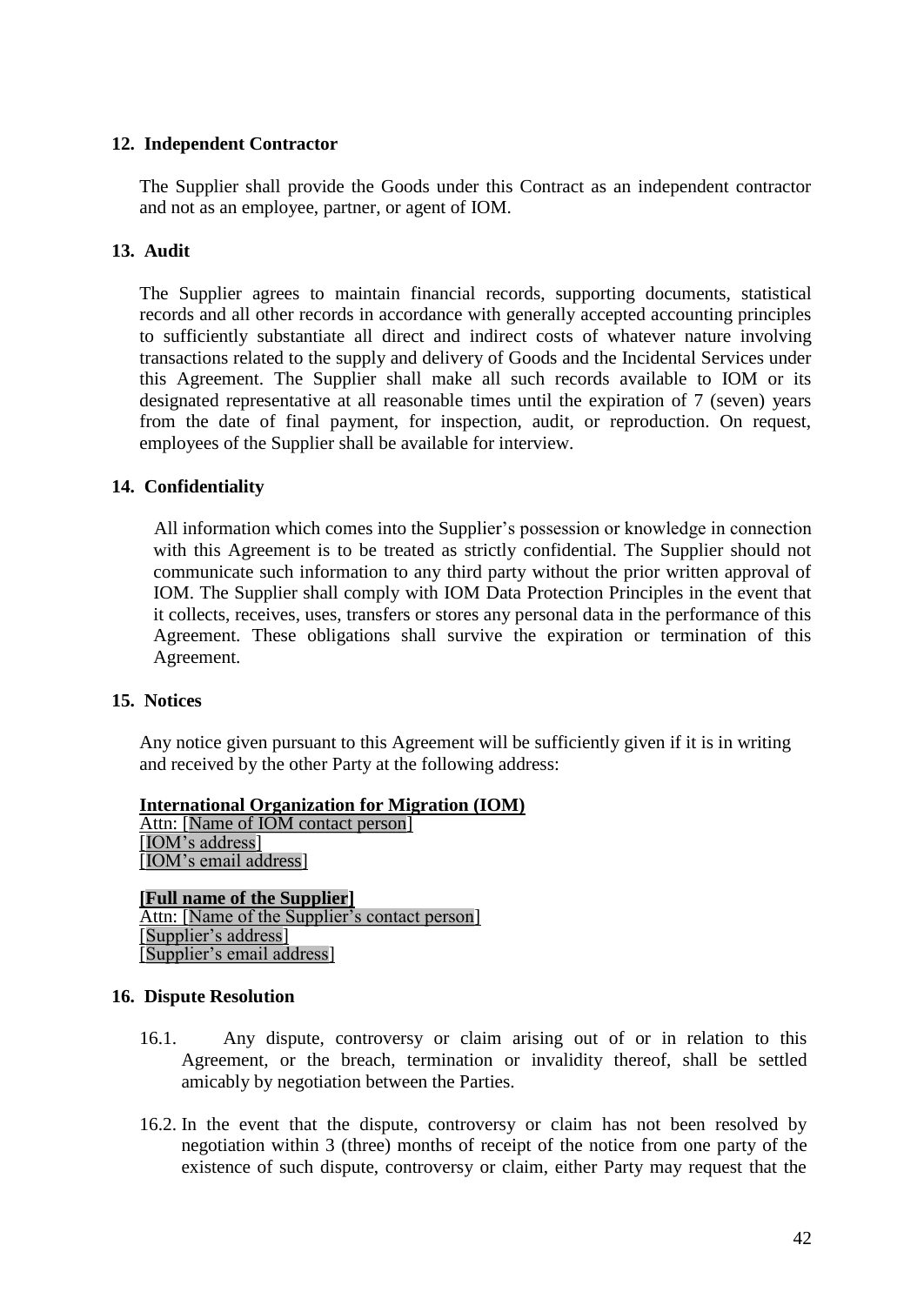dispute, controversy or claim is resolved by conciliation by one conciliator in accordance with the UNCITRAL Conciliation Rules of 1980. Article 16 of the UNCITRAL Conciliation Rules does not apply.

- 16.3. In the event that such conciliation is unsuccessful, either Party may submit the dispute, controversy or claim to arbitration no later than 3 (three) months following the date of termination of conciliation proceedings as per Article 15 of the UNCITRAL Conciliation Rules. The arbitration will be carried out in accordance with the 2010 UNCITRAL arbitration rules as adopted in 2013. The number of arbitrators shall be one and the language of arbitral proceedings shall be English, unless otherwise agreed by the Parties in writing. The arbitral tribunal shall have no authority to award punitive damages. The arbitral award will be final and binding.
- 16.4. The present Agreement as well as the arbitration agreement above shall be governed by internationally accepted general principles of law and by the terms of the present Agreement, to the exclusion of any single national system of law that would defer the Agreement to the laws of any given jurisdiction. Internationally accepted general principles of law shall be deemed to include the UNIDROIT Principles of International Commercial Contracts. Dispute resolution shall be pursued confidentially by both Parties. This Article survives the expiration or termination of the present Agreement.

### **17. Use of IOM's Name**

The official logo and name of IOM may only be used by the Supplier in connection with this Agreement and with the prior written approval of IOM.

### **18. Status of IOM**

Nothing in this Agreement affects the privileges and immunities enjoyed by IOM as an intergovernmental organization.

### **19. Indemnification and Insurance**

- 19.1 The Supplier shall at all times defend, indemnify, and hold harmless IOM, its officers, employees, and agents from and against all losses, costs, damages and expenses (including legal fees and costs), claims, suits, proceedings, demands and liabilities of any kind or nature to the extent arising out of or resulting from acts or omissions of the Supplier or its employees, officers, agents or subcontractors, in the performance of this Agreement. IOM shall promptly notify the Supplier of any written claim, loss, or demand for which the Supplier is responsible under this clause.
- 19.2 This indemnity shall survive the expiration or termination of this Agreement.
- 19.3 The Goods supplied under this Agreement shall be fully insured in a freely convertible currency against loss or damage resulting from or related to manufacture or acquisition, transportation, storage, and delivery. Further insurance requirements may be specified in the Technical Specifications.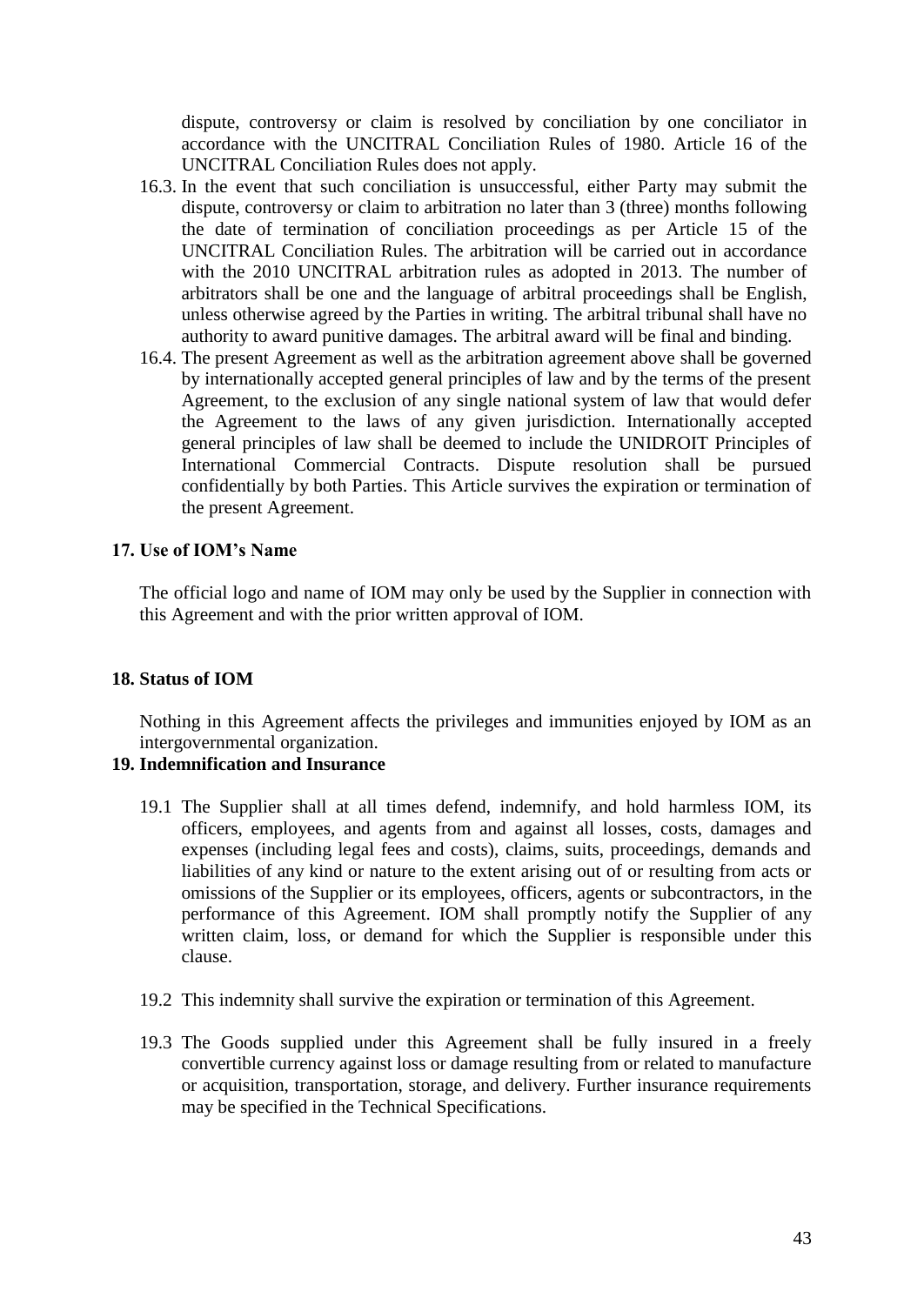### **20. Waiver**

Failure by either Party to insist in any one or more instances on a strict performance of any of the provisions of this Agreement shall not constitute a waiver or relinquishment of the right to enforce the provisions of this Agreement in future instances, but this right shall continue and remain in full force and effect.

### **21. Termination and Re-procurement**

- 21.1 IOM may terminate this Agreement, in whole or in part, at any time with written notice to the Supplier. Any monies paid in advance by IOM shall be refunded on or before the date of termination.
- 21.2 If IOM terminates this Agreement in whole or in part for default on the part of the Supplier, it may acquire elsewhere goods similar to those terminated and the Supplier shall be liable for any excess costs to IOM for the re-procurement of those goods as well as the removal of any or all of the Supplier's product or equipment from IOM's premises or other places of delivery. The Supplier shall not be liable for any excess costs if the failure to perform under this Agreement arises from causes beyond its control and without fault or negligence of the Supplier.
- 21.3 Upon any such termination, the Supplier shall waive any claims for damages including loss of anticipated profits on account thereof.

### **22. Severability**

If any part of this Agreement is found to be invalid or unenforceable, that part will be severed from this Agreement and the remainder of the Agreement shall remain in full force.

### **23. Entirety**

This Agreement and any Annexes embody the entire agreement between the Parties and supersede all prior agreements and understandings, if any, relating to the subject matter of this Agreement.

### 24. **Special Provisions (Optional)**

Due to the requirements of the Donor financing the Project, the Implementing Partner shall agree and accept the following provisions:

[Insert all donor requirements which must be flown down to IOM's implementing partners and subcontractors. In case of any doubt, please contact LEGContracts@iom.int]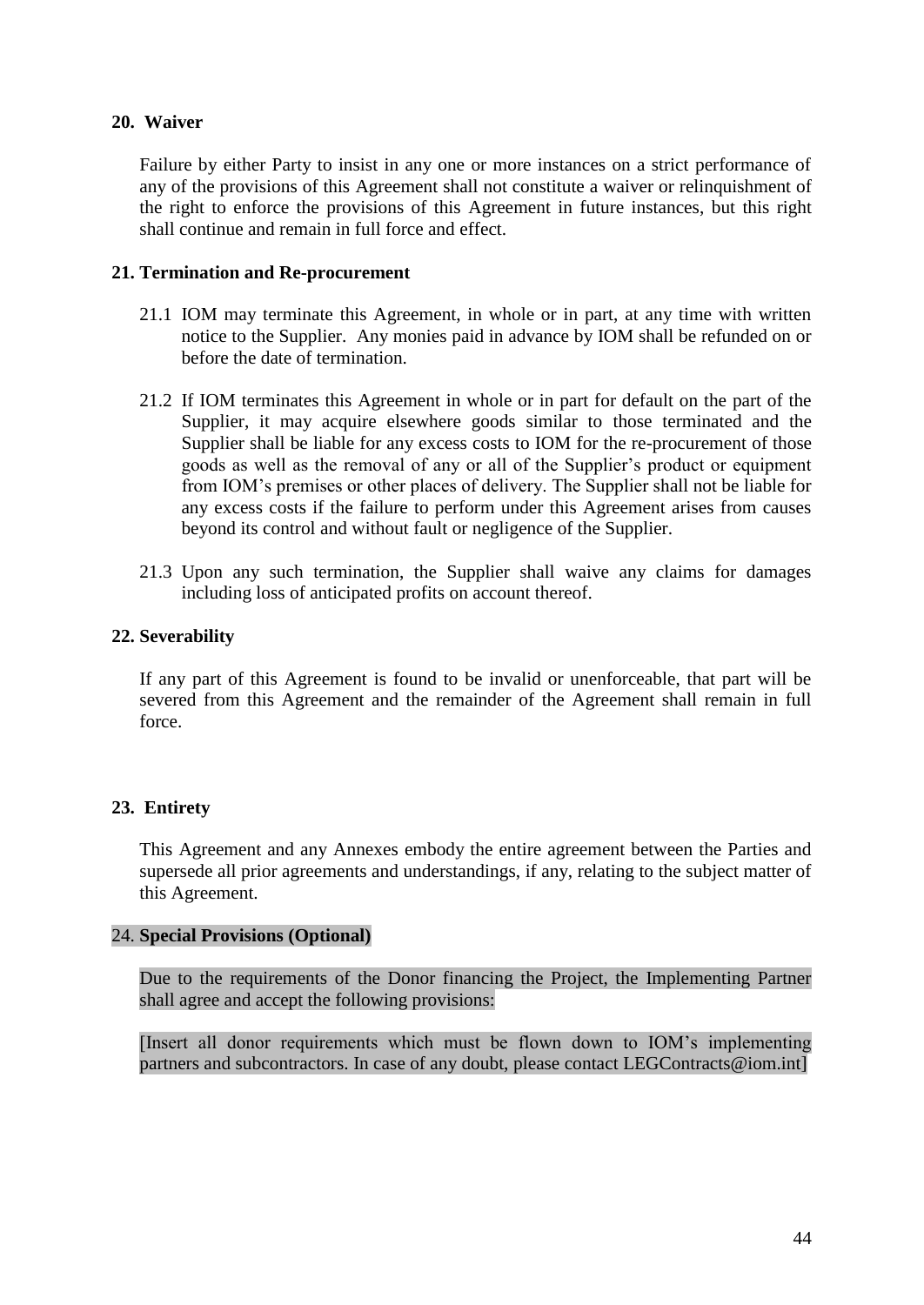### **25. Final Clauses**

- 25.1 This Agreement will enter into force upon signature by both Parties and shall remain in force until completion of all obligations of the Parties under this Agreement.
- 25.2 Amendments to this Agreement may be made by mutual agreement in writing between the Parties.

Signed in duplicate in English, on the dates and at the places indicated below.

*For and on behalf of* The International Organization for Migration

*For and on behalf of* [Full name of the Supplier]

Signature Signature Signature

| Name     |  |  |
|----------|--|--|
| Position |  |  |
| Date     |  |  |
| Place    |  |  |

\_\_\_\_\_\_\_\_\_\_\_\_\_\_\_\_\_\_\_\_\_\_\_\_\_\_\_\_ Name Position Date Place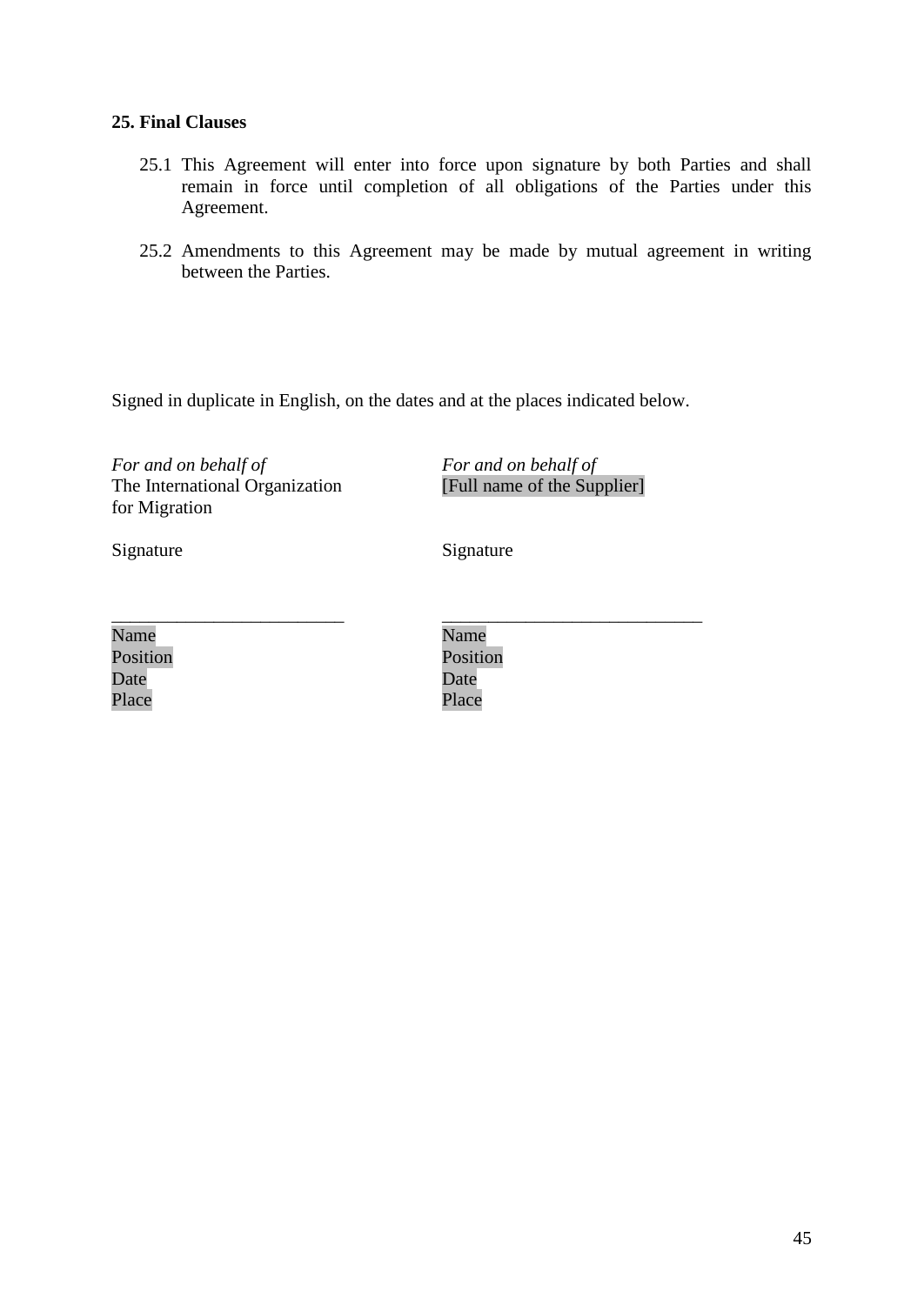### **BID FORM**

Date :

To: **The Chairperson** Bids Evaluation and Award Committee (BEAC) International Organization for Migration *[insert Mission address]* 

We, the undersigned, declare that;

Having examined the Bidding Document for the *[insert project name and IFB No.]*, issued on *[insert date],* the receipt of which is hereby duly acknowledge, I, representing *[insert name of company]* offer to complete the Supply and Deliver the GOODS in conformity with the Bidding Document for the total fixed lump sum price of *[insert total bid amount in words and figures and currency].*

I undertake, if my Bid is accepted, to deliver and supply the Goods in accordance with the Price Schedule and Goods specifications set out in the Bidding Document.

If my Bid is accepted, I will obtain the guarantee of a bank in a sum equivalent to 10% of the total amount of the Contract Price for the due performance of the Contract, in the form prescribed by IOM .

I agree to abide by this Bid for the Bid Validity Period specified in the Bidding Document which may be accepted at any time before the expiration of that period.

Until a formal contract is prepared and executed, the Bid, together with your written acceptance thereof and the Notice of Award, shall constitute a binding agreement between us.

I hereby certify that the Bid complies with the requirements stipulated in the Bidding Document.

Dated this day of 20 and 20 and 20 and 20 and 20 and 20 and 20 and 20 and 20 and 20 and 20 and 20

*[signature over printed name] [in the capacity of]*

Duly authorized to sign Bid for and on behalf of [*name of company*]

\_\_\_\_\_\_\_\_\_\_\_\_\_\_\_\_\_\_\_\_\_\_\_\_ \_\_\_\_\_\_\_\_\_\_\_\_\_\_\_\_\_\_\_\_\_\_\_\_\_\_\_\_\_\_\_\_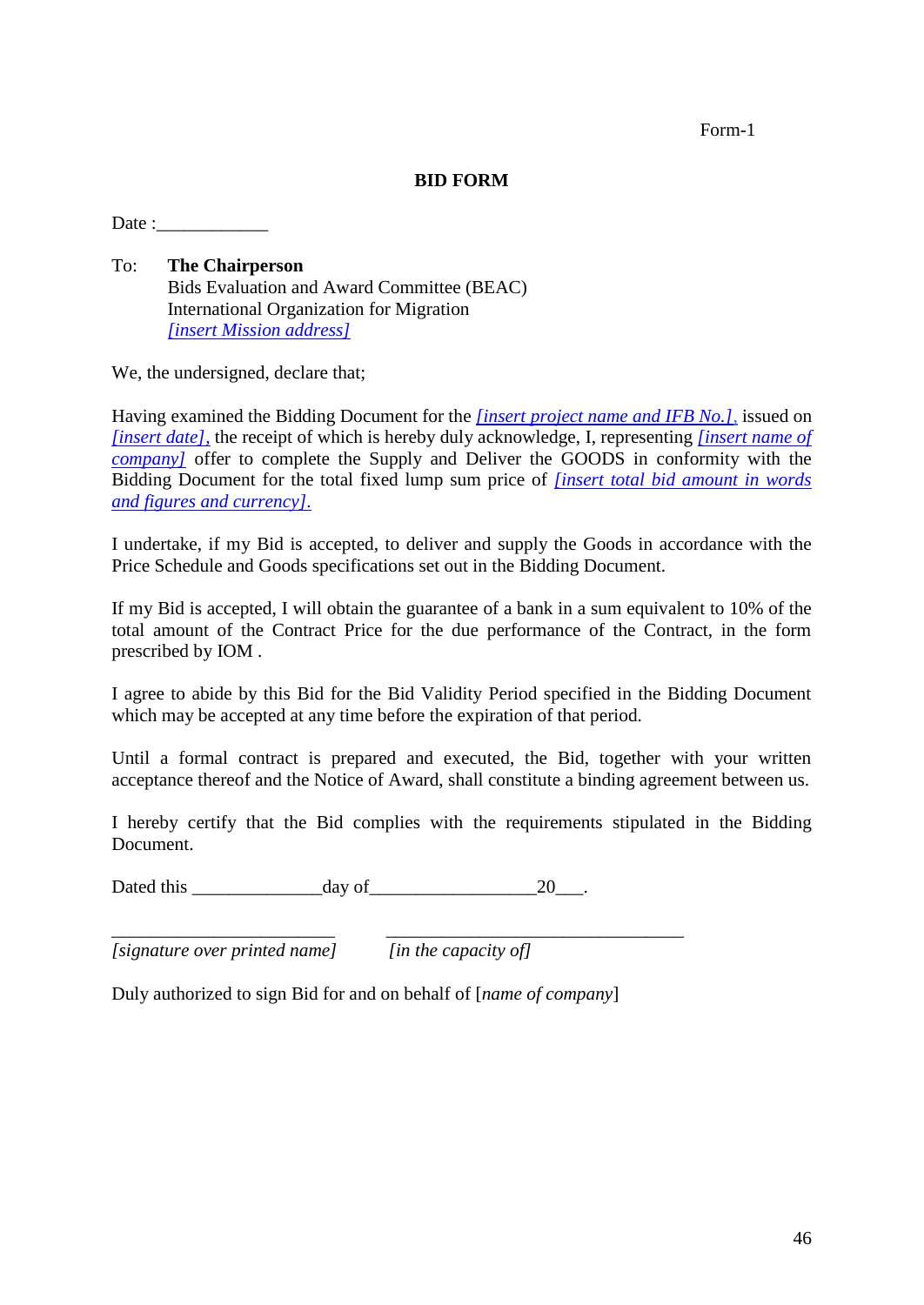### **BID SECURITY (Bank Guarantee)**

WHEREAS, *[name of Bidder]* (hereinafter called "the Bidder") has submitted his Bid dated *[date]* for the construction of *[name of Contract]* (hereinafter called "the Bid").

KNOW ALL PEOPLE by these presents that We *[name of Bank]* of *[name of country]* having our registered office at *[address]* (hereinafter called "the Bank") are bound unto name of IOM] (hereinafter called "the Employer") in the sum of *[amount]*<sup>i</sup> for which payment well and truly to be made to the said Employer, the Bank binds itself, its successors, and assigns by these presents.

SEALED with the Common Seal of the said Bank this *[day]* day of *[month]*, *[year]*.

THE CONDITIONS of this obligation are:

- (1) If, after Bid opening, the Bidder withdraws his Bid during the period of Bid validity specified in the Form of Bid; or
- (2) If the Bidder having been notified of the acceptance of his Bid by the Employer during the period of Bid validity:
	- (a) fails or refuses to execute the Form of Agreement in accordance with the Instructions to Bidders, if required; or
	- (b) fails or refuses to furnish the Performance Security, in accordance with the Instruction to Bidders; or
	- (c) does not accept the correction of the Bid Price pursuant to ITB Clause 25,

we undertake to pay to the Employer up to the above amount upon receipt of his first written demand, without the Employer's having to substantiate his demand, provided that in his demand the Employer will note that the amount claimed by him is due to him owing to the occurrence of one or any of the two conditions, specifying the occurred condition or conditions.

This Guarantee will remain in force up to and including the date 28 days after the date of the expiration of the Bid Validity, as stated in the Instructions to Bidders or as it may be extended by the Employer, notice of which extension(s) to the Bank is hereby waived. Any demand in respect of this Guarantee should reach the Bank not later than the above date.

| <b>DATE</b>    | <b>SIGNATURE OF THE BANK</b> |  |
|----------------|------------------------------|--|
|                |                              |  |
| <b>WITNESS</b> | <b>SEAL</b>                  |  |

*[signature, name, and address]*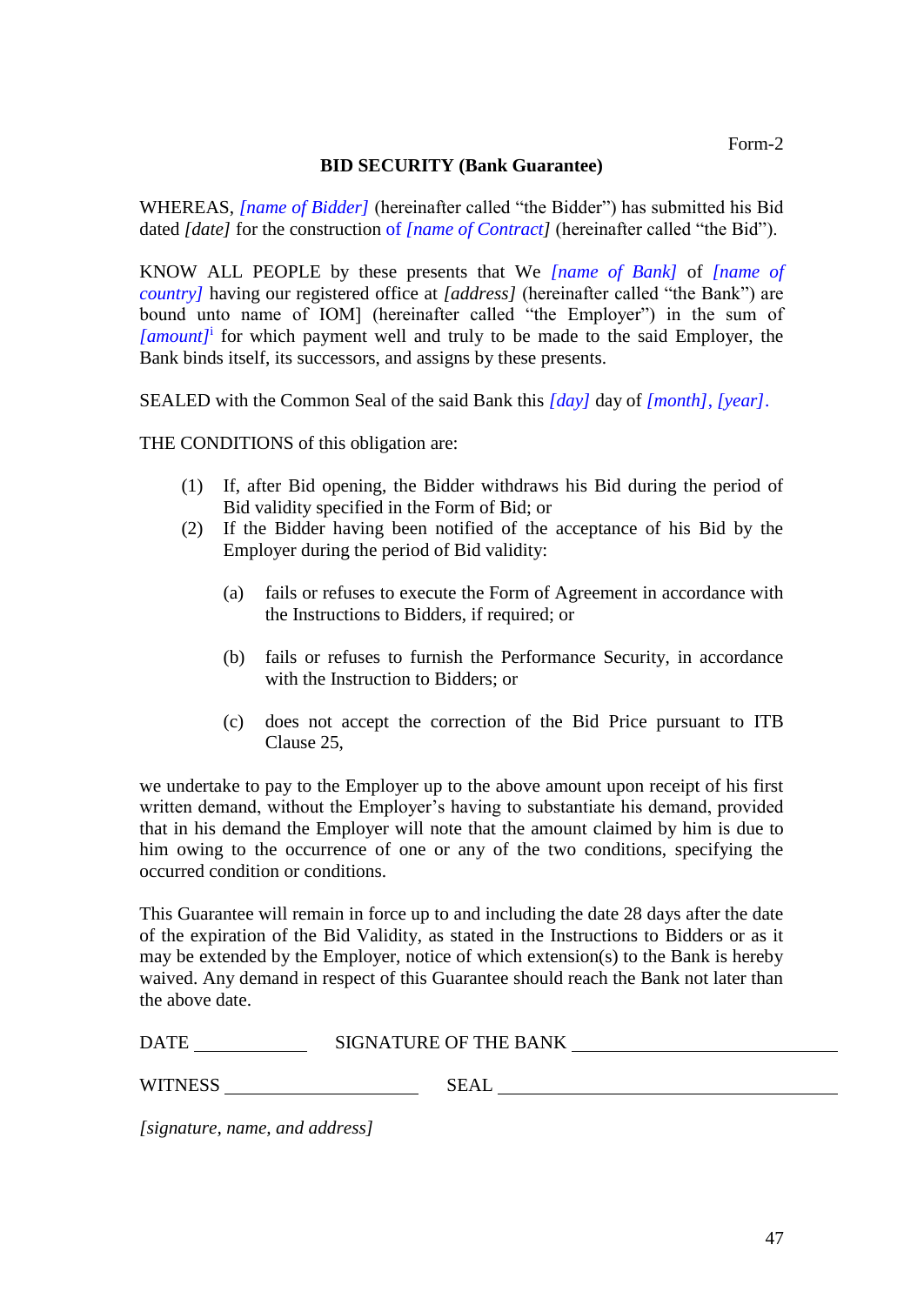### **PERFORMANCE SECURITY (Bank Guarantee)**

### To: *[name and address of Employer]*

WHEREAS *[name and address of Supplier]* (hereinafter called "the Supplier") has undertaken, in pursuance of Contract No. *[number]* dated *[date]* to execute *[name of Contract and brief description of Goods]* (hereinafter called "the Contract");

AND WHEREAS it has been stipulated by you in the said Contract that the Supplier shall furnish you with a Bank Guarantee by a recognized bank for the sum specified therein as security for compliance with his obligations in accordance with the Contract:

AND WHEREAS we have agreed to give the Supplier such a Bank Guarantee;

NOW THEREFORE we hereby affirm that we are the Guarantor and responsible to you, on behalf of the Supplier, up to a total of *[amount of Guarantee] [amount in words]*, such sum being payable in the types and proportions of currencies in which the Contract Price is payable, and we undertake to pay you, upon your first written demand and without cavil or argument, any sum or sums within the limits of *[amount of Guarantee]* as aforesaid without your needing to prove or to show grounds or reasons for your demand for the sum specified therein.

We hereby waive the necessity of your demanding the said debt from the Supplier before presenting us with the demand.

We further agree that no change or addition to or other modification of the terms of the Contract or of the Goods to be performed thereunder or of any of the Contract documents which may be made between you and the Supplier shall in any way release us from any liability under this Guarantee, and we hereby waive notice of any such change, addition, or modification.

This Guarantee shall be valid until a date 28 days from the date of issue of the Certificate of Completion.

| Signature and seal of the Guarantor |  |
|-------------------------------------|--|
|                                     |  |
| Name of Bank                        |  |
| Address                             |  |
| Date                                |  |